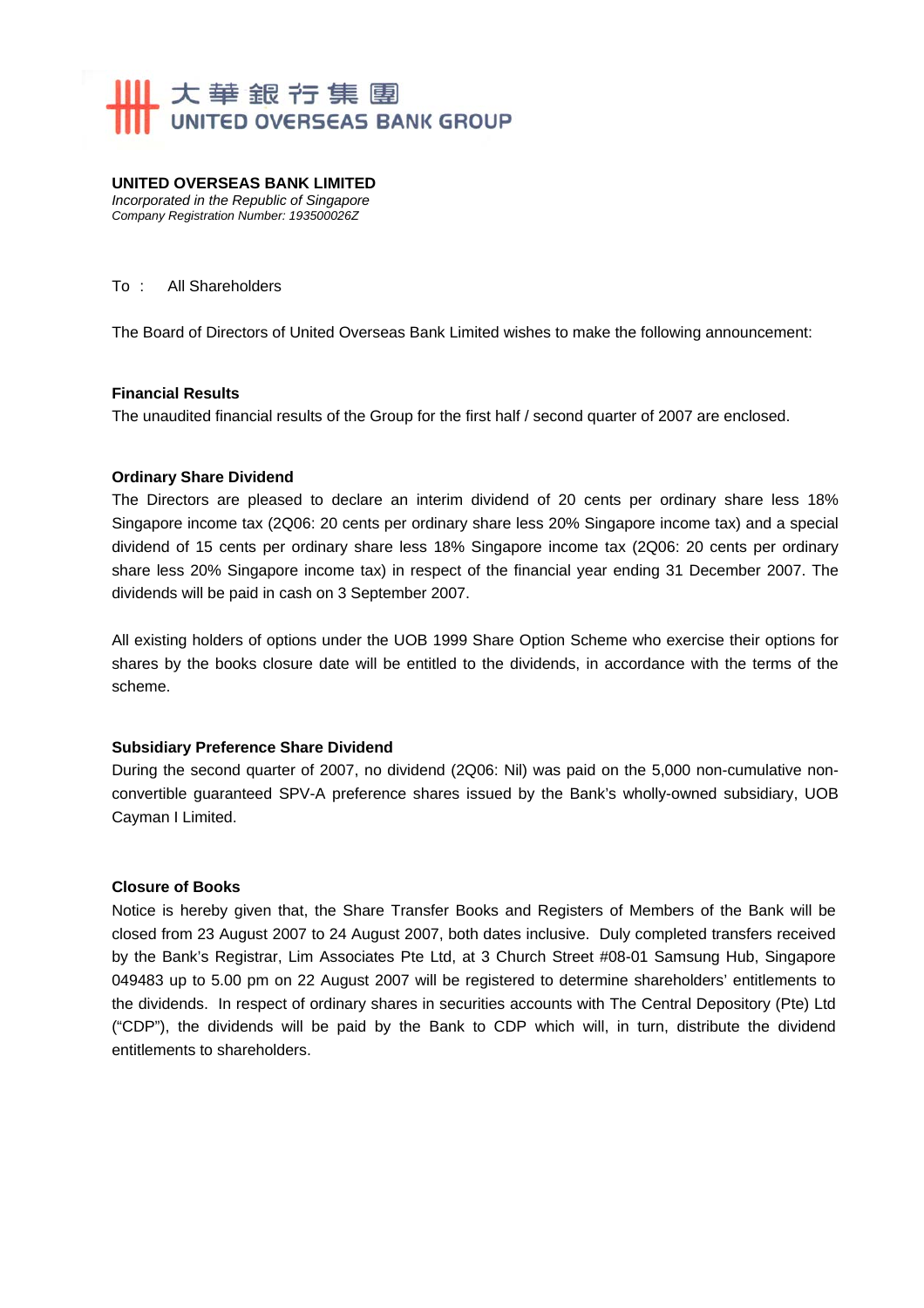# **IIII** 大華銀行集團 **WITED OVERSEAS BANK GROUP**

# **Confirmation by Directors**

The Board of Directors hereby confirms that, to the best of its knowledge, nothing has come to its attention which may render the unaudited financial results of the Group for the first half / second quarter of 2007 to be false or misleading.

**BY ORDER OF THE BOARD UNITED OVERSEAS BANK LIMITED** 

Mrs Vivien Chan **Secretary** 

Dated this  $7<sup>th</sup>$  day of August 2007

The results are also available at the Bank's website at www.uobgroup.com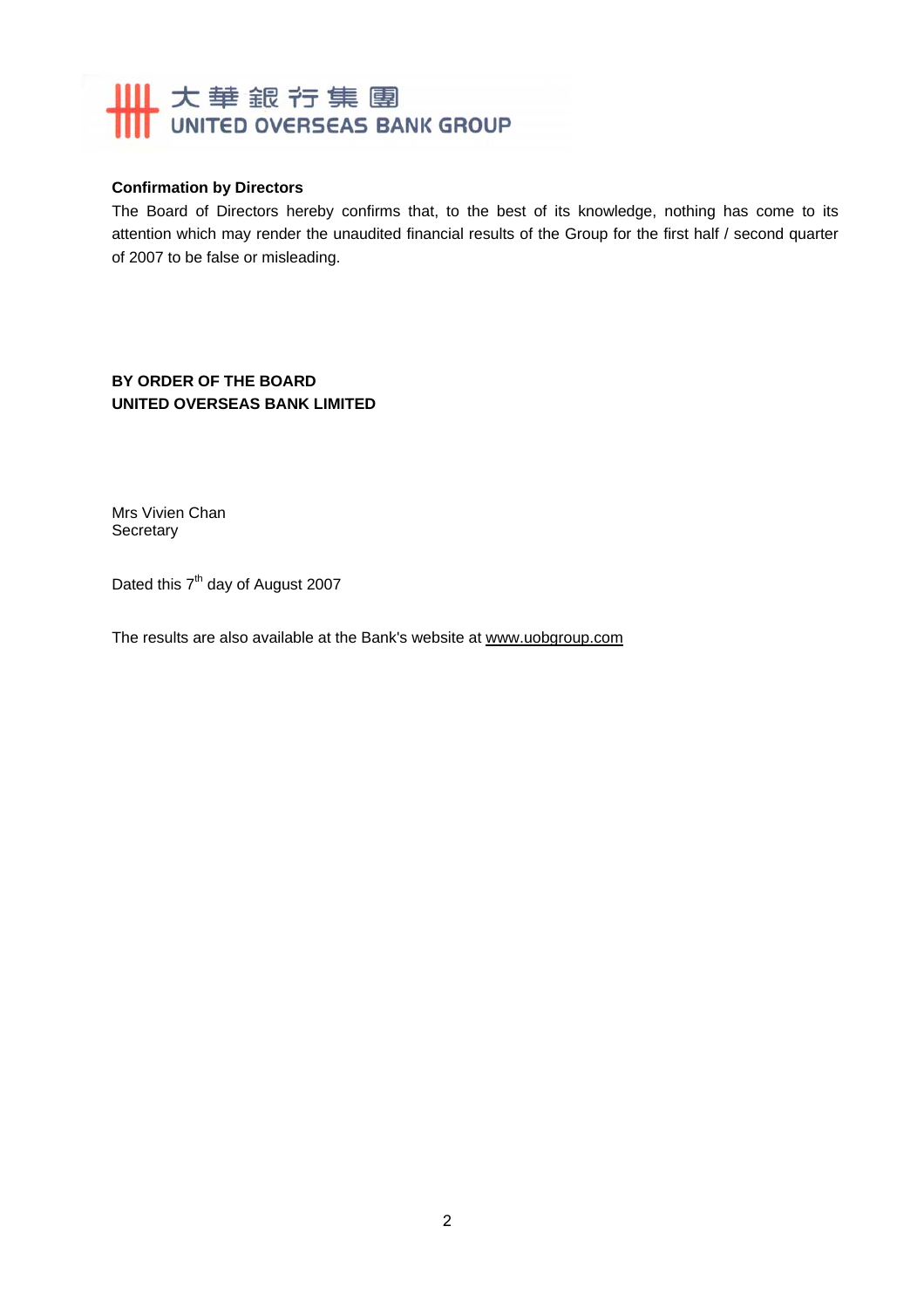

Incorporated in the Republic of Singapore Company Registration Number: 193500026Z

# GROUP FINANCIAL PERFORMANCE FOR THE FIRST HALF / SECOND QUARTER OF 2007

7 AUGUST 2007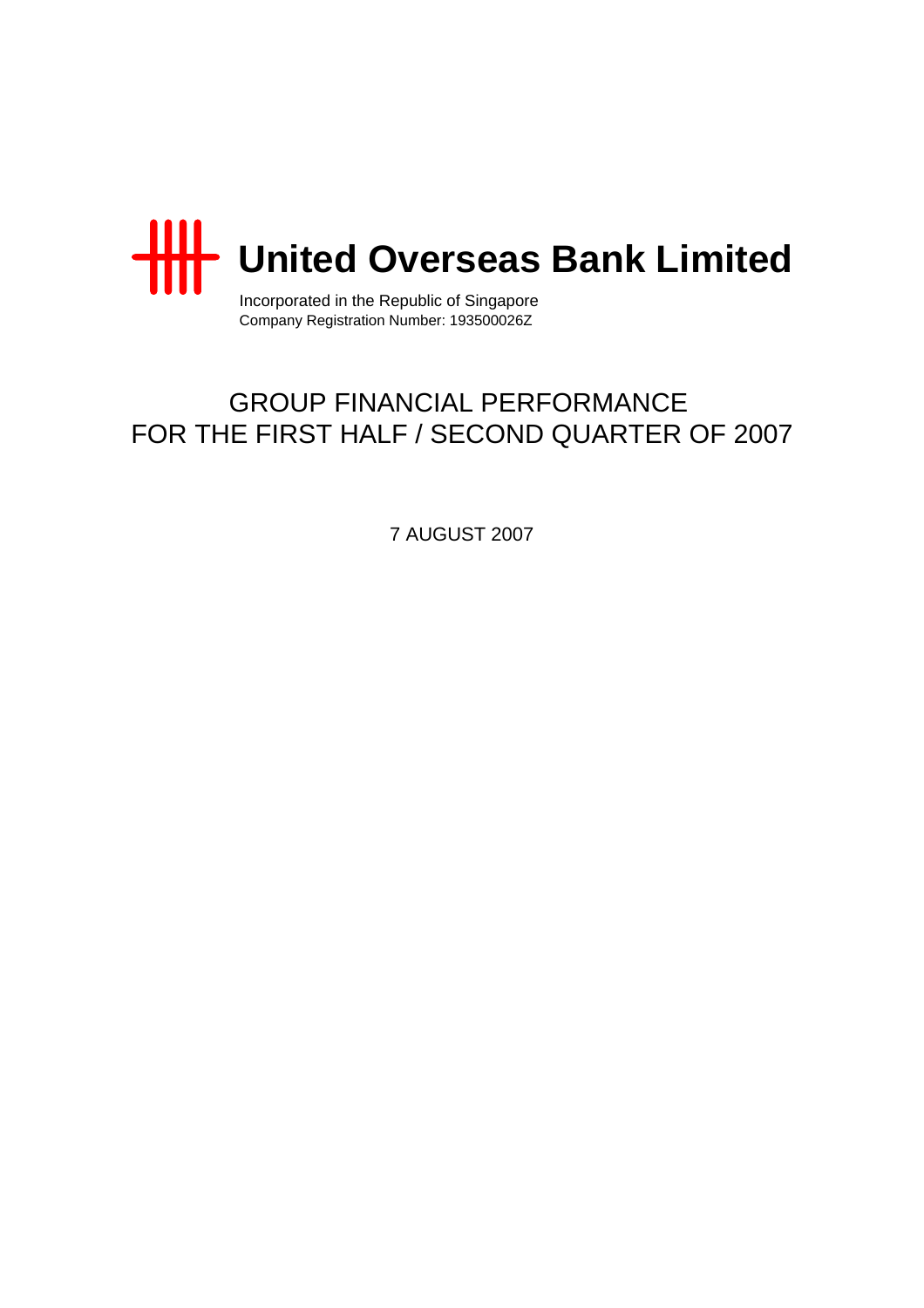| <b>Contents</b>                                | Page |
|------------------------------------------------|------|
| <b>Highlights and Performance Indicators</b>   | 2    |
| Review of Group Performance                    | 4    |
| <b>Consolidated Profit and Loss Account</b>    | 7    |
| Net Interest Income                            | 9    |
| Non-Interest Income                            | 10   |
| <b>Operating Expenses</b>                      | 11   |
| <b>Impairment Charges</b>                      | 12   |
| <b>Customer Loans</b>                          | 13   |
| Deposits                                       | 14   |
| Debts Issued                                   | 15   |
| <b>Shareholders' Equity</b>                    | 15   |
| Changes in Ordinary Shares of the Bank         | 15   |
| Non-Performing Loans and Cumulative Impairment | 16   |
| <b>Business Segments</b>                       | 20   |
| <b>Geographical Segments</b>                   | 23   |
| <b>Capital Adequacy Ratios</b>                 | 24   |

Appendix 1 - Consolidated Balance Sheet

Appendix 2 - Consolidated Statement of Changes in Equity

Appendix 3 - Consolidated Cash Flow Statement

Appendix 4 - Balance Sheet of the Bank

Appendix 5 - Statement of Changes in Equity of the Bank

Note:

The financial statements are presented in Singapore dollars.

Certain comparative figures have been restated to conform with the current period's presentation.

Certain figures in this report may not add up to the respective totals due to rounding.

Amounts less than \$500,000 in absolute term are shown as "0".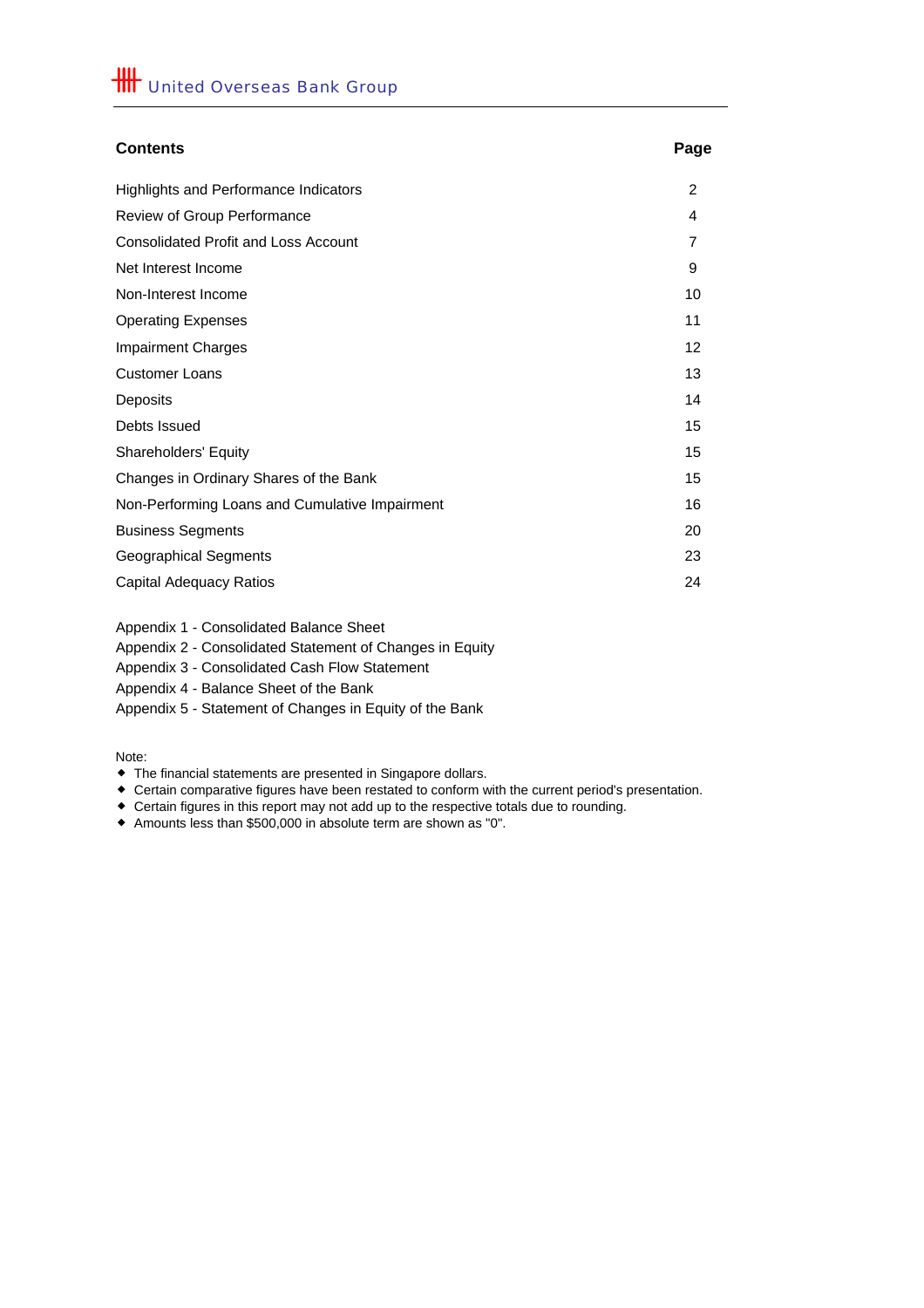# **Highlights and Performance Indicators**

|                                                                 | 1st Half | 1st Half |                          | 1H07/         | 2nd             | 1st             | 2nd             |                          | 2Q07/         |
|-----------------------------------------------------------------|----------|----------|--------------------------|---------------|-----------------|-----------------|-----------------|--------------------------|---------------|
|                                                                 | 2007     | 2006     |                          | 1H06<br>$\%$  | Quarter<br>2007 | Quarter<br>2007 | Quarter<br>2006 |                          | 2Q06<br>$\%$  |
|                                                                 |          |          |                          |               |                 |                 |                 |                          |               |
| <b>Summarised Profit and Loss (\$'m)</b>                        |          |          |                          |               |                 |                 |                 |                          |               |
| Net interest income (NII)                                       | 1,523    | 1,324    | $\ddot{}$                | 15.0          | 761             | 762             | 671             | $\ddot{}$                | 13.4          |
| Non-interest income (Non NII)                                   | 968      | 660      | $\ddot{}$                | 46.6          | 536             | 432             | 310             | +                        | 72.7          |
| Total income                                                    | 2,490    | 1,984    | $+$                      | 25.5          | 1,297           | 1,194           | 981             | $\ddot{}$                | 32.2          |
| Less: Total expenses                                            | 976      | 815      | $\ddot{}$                | 19.7          | 504             | 472             | 419             | +                        | 20.3          |
| Operating profit before amortisation                            |          |          |                          |               |                 |                 |                 |                          |               |
| and impairment charges                                          | 1,515    | 1,169    | $\ddot{}$                | 29.5          | 793             | 722             | 562             | +                        | 41.0          |
| Less: Intangible assets                                         | 6        | 6        |                          | 1.1           | 3               | 3               | 3               | +                        | 5.1           |
| Less: Impairment charges                                        | 168      | 91       | $\ddot{}$                | 86.0          | 81              | 87              | 35              | +                        | 128.2         |
| Add: Share of profit of associates                              | 112      | 71       | +                        | 58.4          | 65              | 47              | 41              | $\ddot{}$                | 61.2          |
| Less: Tax and minority interests                                | 350      | 261      | $\ddot{}$                | 33.9          | 190             | 160             | 122             | $\ddot{}$                | 56.0          |
| Net profit after tax excluding one-time gain                    | 1,103    | 882      | $+$                      | 25.0          | 585             | 518             | 443             | $\ddot{}$                | 32.0          |
| Add: One-time gain @                                            |          | 689      | $\overline{\phantom{0}}$ | 100.0         |                 |                 | 689             |                          | 100.0         |
| Net profit after tax ^                                          | 1,103    | 1,571    | $\frac{1}{2}$            | 29.8          | 585             | 518             | 1,132           | $\overline{\phantom{a}}$ | 48.3          |
| Key Indicators (excluding one-time gain <sup>@</sup> )          |          |          |                          |               |                 |                 |                 |                          |               |
| ❖<br>Income mix (%)                                             |          |          |                          |               |                 |                 |                 |                          |               |
| - NII / Total income                                            | 61.1     | 66.7     | $\overline{\phantom{a}}$ | 5.6 % pt      | 58.7            | 63.8            | 68.4            |                          | 9.7 % pt      |
| - Non NII / Total income                                        | 38.9     | 33.3     | $+$                      | 5.6 % pt      | 41.3            | 36.2            | 31.6            |                          | + 9.7 % pt    |
|                                                                 | 100.0    | 100.0    |                          |               | 100.0           | 100.0           | 100.0           |                          |               |
|                                                                 |          |          |                          |               |                 |                 |                 |                          |               |
| ❖ Profit contribution (before tax and<br>intangible assets) (%) |          |          |                          |               |                 |                 |                 |                          |               |
| Singapore (including ACU)                                       | 73.5     | 70.9     | $\ddot{}$                | 2.6 % pt      | 74.5            | 72.7            | 67.6            |                          | $+ 6.9 %$ pt  |
| Overseas                                                        | 26.5     | 29.1     |                          | 2.6 % pt      | 25.5            | 27.3            | 32.4            |                          | 6.9 % pt      |
|                                                                 | 100.0    | 100.0    |                          |               | 100.0           | 100.0           | 100.0           |                          |               |
| Return on average ordinary<br>❖                                 |          |          |                          |               |                 |                 |                 |                          |               |
| shareholders' equity #* (%)                                     | 13.2     | 11.9     |                          | $+ 1.3 %$ pt  | 13.9            | 12.4            | 11.8            |                          | $+ 2.1 %$ pt  |
| ❖ Basic earnings per ordinary share $\#$ * (¢)                  | 141.8    | 112.2    | +                        | 26.4          | 150.5           | 133.2           | 112.8           | +                        | 33.4          |
| Return on average total assets * (%)<br>❖                       | 1.32     | 1.16     |                          | $+ 0.16 %$ pt | 1.38            | 1.27            | 1.14            |                          | $+ 0.24 %$ pt |
| Net interest margin * (%)<br>❖                                  | 2.10     | 2.01     |                          | + 0.09 % pt   | 2.04            | 2.18            | 1.97            |                          | + 0.07 % pt   |
| Expense / Income ratio (%)<br>❖                                 | 39.2     | 41.1     |                          | 1.9 % pt      | 38.9            | 39.5            | 42.7            |                          | $-3.8%$ pt    |
| Dividend per ordinary share $(\phi)$<br>❖                       |          |          |                          |               |                 |                 |                 |                          |               |
| - Interim                                                       | 20.0     | 20.0     |                          |               | 20.0            | -               | 20.0            |                          |               |
| - Special                                                       | 15.0     | 20.0     |                          | 25.0          | 15.0            | ۰               | 20.0            |                          | 25.0          |

 Negara Limited ("HNL"), recorded by the Group and its associates in 2Q06. <sup>@</sup> One-time gain refers to the special dividend received from Overseas Union Enterprise Limited ("OUE") and gain from divestment of OUE and Hotel

^ Net profit after tax refers to profit attributable to equity holders of the Bank.

# Calculated based on profit attributable to equity holders of the Bank net of subsidiary preference share dividend incurred for the financial period.

\* Computed on an annualised basis.

"NM" denotes not meaningful.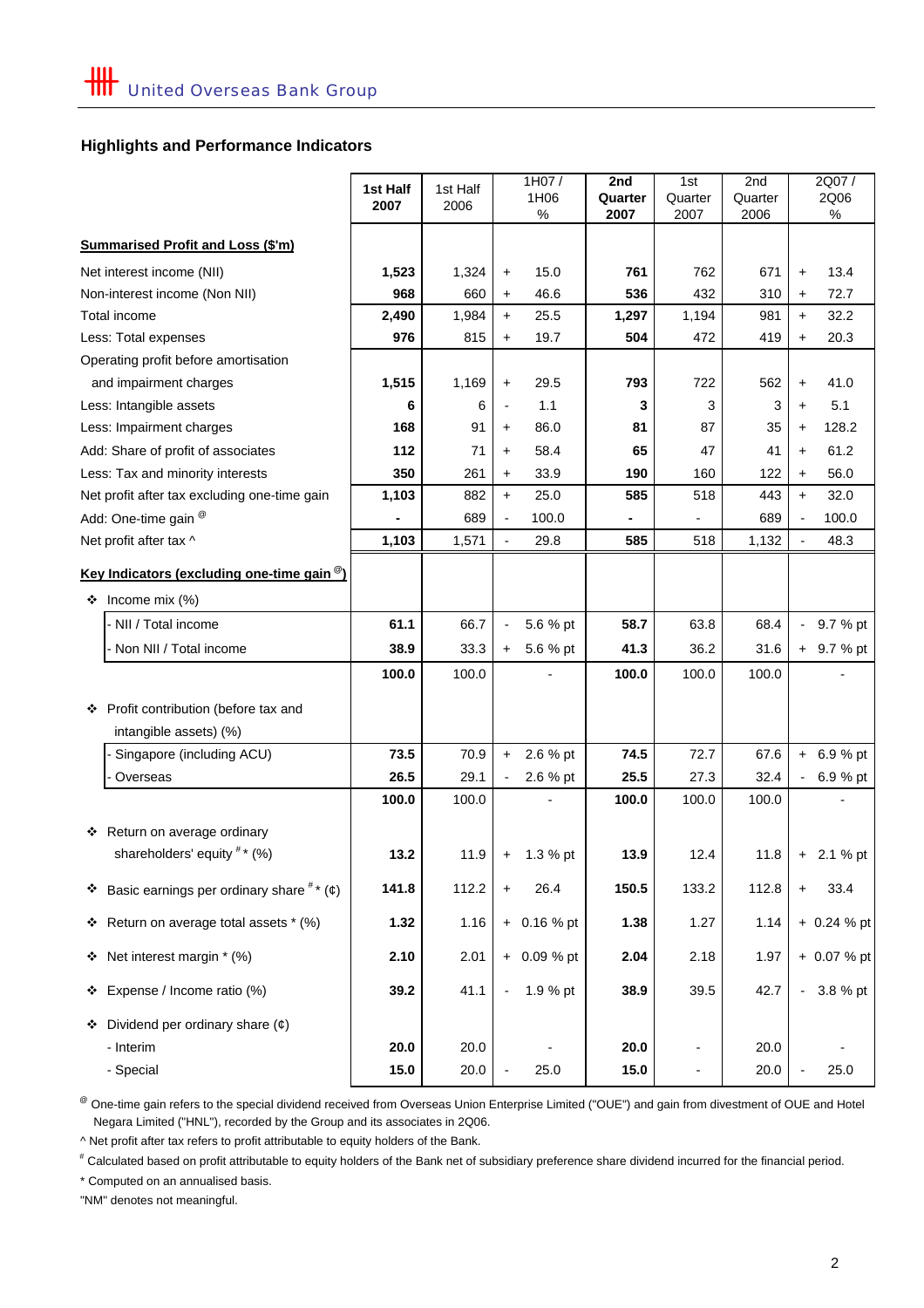# **Highlights and Performance Indicators** *(cont'd)*

|                                                         | 30-Jun-07    | 31-Dec-06    | Jun-07 /<br>Dec-06<br>(% )                               | 30-Jun-06    |                                                              | Jun-07 /<br>Jun-06<br>$(\% )$ |
|---------------------------------------------------------|--------------|--------------|----------------------------------------------------------|--------------|--------------------------------------------------------------|-------------------------------|
| Other Indicators                                        |              |              |                                                          |              |                                                              |                               |
| ❖ Customer loans (net) (\$'m)                           | 82,461       | 76,875       | 7.3<br>$\ddot{}$                                         | 70,177       | $\ddot{}$                                                    | 17.5                          |
| ❖ Customer deposits (\$'m)                              | 104,469      | 95,552       | 9.3<br>$\ddot{}$                                         | 89,753       | $\ddot{}$                                                    | 16.4                          |
| ❖ Loans / Deposits ratio $^{\circledR}$ (%)             | 78.9         | 80.5         | 1.6 % pt<br>$\blacksquare$                               | 78.2         | $+$                                                          | 0.7 % pt                      |
| * Non-performing loans (NPLs) (\$'m)                    | 2,382        | 3,165        | 24.7                                                     | 3,836        | $\overline{\phantom{a}}$                                     | 37.9                          |
| ❖ Cumulative impairment (\$'m)                          | 2,112        | 2,508        | 15.8<br>$\blacksquare$                                   | 2,652        | $\blacksquare$                                               | 20.4                          |
| $\div$ NPL ratio ^ (%)                                  | 2.8          | 4.0          | 1.2 % pt<br>$\sim 10$                                    | 5.3          | $\blacksquare$                                               | 2.5 % pt                      |
| * Cumulative impairment / NPLs (%)                      | 88.7         | 79.2         | $+$ 9.5 % pt                                             | 69.1         |                                                              | + 19.6 % pt                   |
| ❖ Total assets (\$'m)                                   | 170,063      | 161,312      | 5.4<br>$\ddot{}$                                         | 155,933      | $\ddot{}$                                                    | 9.1                           |
| * Shareholders' equity * (\$'m)                         | 17,511       | 16,791       | 4.3<br>$\boldsymbol{+}$                                  | 15,707       | $\ddot{}$                                                    | 11.5                          |
| * Revaluation surplus $#$ (\$'m)                        | 1,896        | 1,486        | 27.6<br>$\ddot{}$                                        | 1,265        | $\ddot{}$                                                    | 49.9                          |
| $\div$ Net asset value (NAV) per ordinary share $*(\$)$ | 10.95        | 10.48        | 4.5<br>$\ddot{\phantom{1}}$                              | 9.76         | $+$                                                          | 12.2                          |
| * Revalued NAV per ordinary share $*(\$)$               | 12.20        | 11.45        | 6.6<br>$\ddot{}$                                         | 10.59        | $\ddag$                                                      | 15.2                          |
| $\div$ Net tangible asset per ordinary share $*(\$)$    | 8.15         | 7.68         | 6.1<br>$\ddot{}$                                         | 6.97         | $\ddot{}$                                                    | 16.9                          |
| ❖ Capital adequacy ratios (%)<br>- Tier 1<br>- Total    | 10.8<br>15.7 | 11.0<br>16.3 | 0.2 % pt<br>$\blacksquare$<br>0.6 % pt<br>$\blacksquare$ | 11.2<br>16.5 | $\qquad \qquad \blacksquare$<br>$\qquad \qquad \blacksquare$ | 0.4 % pt<br>0.8 % pt          |
|                                                         |              |              |                                                          |              |                                                              |                               |

 $^{\circledR}$  "Loans" refers to net customer loans while "Deposits" refers to customer deposits.

 $\hat{ }$  NPL ratio represents NPLs (excluding debt securities) as a percentage of gross customer loans.

\* Shareholders' equity refers to equity attributable to equity holders of the Bank.

# Refers to revaluation surplus on properties / securities not recognised in the financial statements.

+ Subsidiary preference shares were excluded from the computation.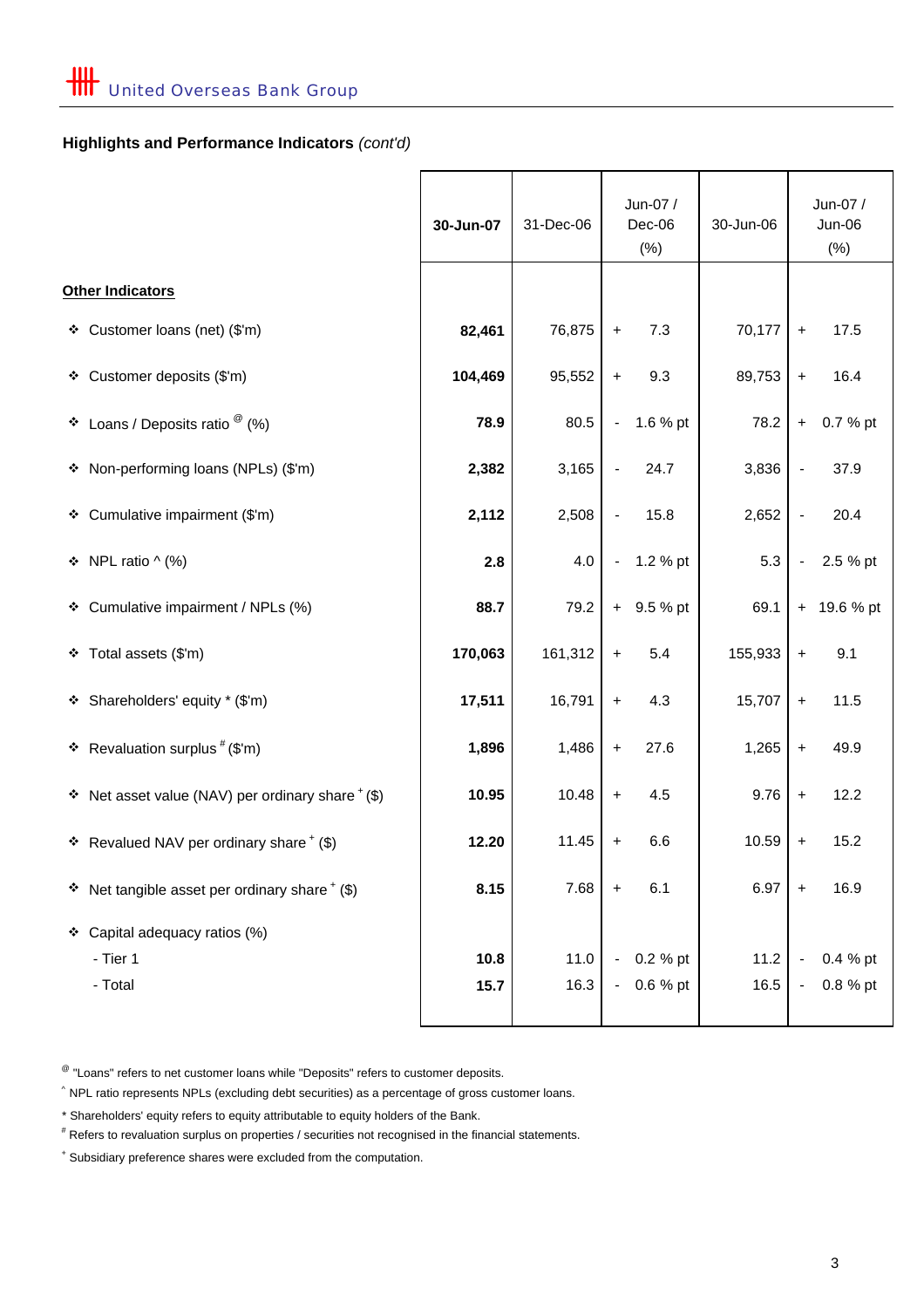# **Review of Group Performance**

The financial statements have been prepared in accordance with Singapore Financial Reporting Standards ("FRS") with modification to FRS39 Financial Instruments: Recognition and Measurement in respect of loan loss provisioning, as provided in Notice to Banks No. 612 "Credit Files, Grading and Provisioning" issued by Monetary Authority of Singapore ("MAS").

The new / revised FRS applicable to the Group with effect from 1 January 2007 are listed below. The adoption of these FRS has no significant impact on the financial statements of the Group.

- FRS1 Presentation of Financial Statements (revised)
- FRS40 Investment Property
- FRS107 Financial Instruments: Disclosures

Other than the above changes, the accounting policies and computation methods adopted in the financial statements for the first half of 2007 are the same as those adopted in the audited financial statements for the financial year ended 31 December 2006.

In the second quarter of 2006, the Group recorded a one-time gain of \$689 million, comprising special dividend received from Overseas Union Enterprise Limited ("OUE") and gain from divestment of OUE and Hotel Negara Limited ("HNL"). The following commentary excludes the effects of this one-time gain.

### **Results**

#### 1st Half 2007 ("1H07") versus 1st Half 2006 ("1H06")

The Group's net profit after tax ("NPAT") was \$1,103 million in 1H07, an increase of 25.0% from \$882 million recorded in 1H06. The growth was mainly attributed to higher non-interest income and net interest income, partially offset by higher operating expenses and impairment charges.

Total operating income rose 25.5% to \$2,490 million for 1H07 from \$1,984 million in 1H06. The increase was driven by higher net interest income from expanded loan volume, higher fee and commission income across all business activities, as well as higher net gain from foreign exchange, securities and derivatives.

Total operating expenses increased 19.7% to \$976 million in 1H07. Staff costs increased 25.4% to \$513 million largely due to a higher headcount. Other operating expenses rose 14.0% to \$463 million mainly on commission and brokerage, business promotions and IT enhancement and maintenance. Expense-to-income ratio of the Group improved to 39.2% in 1H07 from 41.1% in 1H06.

Impairment charges increased 86.0% to \$168 million in 1H07, largely on a long-term investment and loans.

Share of pre-tax profit of associates grew 58.4% to \$112 million, attributed mainly to higher contributions from major associates.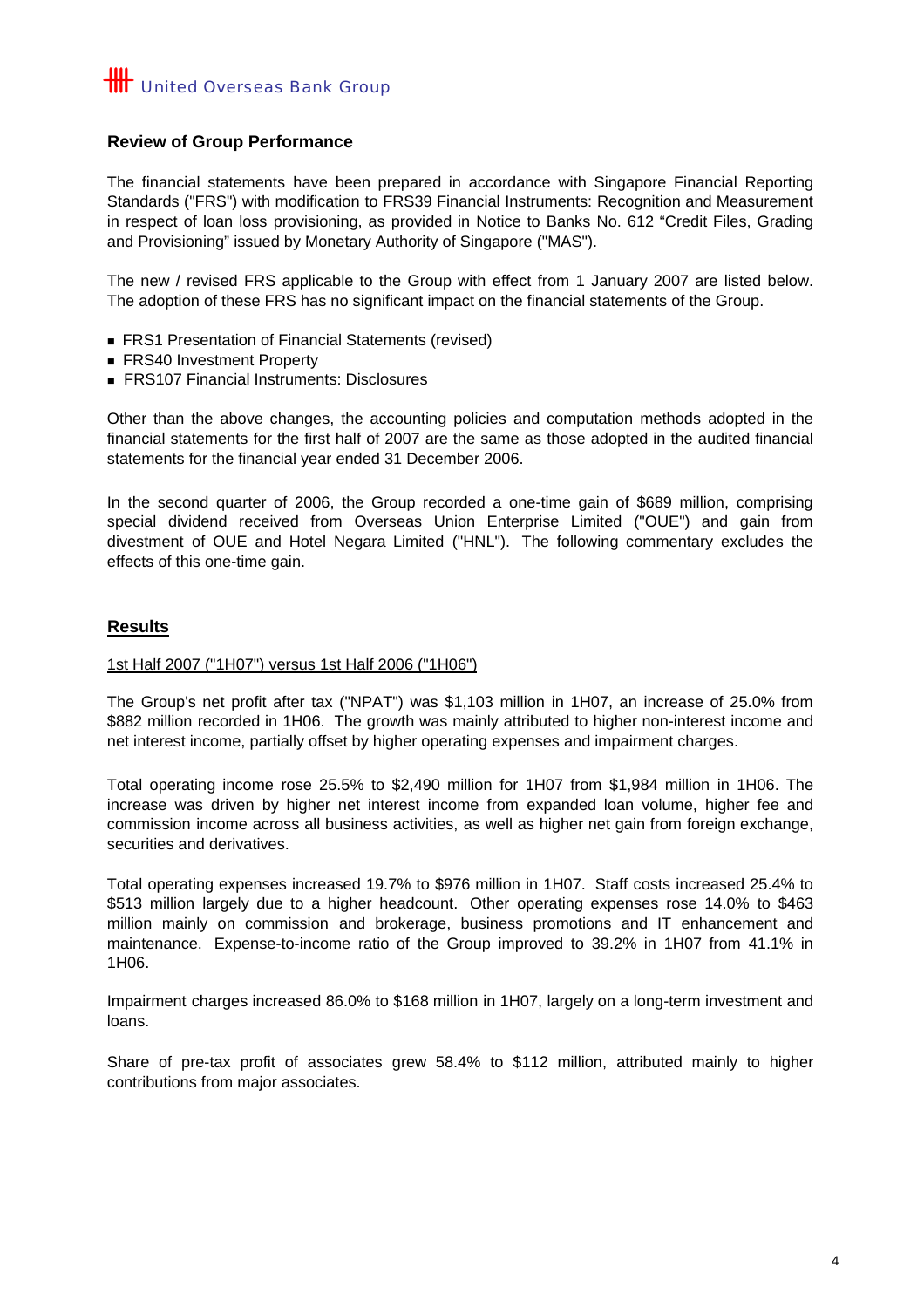# **Review of Group Performance** *(cont'd)*

#### 2nd Quarter 2007 ("2Q07") versus 1st Quarter 2007 ("1Q07")

NPAT of \$585 million in 2Q07 was 12.8% higher than the \$518 million recorded in 1Q07. The increase was mainly due to higher non-interest income, partially negated by higher operating expenses.

Total operating income increased 8.7% to \$1,297 million. The increase was contributed by noninterest income which grew 24.1% to \$536 million as a result of higher fee and commission and dividend income.

Total operating expenses increased 6.8% to \$504 million, mainly due to higher staff costs on higher bonus accruals. Expense-to-income ratio improved to 38.9% in 2Q07 from 39.5% in 1Q07.

Impairment charges declined 7.4% to \$81 million largely from loans, partly offset by impairment charge on a long-term investment.

Pre-tax profit from associates was \$65 million, representing an increase of 38.8% over 1Q07.

#### 2nd Quarter 2007 ("2Q07") versus 2nd Quarter 2006 ("2Q06")

The Group's NPAT increased 32.0% to \$585 million in 2Q07 from \$443 million in 2Q06. The increase was contributed by higher non-interest income and net interest income, partly offset by higher operating expenses and impairment charges.

Total operating income rose 32.2% to \$1,297 million. Net interest income grew 13.4% to \$761 million, largely from customer loans. Non-interest income increased 72.7% to \$536 million, mainly due to higher fee and commission income and net gain from foreign exchange, securities and derivatives.

Total operating expenses increased 20.3% to \$504 million. Staff costs rose 28.6% to \$272 million, primarily on increased headcount while other operating expenses increased 12.0% to \$232 million. Expense-to-income ratio improved to 38.9% in 2Q07 from 42.7% in 2Q06.

Impairment charges increased 128.2% to \$81 million largely due to impairment charge on a longterm investment.

Share of pre-tax profit of associates rose 61.2% to \$65 million due to higher profit recorded by major associates.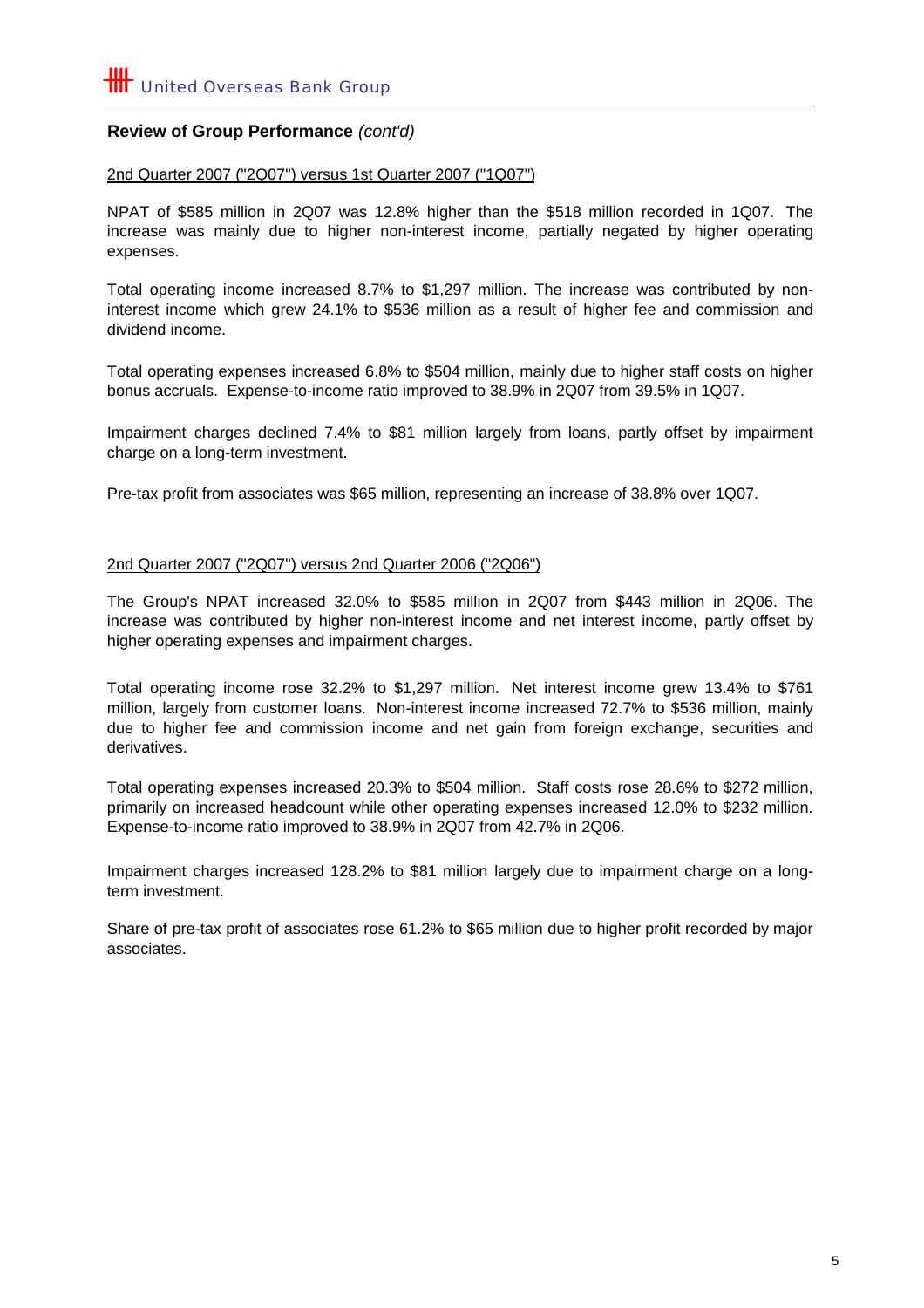# **Review of Group Performance** *(cont'd)*

# **Balance Sheet**

As at 30 June 2007, the Group's net customer loans was \$82,461 million, an increase of 7.3% and 17.5% over 31 December and 30 June 2006 respectively.

Group non-performing loans ("NPLs") of \$2,382 million were 24.7% and 37.9% lower compared to the NPLs as at 31 December and 30 June 2006 respectively. Correspondingly, Group NPL ratio improved to 2.8% (31 December 2006: 4.0% and 30 June 2006: 5.3%). Group NPLs were 57.4% (31 December 2006: 54.1% and 30 June 2006: 58.2%) secured by collateral, and unsecured NPLs were 208.1% (31 December 2006: 172.6% and 30 June 2006: 165.5%) covered by total cumulative impairment.

Against 31 December and 30 June 2006, Group total assets increased 5.4% and 9.1% to \$170,063 million, and shareholders' equity rose 4.3% and 11.5% to \$17,511 million as at 30 June 2007 respectively. Correspondingly, the Group's net asset value per share increased to \$10.95 as at 30 June 2007 (31 December 2006: \$10.48 and 30 June 2006: \$9.76).

The Group's total capital adequacy ratio ("CAR") of 15.7% as at 30 June 2007 (31 December 2006: 16.3% and 30 June 2006: 16.5%) was 5.7% points above the minimum 10% set by MAS.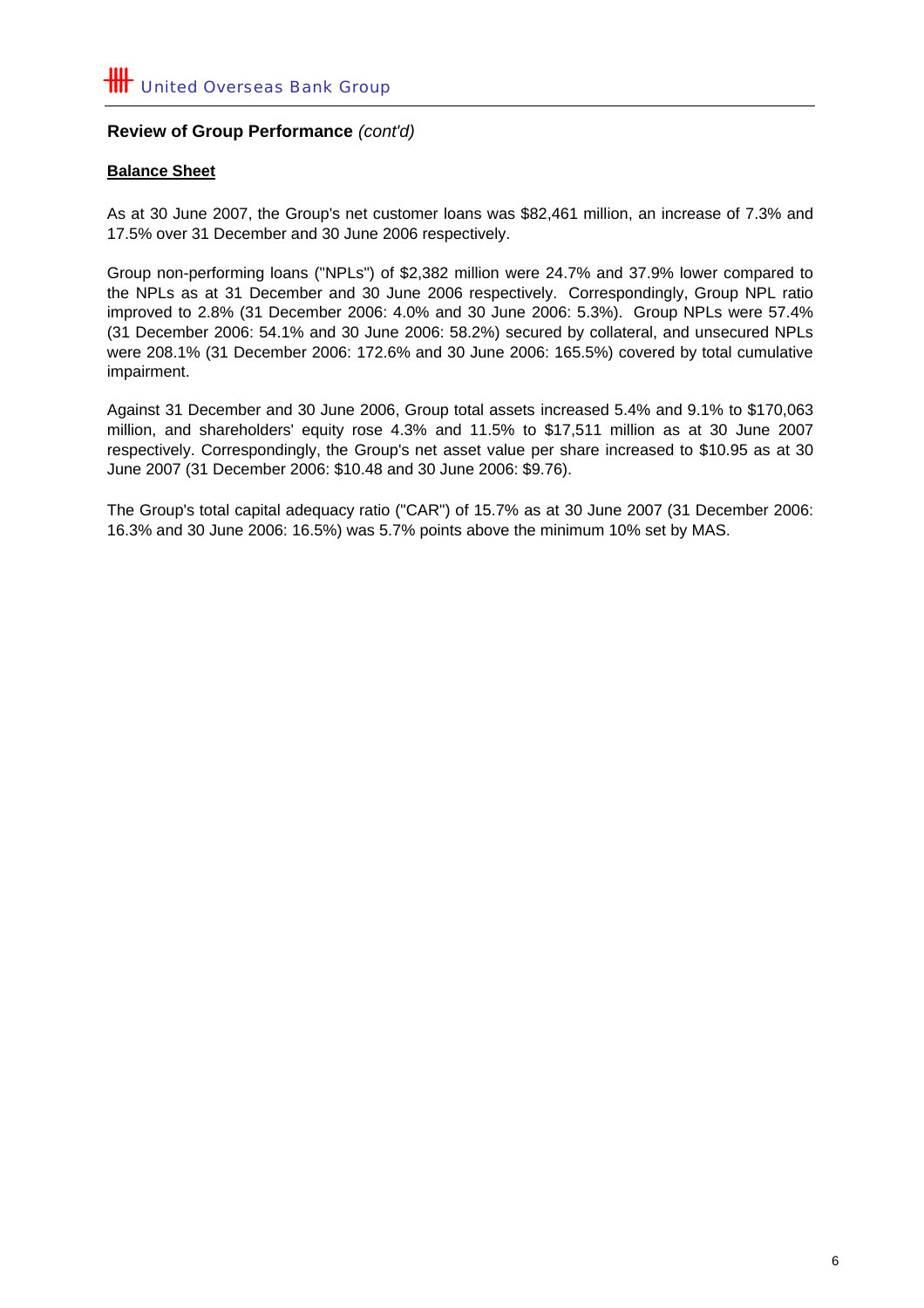#### **FOR THE FIRST HALF ENDED 30 JUNE 2007 CONSOLIDATED PROFIT AND LOSS ACCOUNT (UNAUDITED)**

|                                                                | 1st Half           | 1st Half           | 1H07/        |
|----------------------------------------------------------------|--------------------|--------------------|--------------|
|                                                                | 2007<br>\$ million | 2006<br>\$ million | 1H06<br>%    |
|                                                                |                    |                    |              |
| Interest income                                                | 3,787              | 3,281              | 15.4         |
| Less: Interest expense                                         | 2,265              | 1,956              | 15.8         |
| Net interest income                                            | 1,523              | 1,324              | 15.0         |
| Dividend income                                                | 38                 | 311                | (87.8)       |
| Fee and commission income                                      | 589                | 450                | 30.8         |
| Rental income                                                  | 33                 | 32                 | 4.5          |
| Other operating income                                         | 307                | 479                | (36.0)       |
| Total non-interest income                                      | 968                | 1,273              | (24.0)       |
| Total operating income                                         | 2,490              | 2,597              | (4.1)        |
| Less:                                                          |                    |                    |              |
| Staff costs                                                    | 513                | 409                | 25.4         |
| Other operating expenses                                       | 463                | 406                | 14.0         |
| Total operating expenses                                       | 976                | 815                | 19.7         |
| Operating profit before amortisation and<br>impairment charges | 1,515              | 1,782              | (15.0)       |
|                                                                |                    |                    |              |
| Less: Intangible assets amortised                              | 6                  | 6                  | (1.1)        |
| Less: Impairment charges                                       | 168                | 91                 | 86.0         |
| Operating profit after amortisation and<br>impairment charges  | 1,340              | 1,685              | (20.5)       |
| Share of profit of associates                                  | 112                | 191                | (41.0)       |
| Profit before tax                                              | 1,453              | 1,876              | (22.6)       |
| Less: Tax                                                      | 315                | 281                | 12.3         |
| Profit for the financial period                                | 1,138              | 1,595              | (28.7)       |
| Attributable to:                                               |                    |                    |              |
| Equity holders of the Bank                                     | 1,103              | 1,571              | (29.8)       |
| Minority interests                                             | 35                 | 25                 | 42.1         |
|                                                                | 1,138              | 1,595              | (28.7)       |
|                                                                |                    |                    |              |
| Annualised earnings per ordinary share $(e)$<br><b>Basic</b>   | 141.8              | 157.2              | (9.8)        |
| <b>Diluted</b>                                                 | 141.8              | 157.1              | (9.7)        |
| Annualised return on average ordinary                          |                    |                    |              |
| shareholders' equity (%)                                       | 13.2               | 16.6               | $(3.4) %$ pt |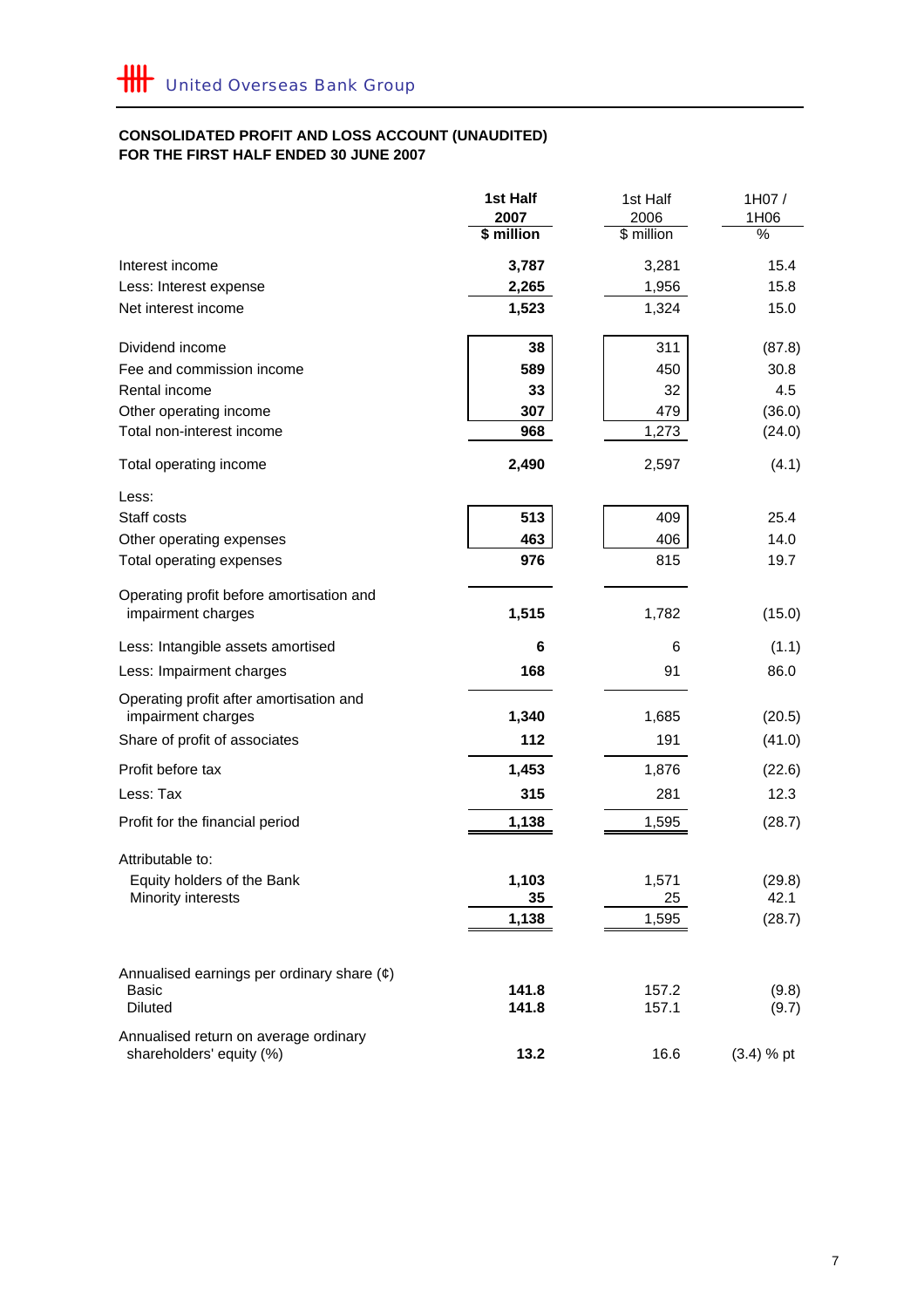#### **CONSOLIDATED PROFIT AND LOSS ACCOUNT (UNAUDITED) FOR THE SECOND QUARTER ENDED 30 JUNE 2007**

|                                                               | 2nd Quarter | 1st Quarter | 2Q07/         | 2nd Quarter | 2Q07/         |
|---------------------------------------------------------------|-------------|-------------|---------------|-------------|---------------|
|                                                               | 2007        | 2007        | 1Q07          | 2006        | 2Q06          |
|                                                               | \$ million  | \$ million  | $\frac{9}{6}$ | \$ million  | $\frac{8}{6}$ |
| Interest income                                               | 1,910       | 1,878       | 1.7           | 1,718       | 11.2          |
| Less: Interest expense                                        | 1,149       | 1,116       | 2.9           | 1,047       | 9.7           |
| Net interest income                                           | 761         | 762         | (0.1)         | 671         | 13.4          |
| Dividend income                                               | 35          | 3           | 920.6         | 309         | (88.8)        |
| Fee and commission income                                     | 330         | 259         | 27.4          | 228         | 44.9          |
| Rental income                                                 | 17          | 16          | 5.3           | 16          | 7.7           |
| Other operating income                                        | 154         | 153         | 0.6           | 371         | (58.5)        |
| Total non-interest income                                     | 536         | 432         | 24.1          | 923         | (42.0)        |
| Total operating income                                        | 1,297       | 1,194       | 8.7           | 1,594       | (18.6)        |
| Less:                                                         |             |             |               |             |               |
| Staff costs                                                   | 272         | 241         | 12.6          | 211         | 28.6          |
| Other operating expenses                                      | 232         | 231         | 0.7           | 207         | 12.0          |
| Total operating expenses                                      | 504         | 472         | 6.8           | 419         | 20.3          |
| Operating profit before amortisation and                      |             |             |               |             |               |
| impairment charges                                            | 793         | 722         | 9.9           | 1,175       | (32.5)        |
| Less: Intangible assets amortised                             | 3           | 3           | 3.9           | 3           | 5.1           |
| Less: Impairment charges                                      | 81          | 87          | (7.4)         | 35          | 128.2         |
| Operating profit after amortisation and<br>impairment charges | 709         | 631         | 12.3          | 1,137       | (37.6)        |
| Share of profit of associates                                 | 65          | 47          | 38.8          | 160         | (59.2)        |
| Profit before tax                                             | 774         | 678         | 14.1          | 1,297       | (40.3)        |
| Less: Tax                                                     | 170         | 145         | 17.9          | 156         | 9.6           |
| Profit for the financial period                               | 604         | 534         | 13.1          | 1,141       | (47.1)        |
| Attributable to:                                              |             |             |               |             |               |
| Equity holders of the Bank                                    | 585         | 518         | 12.8          | 1,132       | (48.3)        |
| Minority interests                                            | 19          | 16          | 22.6          | 10          | 96.5          |
|                                                               | 604         | 534         | 13.1          | 1,141       | (47.1)        |
| Annualised earnings per ordinary share $(\phi)$               |             |             |               |             |               |
| Basic                                                         | 150.5       | 133.2       | 13.0          | 157.8       | (4.6)         |
| <b>Diluted</b>                                                | 150.5       | 133.1       | 13.1          | 157.8       | (4.6)         |
| Annualised return on average ordinary                         |             |             |               |             |               |
| shareholders' equity (%)                                      | 13.9        | 12.4        | 1.5 % pt      | 16.5        | $(2.6) %$ pt  |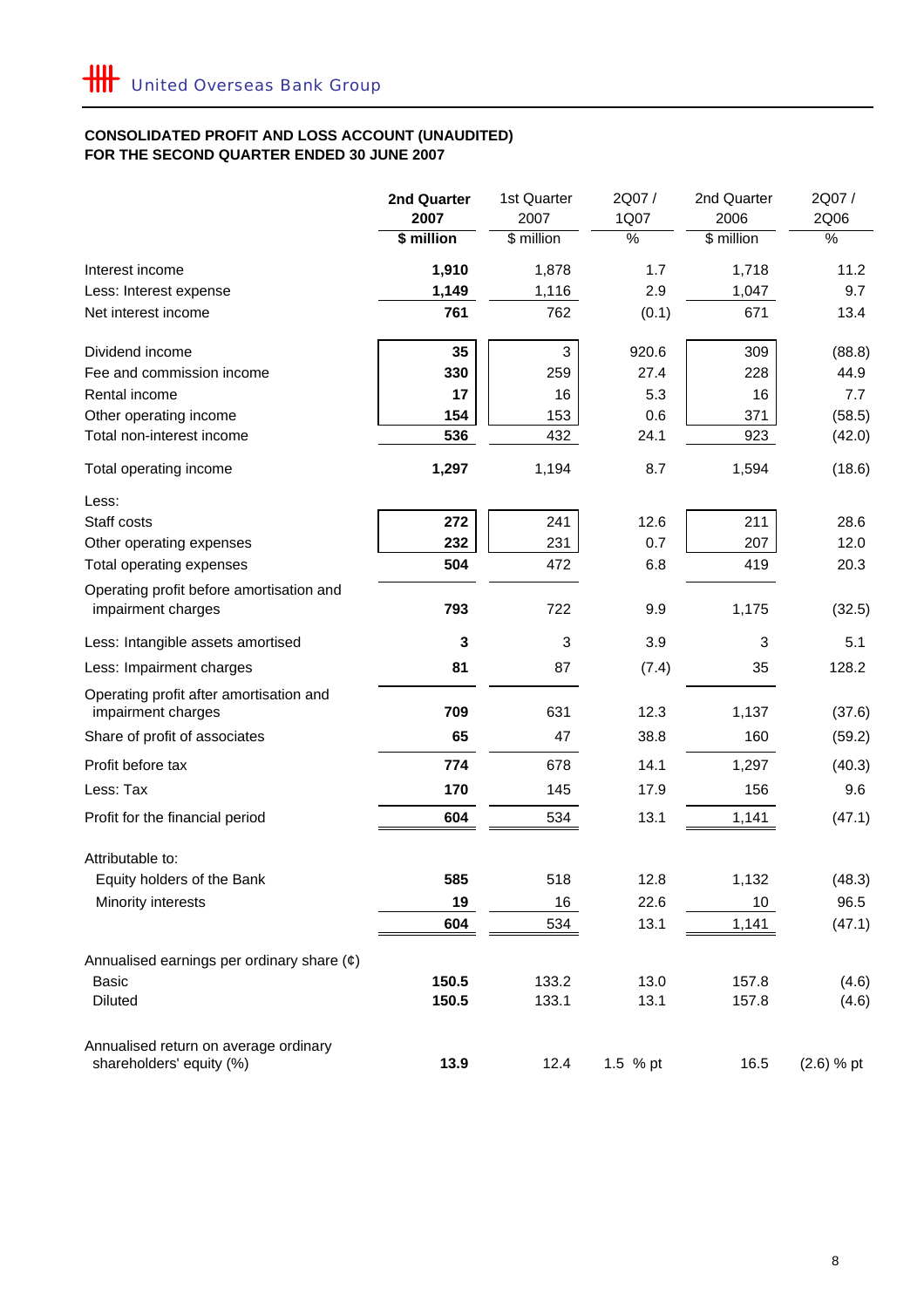#### **Net Interest Income**



Net interest income of the Group increased 15.0% over 1H06 to \$1,523 million in 1H07. The increase was mainly from loans on account of higher volume and improved margin. Net interest margin improved 9 basis points over 1H06 to 2.10% in 1H07, driven by higher customer loan margin.

Against 1Q07, the increase in net interest income from loans and securities in 2Q07 were negated by lower contributions from interbank money market activities. The lower interest margin was attributed to inter-bank money market activities in 2Q07, coupled with substantial interest recovery on non-performing loans in 1Q07.

Compared with 2Q06, net interest income grew 13.4% to \$761 million in 2Q07. The increase was largely driven by higher loan volume. Net interest margin rose 7 basis points from 1.97% in 2Q06 to 2.04% in 2Q07.

|                                                   |                                   | <b>1st Half 2007</b> | 1st Half 2006 |                |                    |      |  |  |
|---------------------------------------------------|-----------------------------------|----------------------|---------------|----------------|--------------------|------|--|--|
|                                                   |                                   |                      |               |                |                    |      |  |  |
|                                                   | <b>Average Annualised Average</b> |                      |               | Average        | Annualised Average |      |  |  |
|                                                   | <b>Balance</b>                    | <b>Interest</b>      | Rate          | <b>Balance</b> | Interest           | Rate |  |  |
|                                                   | \$ million                        | \$ million           | %             | \$ million     | \$ million         | %    |  |  |
| Customer loans                                    | 79,434                            | 4,701                | 5.92          | 67,214         | 3,818              | 5.68 |  |  |
| Inter-bank balances / balances with central banks | 38,998                            | 1,692                | 4.34          | 45,079         | 1,934              | 4.29 |  |  |
| <b>Securities</b>                                 | 27,708                            | 1,245                | 4.49          | 20.649         | 864                | 4.19 |  |  |
| <b>Total interest bearing assets</b>              | 146,140                           | 7,638                | 5.23          | 132,942        | 6,616              | 4.98 |  |  |
|                                                   |                                   |                      |               |                |                    |      |  |  |
| Customer deposits                                 | 101,646                           | 2,657                | 2.61          | 88,885         | 2,167              | 2.44 |  |  |
| Inter-bank balances / other                       | 39,731                            | 1,910                | 4.81          | 40,269         | 1,778              | 4.42 |  |  |
| <b>Total interest bearing liabilities</b>         | 141,377                           | 4,567                | 3.23          | 129,154        | 3,945              | 3.05 |  |  |
|                                                   |                                   |                      |               |                |                    |      |  |  |
| Net interest income                               |                                   | 3,071                |               |                | 2,671              |      |  |  |
| Net interest margin ^                             |                                   |                      | 2.10          |                |                    | 2.01 |  |  |

|                                    |                | 2nd Quarter 2007          |      |                | 1st Quarter 2007   |      | 2nd Quarter 2006 |                            |      |
|------------------------------------|----------------|---------------------------|------|----------------|--------------------|------|------------------|----------------------------|------|
|                                    | Average        | <b>Annualised Average</b> |      | Average        | Annualised Average |      |                  | Average Annualised Average |      |
|                                    | <b>Balance</b> | <b>Interest</b>           | Rate | <b>Balance</b> | Interest           | Rate | <b>Balance</b>   | Interest                   | Rate |
|                                    | \$ million     | \$ million                | %    | \$ million     | \$ million         | %    | \$ million       | \$ million                 | %    |
| Customer loans                     | 80,184         | 4,682                     | 5.84 | 77,988         | 4,720              | 6.05 | 67,549           | 3,920                      | 5.80 |
| Inter-bank balances /              |                |                           |      |                |                    |      |                  |                            |      |
| balances with central banks        | 40,302         | 1,711                     | 4.25 | 37,384         | 1,673              | 4.48 | 46,562           | 2,043                      | 4.39 |
| <b>Securities</b>                  | 28,818         | 1,267                     | 4.40 | 26,472         | 1,222              | 4.61 | 22,271           | 928                        | 4.16 |
| Total interest bearing assets      | 149,304        | 7,660                     | 5.13 | 141,844        | 7,615              | 5.37 | 136,382          | 6,890                      | 5.05 |
| Customer deposits                  | 103,959        | 2,663                     | 2.56 | 98,838         | 2,650              | 2.68 | 90,213           | 2,265                      | 2.51 |
| Inter-bank balances / other        | 40,770         | 1,944                     | 4.77 | 38,298         | 1,875              | 4.90 | 42,029           | 1,934                      | 4.60 |
| Total interest bearing liabilities | 144,729        | 4,607                     | 3.18 | 137,136        | 4,526              | 3.30 | 132,242          | 4,199                      | 3.18 |
| Net interest income                |                | 3,053                     |      |                | 3,089              |      |                  | 2,692                      |      |
| Net interest margin ^              |                |                           | 2.04 |                |                    | 2.18 |                  |                            | 1.97 |

^ Net interest margin represents annualised net interest income as a percentage of total interest bearing assets.

#### Average Interest Rates and Margin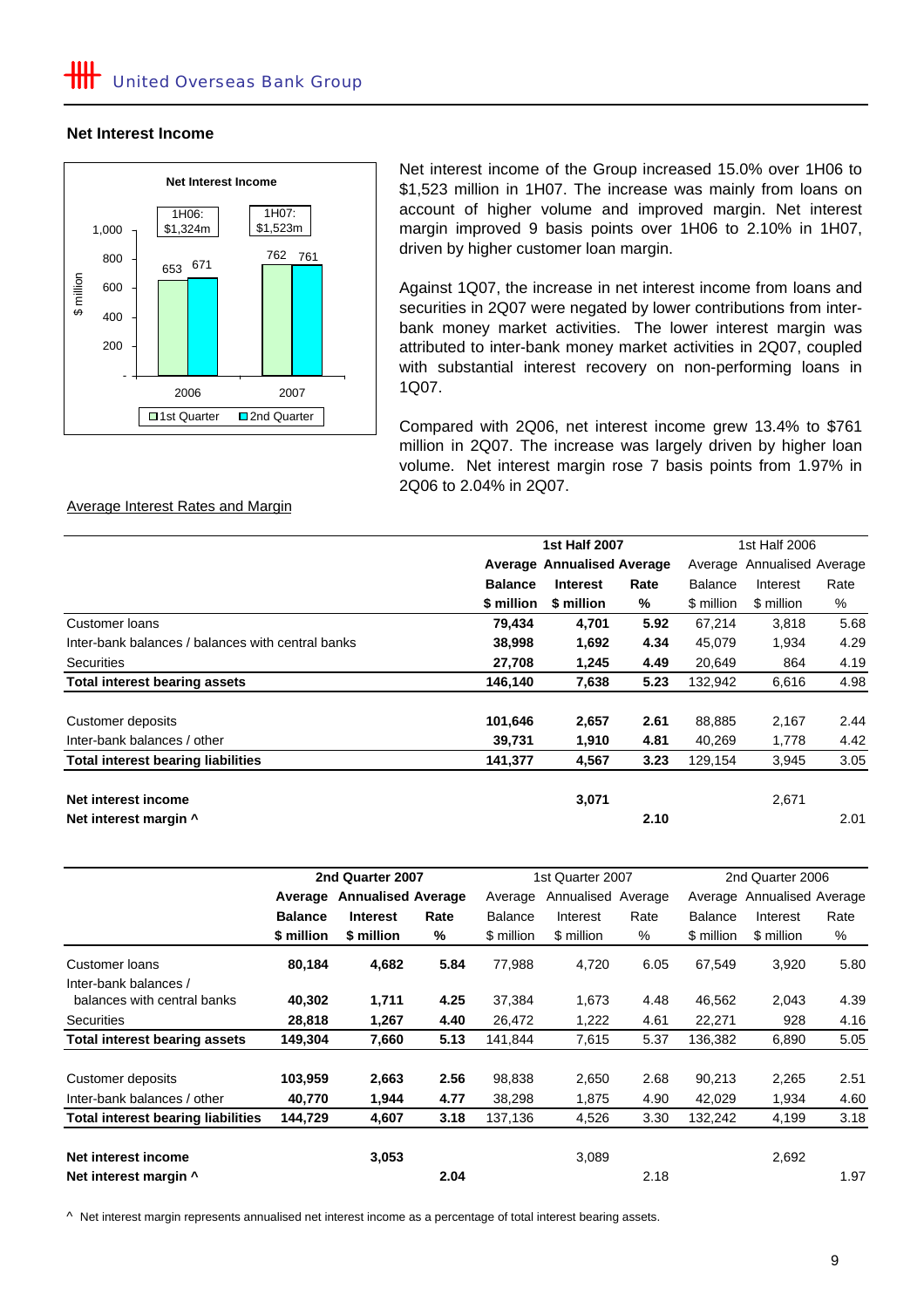### **Non-Interest Income**



Non-interest income of the Group increased 46.6% to \$968 million in 1H07 from \$660 million in 1H06. The growth was largely driven by higher fee and commission income across all business activities, and higher net gain from foreign exchange, securities and derivatives. The Group's non-interest income in 1H07 accounted for 38.9% of total income.

Compared to 1Q07, non-interest income grew 24.1% to \$536 million. The increase was from fee and commission income, largely on fund management, investment and trade-related activities, and higher dividend income.

Non-interest income in 2Q07 increased 72.7% from \$310 million in 2Q06. The increase was attributed to higher fee and commission income from all business activities and higher net gain from foreign exchange, securities and derivatives.

### Composition of Non-Interest Income

|                                                                                                      | 1st Half   | 1st Half        | 2nd Quarter             | 1st Quarter    | 2nd Quarter    |
|------------------------------------------------------------------------------------------------------|------------|-----------------|-------------------------|----------------|----------------|
|                                                                                                      | 2007       | 2006 *          | 2007                    | 2007           | 2006 *         |
|                                                                                                      | \$ million | \$ million      | \$ million              | \$ million     | \$ million     |
| Fee and commission income                                                                            |            |                 |                         |                |                |
| Credit card                                                                                          | 80         | 62              | 42                      | 38             | 32             |
| Fund management                                                                                      | 161        | 91              | 99                      | 62             | 42             |
| Futures broking                                                                                      | 17         | 16              | 8                       | 9              | 8              |
| Investment-related                                                                                   | 95         | 86              | 55                      | 40             | 46             |
| Loan-related                                                                                         | 89         | 70              | 45                      | 44             | 36             |
| Service charges                                                                                      | 41         | 33              | 23                      | 18             | 16             |
| Trade-related                                                                                        | 92         | 80              | 50                      | 42             | 41             |
| Other                                                                                                | 15         | 12              | 8                       | $\overline{7}$ | 6              |
|                                                                                                      | 589        | 450             | 330                     | 259            | 228            |
| Dividend and rental income                                                                           | 72         | 60              | 52                      | 20             | 41             |
| Other operating income<br>Net gain / (loss) from:<br>Foreign exchange, securities and<br>derivatives |            |                 |                         |                |                |
| - Foreign exchange<br>- Trading securities, government                                               | 34         | 80              | $\overline{\mathbf{7}}$ | 27             | 38             |
| securities and derivatives                                                                           | 206        | 137             | 171                     | 34             | 37             |
| - Investment securities                                                                              | (48)       | (145)           | (82)                    | 33             | (67)           |
|                                                                                                      | 192        | $\overline{72}$ | 97                      | 95             | $\overline{8}$ |
| Disposal of assets held for sale                                                                     |            | 3               |                         |                |                |
| Disposal of fixed and other assets                                                                   | 11         | 14              | $\mathbf{2}$            | 8              | 11             |
| Other income                                                                                         | 105        | 61              | 55                      | 50             | 22             |
|                                                                                                      | 307        | 150             | 154                     | 153            | 41             |
| Total non-interest income                                                                            | 968        | 660             | 536                     | 432            | 310            |
| Fee and commission income / Total income (%)                                                         | 23.7       | 22.7            | 25.4                    | 21.7           | 23.2           |
| Non-interest income / Total income (%)                                                               | 38.9       | 33.3            | 41.3                    | 36.2           | 31.6           |

 divestment of OUE and HNL, recorded by the Group in 2Q06. \* Excluding one-time income of \$613 million, comprising special dividend of \$284 million received from OUE and gain of \$329 million on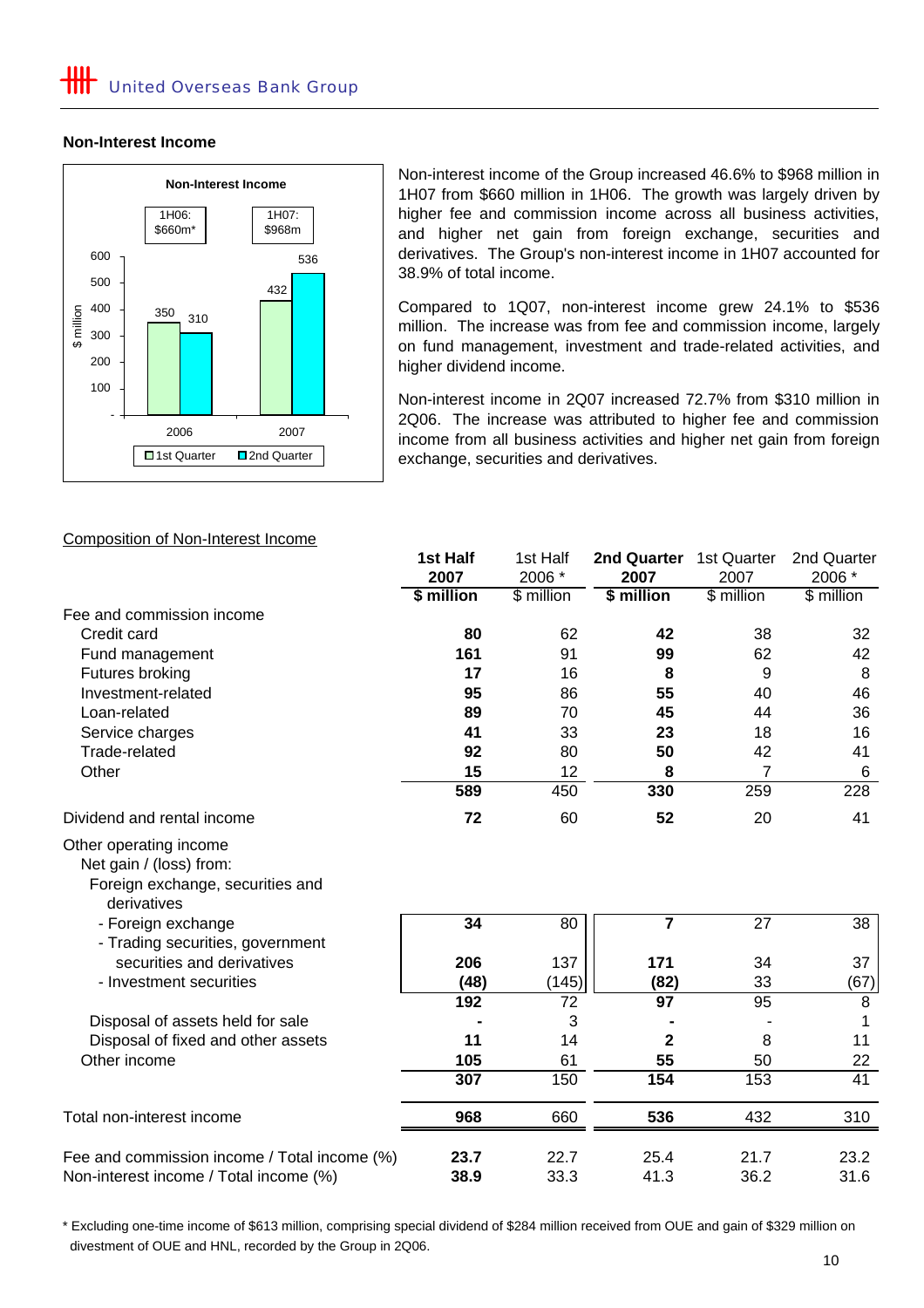# **Operating Expenses**

Total operating expenses increased 19.7% over 1H06 to \$976 million. Staff costs rose 25.4% to \$513 million, primarily on increased headcount. Other operating expenses increased 14.0% to \$463 million, mainly on commission and brokerage, business promotions and IT enhancement and maintenance. Expense-to-income ratio improved to 39.2% in 1H07 from 41.1% in 1H06.

Against 1Q07, total operating expenses increased 6.8% to \$504 million in 2Q07. The increase was mainly on staff costs due to higher bonus accruals.

Compared to 2Q06, total operating expenses increased 20.3%. Staff costs rose 28.6% to \$272 million, primarily on increased headcount. Other operating expenses increased 12.0% to \$232 million, mainly on commission and brokerage, business promotions and IT enhancement and maintenance. Expense-to-income ratio improved to 38.9% in 2Q07 from 42.7% in 2Q06.

|                                          | 1st Half<br>2007 | 1st Half<br>2006 | 2nd Quarter<br>2007 | 1st Quarter<br>2007 | 2nd Quarter<br>2006 |
|------------------------------------------|------------------|------------------|---------------------|---------------------|---------------------|
|                                          | \$ million       | \$ million       | \$ million          | \$ million          | \$ million          |
| Staff costs                              | 513              | 409              | 272                 | 241                 | 211                 |
| Other operating expenses                 |                  |                  |                     |                     |                     |
| Depreciation of fixed assets             | 70               | 70               | 35                  | 35                  | 34                  |
| Rental of premises and equipment         | 26               | 23               | 14                  | 13                  | 12 <sup>2</sup>     |
| Maintenance of premises and other assets | 44               | 36               | 22                  | 22                  | 19                  |
| Other expenses                           | 323              | 277              | 162                 | 161                 | 142                 |
|                                          | 463              | 406              | 232                 | 231                 | 207                 |
| Total operating expenses                 | 976              | 815              | 504                 | 472                 | 419                 |
| Expense / Income ratio (%)               | 39.2             | $41.1*$          | 38.9                | 39.5                | 42.7 *              |
| Manpower (number)                        | 20,752           | 19,150           | 20,752              | 20,461              | 19,150              |
| Total operating expenses included:       |                  |                  |                     |                     |                     |
| IT-related expenses                      | 135              | 115              | 68                  | 67                  | 59                  |
| IT-related expenses /                    |                  |                  |                     |                     |                     |
| Total operating expenses (%)             | 13.8             | 14.1             | 13.5                | 14.2                | 14.1                |

\* Excluding one-time income.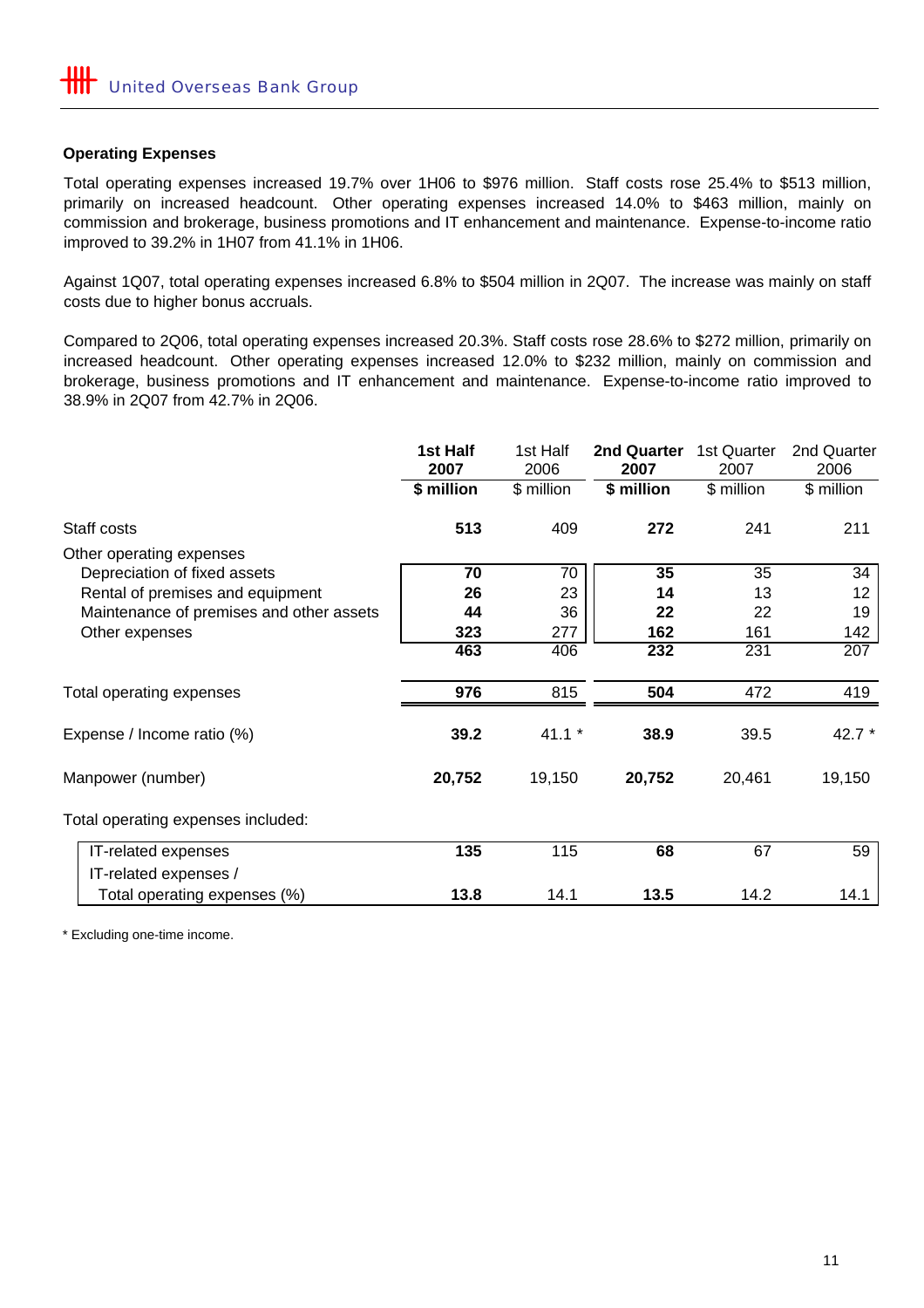#### **Impairment Charges**

Group impairment charges increased \$78 million or 86.0% over 1H06 to \$168 million in 1H07, largely on a longterm investment and loans.

Against 1Q07, impairment charges declined 7.4% to \$81 million in 2Q07. The decrease was largely due to lower impairment charges on loans, partly offset by impairment charge on a long-term investment.

Compared to 2Q06, impairment charges increased 128.2%, mainly as a result of impairment charge on a long-term investment.

|                                          | 1st Half<br>2007 | 1st Half<br>2006 | 2nd Quarter<br>2007 | 1st Quarter<br>2007 | 2nd Quarter<br>2006 |
|------------------------------------------|------------------|------------------|---------------------|---------------------|---------------------|
|                                          | \$ million       | \$ million       | \$ million          | \$ million          | \$ million          |
| Individual impairment on loans           |                  |                  |                     |                     |                     |
| Singapore                                | 31               | 81               | 2                   | 28                  | 33                  |
| Regional countries ^                     | 89               | (10)             | 29                  | 60                  | (7)                 |
| Greater China M                          | (2)              | 9                | $\mathbf 2$         | (3)                 |                     |
| Other                                    |                  | 5                | 0                   |                     | 0                   |
|                                          | 119              | 86               | 33                  | 86                  | 27                  |
| Other individual impairment / provisions | 50               | 5                | 48                  |                     | 8                   |
| Total impairment charges                 | 168              | 91               | 81                  | 87                  | 35                  |

^ Regional countries comprise Malaysia, Indonesia, the Philippines and Thailand.

^^ Greater China comprises China, Hong Kong S.A.R. and Taiwan.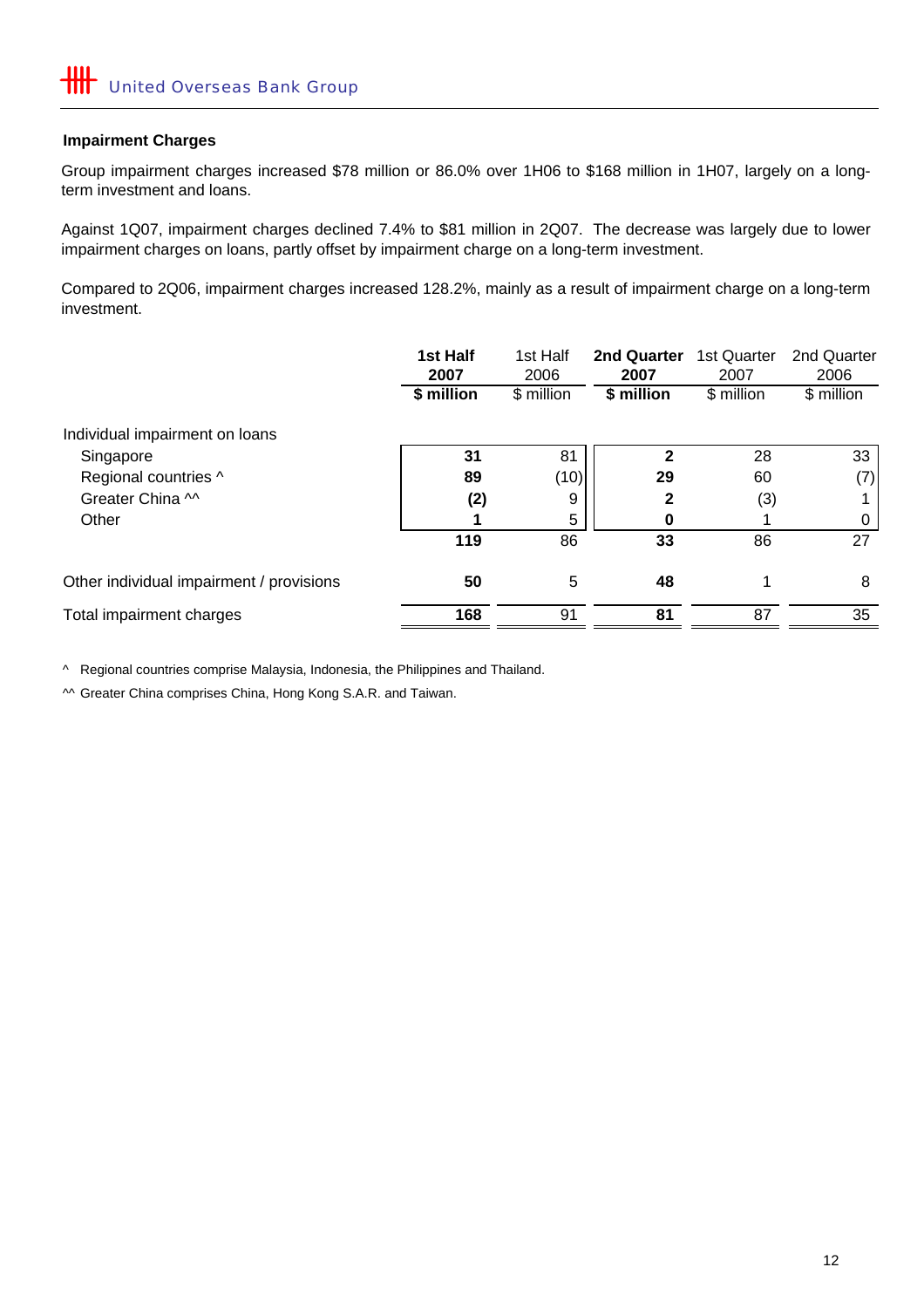# **Customer Loans**

Net customer loans grew 7.3% over 31 December 2006 and 17.5% over 30 June 2006 to \$82,461 million as at 30 June 2007. The increase was broad-based across the various industries and mainly on term loans and housing loans.

| <b>Customer Loans Analysed by</b> | 30-Jun-07  |       | 31-Dec-06  |       | 30-Jun-06  |       |
|-----------------------------------|------------|-------|------------|-------|------------|-------|
| <b>Product Group</b>              | \$ million | %     | \$ million | %     | \$ million | %     |
| Housing loans                     | 20,724     | 24.5  | 18,898     | 23.8  | 17.554     | 24.1  |
| Term loans                        | 49,480     | 58.5  | 46,073     | 58.1  | 41,257     | 56.7  |
| Trade financing                   | 5,848      | 6.9   | 5,658      | 7.1   | 5,321      | 7.3   |
| Overdrafts                        | 8,519      | 10.1  | 8,752      | 11.0  | 8,695      | 11.9  |
| Total gross customer loans        | 84,571     | 100.0 | 79,380     | 100.0 | 72,827     | 100.0 |
| Individual impairment             | (834)      |       | (1,235)    |       | (1, 381)   |       |
| Collective impairment             | (1, 276)   |       | (1,271)    |       | (1,269)    |       |
| Total net customer loans          | 82,461     |       | 76,875     |       | 70,177     |       |

| Gross Customer Loans Analysed by      | 30-Jun-07  |       | 31-Dec-06  |       | 30-Jun-06  |       |
|---------------------------------------|------------|-------|------------|-------|------------|-------|
| <b>Industry</b>                       | \$ million | %     | \$ million | %     | \$ million | %     |
| Transport, storage and communication  | 4,720      | 5.6   | 4,024      | 5.1   | 2.820      | 3.9   |
| Building and construction             | 8,517      | 10.1  | 7,894      | 9.9   | 7,712      | 10.6  |
| Manufacturing                         | 9.477      | 11.2  | 8,860      | 11.1  | 8.140      | 11.2  |
| Non-bank financial institutions       | 13,694     | 16.2  | 12,912     | 16.3  | 11,219     | 15.4  |
| General commerce                      | 11,985     | 14.2  | 11,735     | 14.8  | 11,655     | 16.0  |
| Professionals and private individuals | 10,452     | 12.3  | 10,296     | 13.0  | 9,752      | 13.4  |
| Housing loans                         | 20,724     | 24.5  | 18,898     | 23.8  | 17,554     | 24.1  |
| Other                                 | 5,003      | 5.9   | 4,761      | 6.0   | 3,976      | 5.4   |
| Total gross customer loans            | 84,571     | 100.0 | 79,380     | 100.0 | 72,827     | 100.0 |

| <b>Gross Customer Loans Analysed by</b>    | 30-Jun-07  |       | 31-Dec-06  |       | 30-Jun-06  |       |
|--------------------------------------------|------------|-------|------------|-------|------------|-------|
| <b>Currency and Fixed / Variable Rates</b> | \$ million | %     | \$ million | %     | \$ million | $\%$  |
| <b>Fixed Rate</b>                          |            |       |            |       |            |       |
| Singapore dollar                           | 9,523      | 11.3  | 7,814      | 9.8   | 7,389      | 10.2  |
| US dollar                                  | 1,878      | 2.2   | 1,733      | 2.2   | 1,901      | 2.6   |
| Malaysian ringgit                          | 387        | 0.5   | 379        | 0.5   | 309        | 0.4   |
| Thai baht                                  | 2,814      | 3.3   | 2,932      | 3.7   | 2,357      | 3.2   |
| Indonesian rupiah                          | 55         | 0.1   | 54         | 0.1   | 75         | 0.1   |
| Other                                      | 1,295      | 1.5   | 1,236      | 1.5   | 1,424      | 2.0   |
| Total fixed rate gross customer loans      | 15,953     | 18.9  | 14,147     | 17.8  | 13,454     | 18.5  |
| Variable Rate                              |            |       |            |       |            |       |
| Singapore dollar                           | 34,200     | 40.4  | 33,755     | 42.5  | 32,558     | 44.7  |
| US dollar                                  | 10,912     | 12.9  | 10,965     | 13.8  | 9,550      | 13.1  |
| Malaysian ringgit                          | 9,452      | 11.2  | 8,276      | 10.4  | 7,261      | 10.0  |
| Thai baht                                  | 3,910      | 4.6   | 3,794      | 4.8   | 4,104      | 5.6   |
| Indonesian rupiah                          | 2,219      | 2.6   | 2,134      | 2.7   | 1,815      | 2.5   |
| Other                                      | 7,926      | 9.4   | 6,309      | 8.0   | 4,085      | 5.6   |
| Total variable rate gross customer loans   | 68,618     | 81.1  | 65,233     | 82.2  | 59,373     | 81.5  |
|                                            |            |       |            |       |            |       |
| Total gross customer loans                 | 84,571     | 100.0 | 79,380     | 100.0 | 72,827     | 100.0 |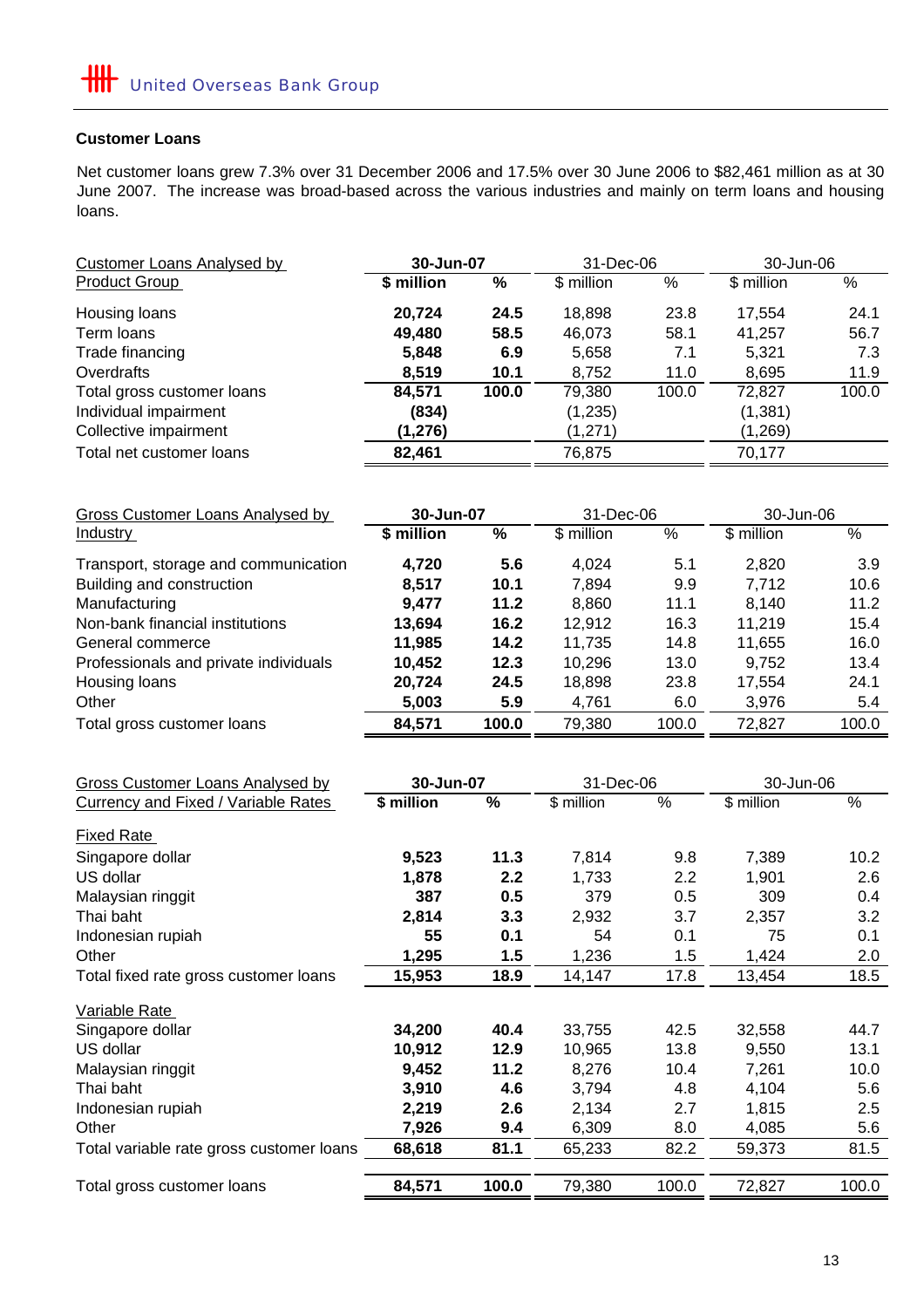### **Customer Loans** *(cont'd)*

| Gross Customer Loans Analysed by | 30-Jun-07  |       | 31-Dec-06  |       | 30-Jun-06  |       |
|----------------------------------|------------|-------|------------|-------|------------|-------|
| <b>Remaining Maturity</b>        | \$ million | %     | \$ million | %     | \$ million | $\%$  |
| Within 1 year                    | 35,132     | 41.5  | 35,096     | 44.2  | 34,259     | 47.0  |
| Over 1 year but within 3 years   | 11,295     | 13.4  | 10,215     | 12.9  | 8.626      | 11.8  |
| Over 3 years but within 5 years  | 11,879     | 14.0  | 9.490      | 11.9  | 7.752      | 10.7  |
| Over 5 years                     | 26,265     | 31.1  | 24.579     | 31.0  | 22.190     | 30.5  |
| Total gross customer loans       | 84,571     | 100.0 | 79,380     | 100.0 | 72.827     | 100.0 |

# **Deposits**

Total deposits of the Group increased 5.6% and 9.3% over 31 December and 30 June 2006 respectively to \$136,207 million as at 30 June 2007. The increase was from customer deposits, in particular, fixed deposits.

As at 30 June 2007, customer deposits accounted for 76.7% of total deposits and the loans-to-deposits ratio was 78.9%.

|                                     | 30-Jun-07  |       | 31-Dec-06  |       | 30-Jun-06  |       |
|-------------------------------------|------------|-------|------------|-------|------------|-------|
| Deposits Analysed by Product Group  | \$ million | $\%$  | \$ million | %     | \$ million | $\%$  |
| Banker deposits                     | 31,738     | 23.3  | 33,449     | 25.9  | 34,891     | 28.0  |
| <b>Customer deposits</b>            |            |       |            |       |            |       |
| <b>Fixed deposits</b>               | 70,217     | 51.6  | 63,053     | 48.9  | 59,758     | 47.9  |
| Current, savings and other deposits | 34,252     | 25.1  | 32,499     | 25.2  | 29,995     | 24.1  |
|                                     | 104,469    | 76.7  | 95,552     | 74.1  | 89,753     | 72.0  |
| <b>Total deposits</b>               | 136,207    | 100.0 | 129,000    | 100.0 | 124,644    | 100.0 |
| Loans / Deposits ratio * (%)        |            | 78.9  |            | 80.5  |            | 78.2  |
| Deposits Analysed by Remaining      | 30-Jun-07  |       | 31-Dec-06  |       | 30-Jun-06  |       |
| <b>Maturity</b>                     | \$ million | $\%$  | \$ million | %     | \$ million | %     |
| Within 1 year                       | 132,507    | 97.3  | 125,030    | 96.9  | 121,294    | 97.3  |
| Over 1 year but within 3 years      | 1,552      | 1.1   | 1,734      | 1.4   | 1,319      | 1.1   |
| Over 3 years but within 5 years     | 1,669      | $1.2$ | 1,566      | 1.2   | 1,103      | 0.9   |
| Over 5 years                        | 479        | 0.4   | 670        | 0.5   | 928        | 0.7   |
| <b>Total deposits</b>               | 136,207    | 100.0 | 129,000    | 100.0 | 124,644    | 100.0 |

\* "Loans" refers to net customer loans while "Deposits" refers to customer deposits.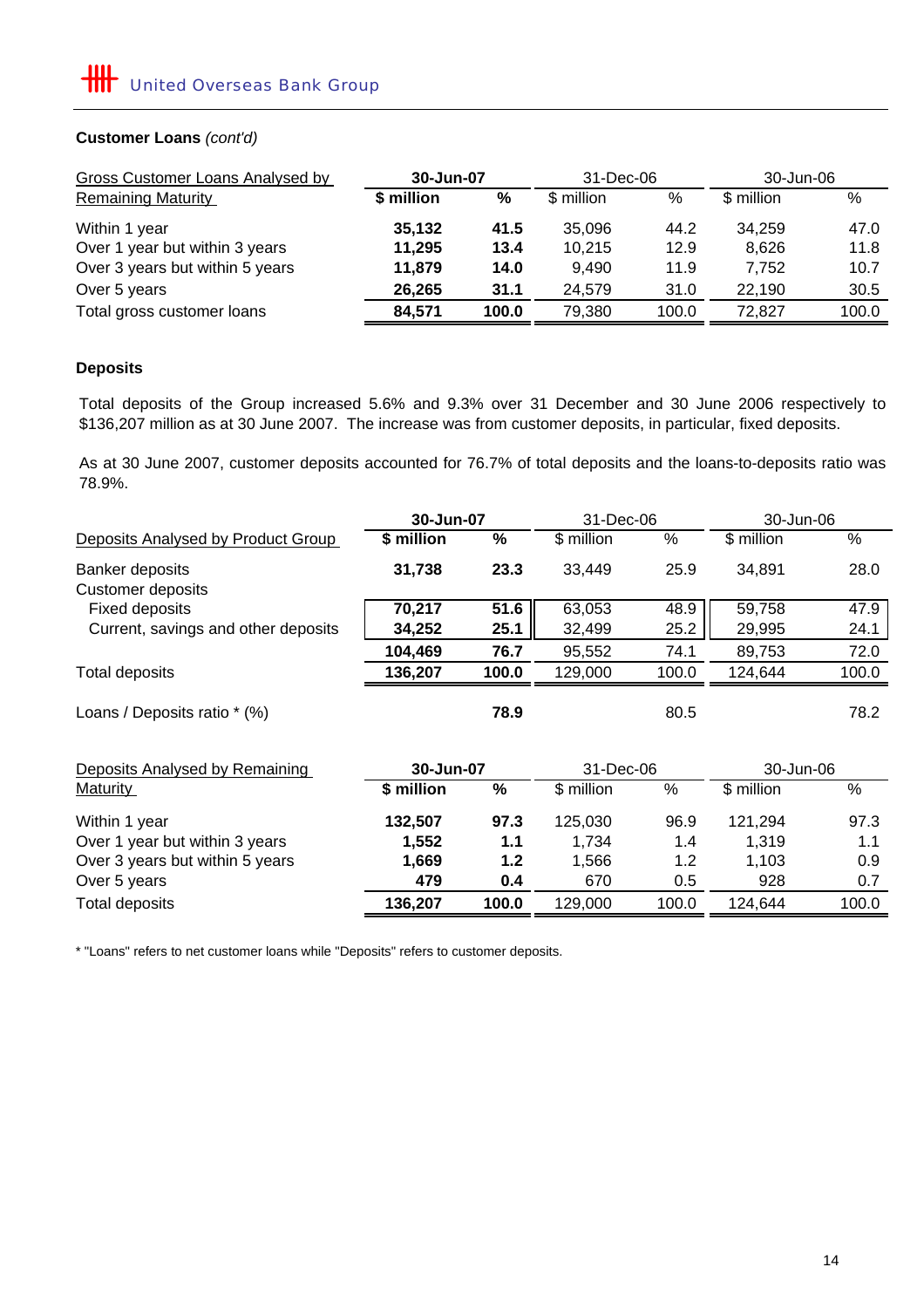### **Debts Issued**

|                                 | 30-Jun-07  | 31-Dec-06  | 30-Jun-06  |
|---------------------------------|------------|------------|------------|
|                                 | \$ million | \$ million | \$ million |
| Subordinated debts (unsecured)  |            |            |            |
| Due within one year             |            |            | 83         |
| Due after one year              | 5,213      | 5,261      | 5,176      |
|                                 | 5,213      | 5,261      | 5,259      |
| Other debts issued              |            |            |            |
| Due within one year (secured) ^ | 773        | 803        | 808        |
| Due within one year (unsecured) | 920        | 136        | 9          |
| Due after one year (unsecured)  | 432        | 396        | 439        |
|                                 | 2,125      | 1,335      | 1,256      |
| Total debts issued              | 7,338      | 6,596      | 6,515      |

^ The debts were secured by a floating charge on the assets of Archer 1 Limited, a special purpose entity of the Group.

### **Shareholders' Equity**

Shareholders' equity rose 4.3% and 11.5% over 31 December and 30 June 2006 respectively to \$17,511 million as at 30 June 2007, mainly contributed by higher retained profit and revaluation gain on available-for-sale assets.

As at 30 June 2007, revaluation surplus of \$1,896 million on the Group's properties was not recognised in the financial statements.

|                                                    | 30-Jun-07  | 31-Dec-06  | 30-Jun-06  |
|----------------------------------------------------|------------|------------|------------|
|                                                    | \$ million | \$ million | \$ million |
| Shareholders' equity                               | 17.511     | 16.791     | 15.707     |
| Add: Revaluation surplus                           | 1.896      | 1.486      | 1,265      |
| Shareholders' equity including revaluation surplus | 19.407     | 18.277     | 16,972     |

### **Changes in Ordinary Shares of the Bank**

|                                                                          |           |           | No. of Shares |
|--------------------------------------------------------------------------|-----------|-----------|---------------|
|                                                                          |           |           | '000          |
| <b>Ordinary Shares</b>                                                   |           |           |               |
| Balance at 1 January 2007                                                |           |           | 1,523,276     |
| Exercise of share options granted under the UOB 1999 Share Option Scheme |           |           | 236           |
| Balance at 31 March 2007                                                 |           |           | 1,523,512     |
| Exercise of share options granted under the UOB 1999 Share Option Scheme |           |           | 190           |
| Balance at 30 June 2007                                                  |           |           | 1,523,702     |
| <b>Treasury Shares</b>                                                   |           |           |               |
| Balance at 1 January 2007                                                |           |           |               |
| Shares repurchased and held in treasury                                  |           |           |               |
| Balance at 31 March 2007                                                 |           |           |               |
| Shares repurchased and held in treasury                                  |           |           | 601           |
| Balance at 30 June 2007                                                  |           |           | 601           |
|                                                                          |           |           |               |
|                                                                          | 30-Jun-07 | 31-Dec-06 | 30-Jun-06     |
|                                                                          | '000      | '000      | '000          |

|                                                  |     | <u>uuu</u> | vvv   |
|--------------------------------------------------|-----|------------|-------|
| Number of new shares that would have been issued |     |            |       |
| upon exercise of all outstanding options         | 526 | 952        | 1.125 |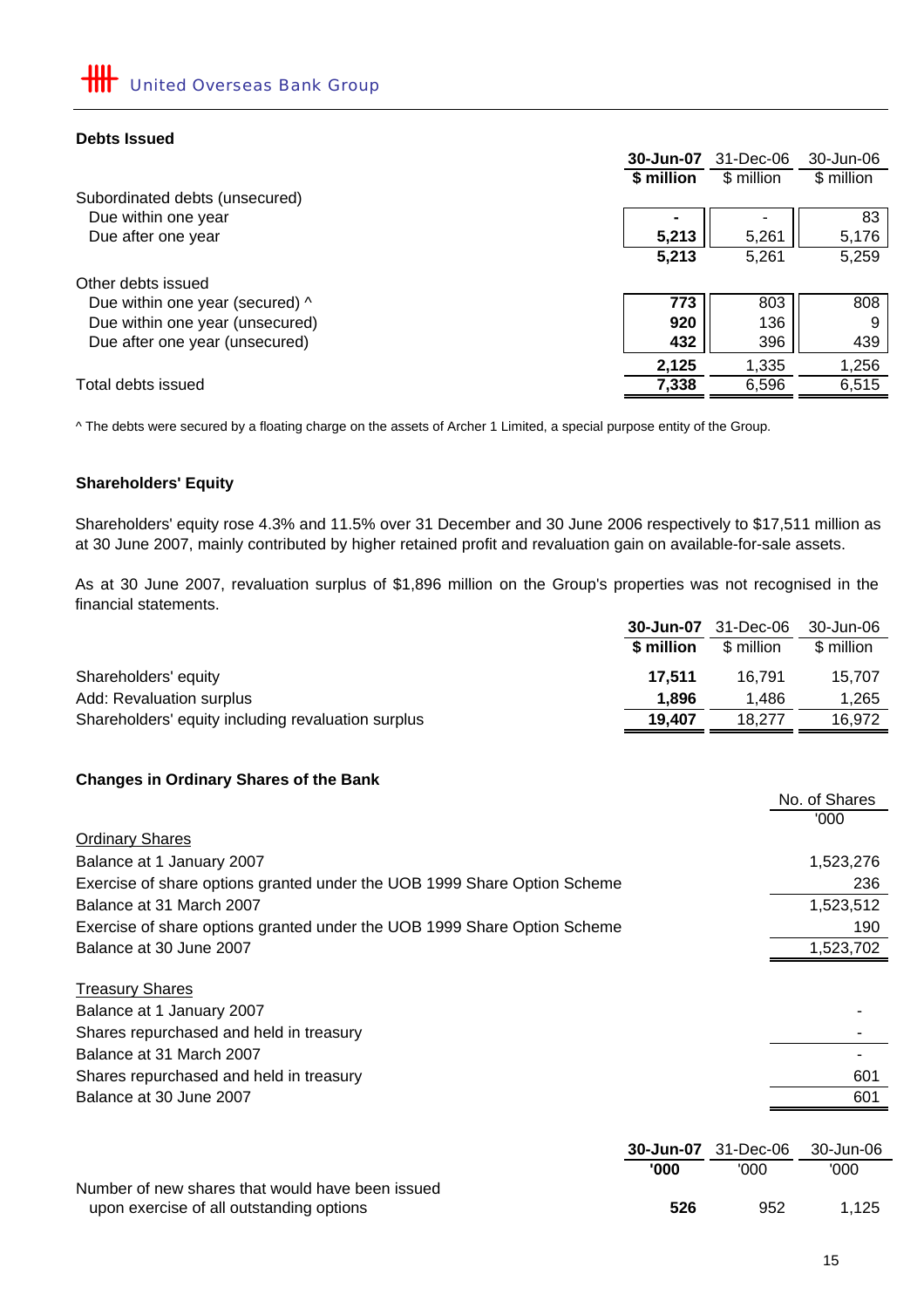### **Non-Performing Loans and Cumulative Impairment**

#### NPLs and Cumulative Impairment of the Group

Group NPLs as at 30 June 2007 were \$2,382 million, representing a decrease of 24.7% and 37.9% over 31 December and 30 June 2006 respectively. NPL ratio had improved over the years to 2.8% as at 30 June 2007.

As at 30 June 2007, total NPLs were 57.4% (31 December 2006: 54.1% and 30 June 2006: 58.2%) secured by collateral, and 88.7% (31 December 2006: 79.2% and 30 June 2006: 69.1%) covered by total cumulative impairment.



#### **30-Jun-07** 31-Mar-07 31-Dec-06 30-Jun-06 31-Dec-05

| <b>NPLs</b>                                          |       |       |       |       | \$ million |
|------------------------------------------------------|-------|-------|-------|-------|------------|
| Substandard                                          | 1,642 | 1,946 | 2,119 | 2,614 | 2,529      |
| Doubtful                                             | 171   | 160   | 160   | 276   | 464        |
| <b>Loss</b>                                          | 569   | 880   | 886   | 946   | 938        |
|                                                      | 2,382 | 2,986 | 3,165 | 3,836 | 3,931      |
| <b>Cumulative Impairment</b>                         |       |       |       |       |            |
| Individual                                           | 836   | 1,250 | 1,237 | 1,383 | 1,444      |
| Collective                                           | 1,276 | 1,273 | 1,271 | 1,269 | 1,270      |
|                                                      | 2,112 | 2,523 | 2,508 | 2,652 | 2,714      |
| Ratios                                               |       |       |       |       | %          |
| NPL ratio*                                           | 2.8   | 3.7   | 4.0   | 5.3   | 5.6        |
| NPLs / Total assets                                  | 1.4   | 1.8   | 2.0   | 2.5   | 2.7        |
| Cumulative impairment / NPLs                         | 88.7  | 84.5  | 79.2  | 69.1  | 69.0       |
| Cumulative impairment / Doubtful & Loss NPLs         | 285.4 | 242.6 | 239.8 | 217.0 | 193.6      |
| Cumulative impairment / Unsecured NPLs               | 208.1 | 188.6 | 172.6 | 165.5 | 159.4      |
| Cumulative impairment ^ / Gross customer loans       | 2.5   | 3.1   | 3.2   | 3.6   | 3.9        |
| Collective impairment / Gross customer loans (net of |       |       |       |       |            |
| individual impairment ^)                             | 1.5   | 1.6   | 1.6   | 1.8   | 1.9        |

\* NPL ratio represents NPLs (excluding debt securities) as a percentage of gross customer loans.

^ Excluding debt securities.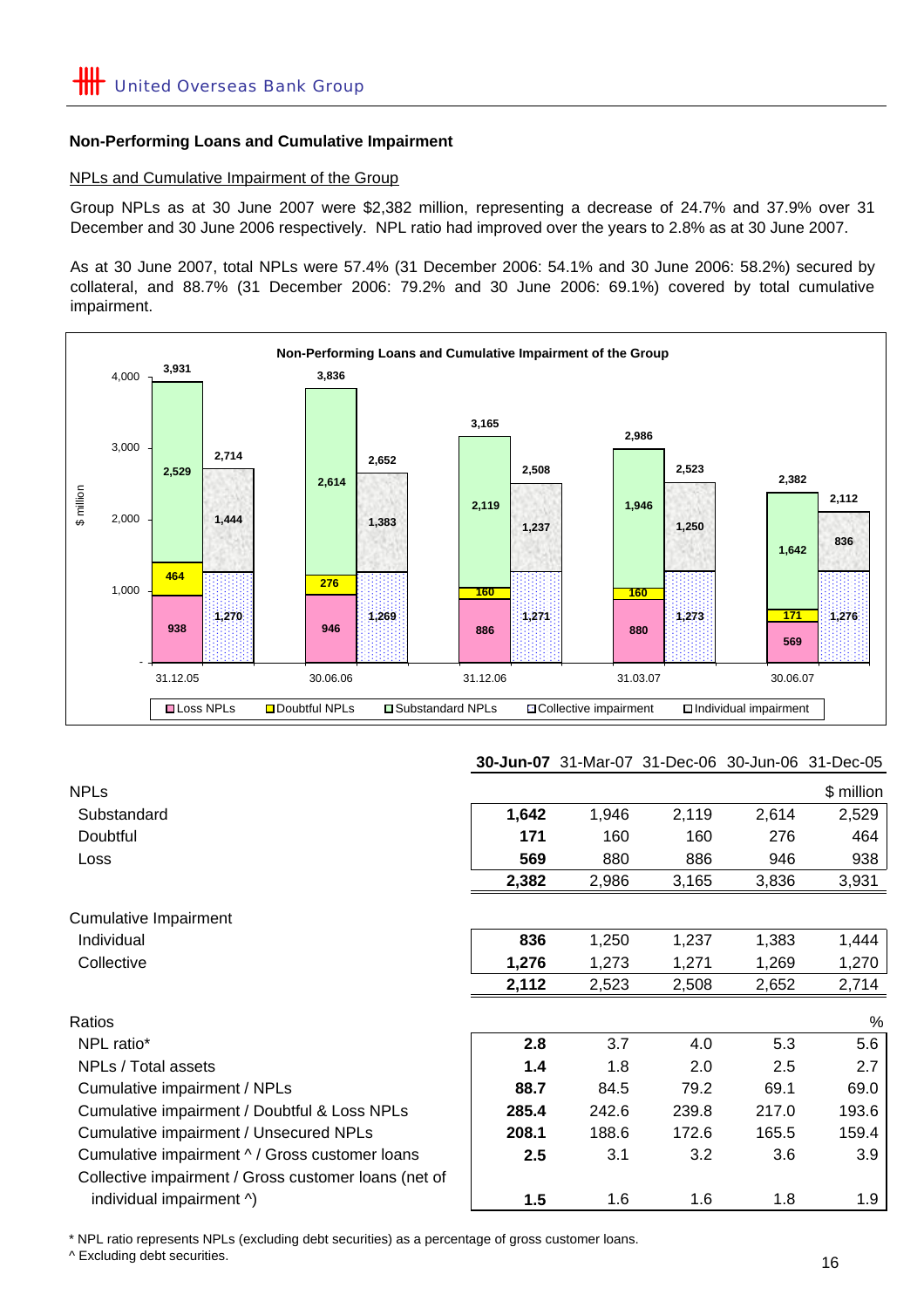# **Non-Performing Loans and Cumulative Impairment** *(cont'd)*

### NPLs by Region

NPLs of Singapore and the Regional Countries accounted for 42.3% and 53.3% of the total NPLs as at 30 June 2007 respectively. Lower NPLs were recorded by most regions over the comparative periods.

|                           |            | 30-Jun-07 |            | 31-Dec-06 |            | 30-Jun-06 |  |
|---------------------------|------------|-----------|------------|-----------|------------|-----------|--|
|                           | \$ million | %         | \$ million | %         | \$ million | $\%$      |  |
| Singapore                 | 1,007      | 42.3      | 1,346      | 42.5      | 1,774      | 46.2      |  |
| <b>Regional Countries</b> |            |           |            |           |            |           |  |
| Malaysia                  | 585        | 24.6      | 594        | 18.8      | 620        | 16.2      |  |
| Indonesia                 | 94         | 3.9       | 115        | 3.6       | 144        | 3.7       |  |
| Philippines               | 187        | 7.9       | 182        | 5.8       | 179        | 4.7       |  |
| Thailand                  | 403        | 16.9      | 823        | 26.0      | 978        | 25.5      |  |
|                           | 1,269      | 53.3      | 1,714      | 54.2      | 1,921      | 50.1      |  |
| <b>Greater China</b>      | 10         | 0.4       | 19         | 0.6       | 62         | 1.6       |  |
| Other                     | 96         | 4.0       | 86         | 2.7       | 79         | 2.1       |  |
| <b>Total NPLs</b>         | 2,382      | 100.0     | 3,165      | 100.0     | 3,836      | 100.0     |  |

# NPLs by Industry

Lower NPL ratios were registered across all industries.

|                                       | 30-Jun-07    |            | 31-Dec-06  |            | 30-Jun-06  |            |
|---------------------------------------|--------------|------------|------------|------------|------------|------------|
|                                       |              | <b>NPL</b> |            | <b>NPL</b> |            | <b>NPL</b> |
|                                       | <b>NPL</b>   | Ratio      | <b>NPL</b> | Ratio      | <b>NPL</b> | Ratio      |
|                                       | \$ million   | ℅          | \$ million | %          | \$ million | %          |
| Transport, storage and communication  | 65           | 1.4        | 70         | 1.7        | 87         | 3.1        |
| Building and construction             | 261          | 3.1        | 428        | 5.4        | 559        | 7.2        |
| Manufacturing                         | 573          | 6.0        | 786        | 8.9        | 934        | 11.5       |
| Non-bank financial institutions       | 277          | 2.0        | 398        | 3.1        | 504        | 4.5        |
| General commerce                      | 436          | 3.6        | 651        | 5.5        | 781        | 6.7        |
| Professionals and private individuals | 381          | 3.6        | 408        | 4.0        | 498        | 5.1        |
| Housing loans                         | 311          | 1.5        | 304        | 1.6        | 353        | 2.0        |
| Other                                 | 76           | 1.5        | 117        | 2.5        | 117        | 2.9        |
| Sub-total                             | 2,380        | 2.8        | 3,162      | 4.0        | 3,833      | 5.3        |
| Debt securities                       | $\mathbf{2}$ |            | 3          |            | 3          |            |
| <b>Total NPLs</b>                     | 2,382        |            | 3,165      |            | 3,836      |            |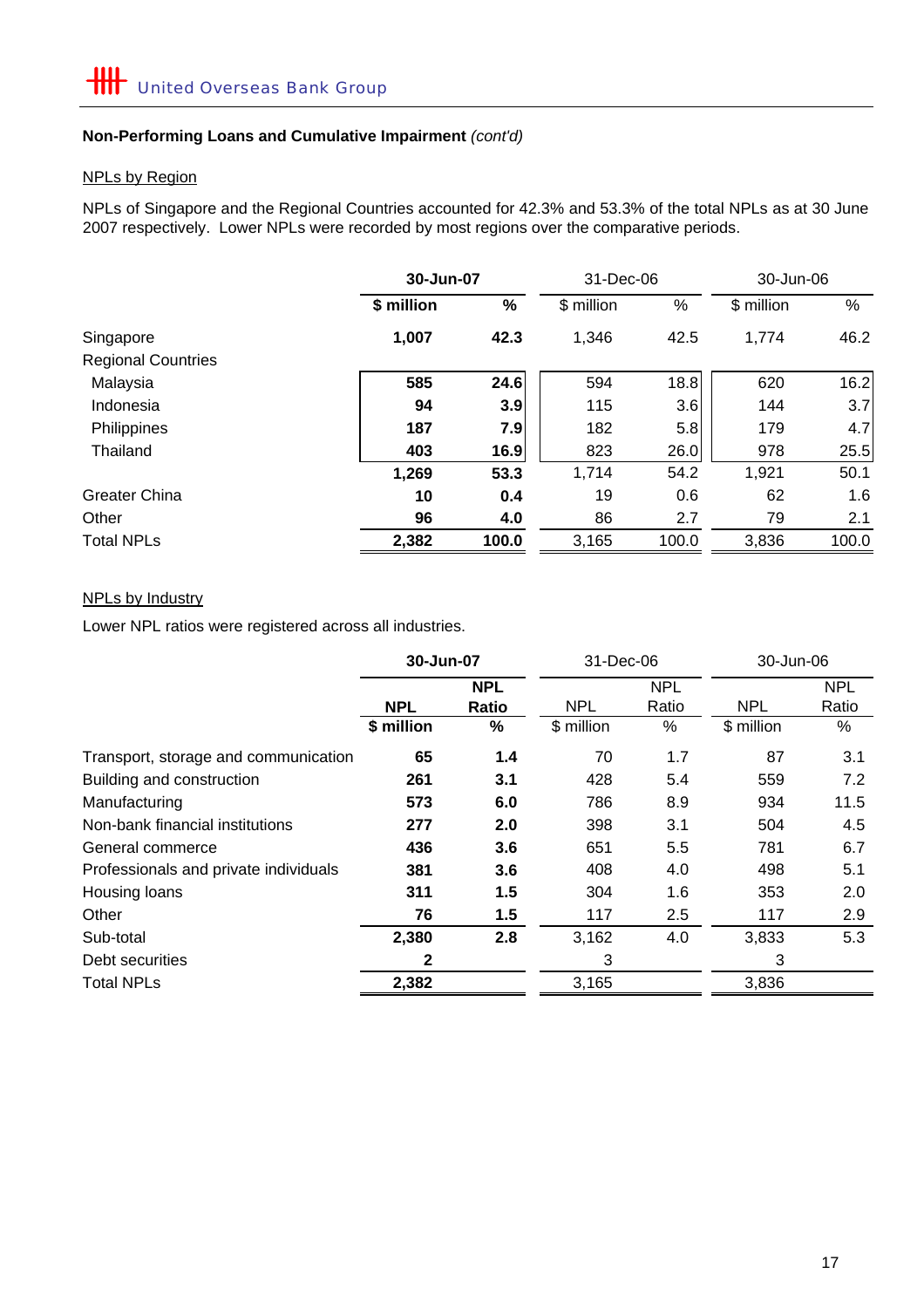# **Non-Performing Loans and Cumulative Impairment** *(cont'd)*

### Individual Impairment by Region

As at 30 June 2007, individual impairment for Singapore and Regional Countries accounted for 33.6% and 65.2% of the Group's total individual impairment respectively.

|                             |            | 30-Jun-07<br>31-Dec-06 |            |       |            | 30-Jun-06 |
|-----------------------------|------------|------------------------|------------|-------|------------|-----------|
|                             | \$ million | %                      | \$ million | %     | \$ million | %         |
| Singapore                   | 281        | 33.6                   | 403        | 32.6  | 533        | 38.5      |
| <b>Regional Countries</b>   |            |                        |            |       |            |           |
| Malaysia                    | 179        | 21.4                   | 159        | 12.9  | 180        | 13.0      |
| Indonesia                   | 41         | 4.9                    | 46         | 3.7   | 62         | 4.5       |
| Philippines                 | 100        | 12.0                   | 97         | 7.9   | 94         | 6.8       |
| Thailand                    | 225        | 26.9                   | 520        | 42.0  | 486        | 35.1      |
|                             | 545        | 65.2                   | 822        | 66.5  | 822        | 59.4      |
| <b>Greater China</b>        | 3          | 0.4                    | 3          | 0.2   | 12         | 0.9       |
| Other                       | 7          | 0.8                    | 9          | 0.7   | 16         | 1.2       |
| Total individual impairment | 836        | 100.0                  | 1,237      | 100.0 | 1,383      | 100.0     |

# Individual Impairment by Industry

Individual impairment as at 30 June 2007 was mainly for manufacturing and general commerce sectors which accounted for 32.1% and 22.8% of the total individual impairment for loans respectively.

|                                       | 30-Jun-07    |       | 31-Dec-06  |       | 30-Jun-06  |       |
|---------------------------------------|--------------|-------|------------|-------|------------|-------|
|                                       | \$ million   | %     | \$ million | %     | \$ million | %     |
| Transport, storage and communication  | 14           | 1.7   | 41         | 3.3   | 39         | 2.8   |
| Building and construction             | 80           | 9.6   | 141        | 11.4  | 176        | 12.8  |
| Manufacturing                         | 268          | 32.1  | 392        | 31.7  | 408        | 29.5  |
| Non-bank financial institutions       | 63           | 7.5   | 117        | 9.5   | 145        | 10.5  |
| General commerce                      | 190          | 22.8  | 290        | 23.5  | 333        | 24.1  |
| Professionals and private individuals | 159          | 19.1  | 165        | 13.4  | 177        | 12.8  |
| Housing loans                         | 25           | 3.0   | 29         | 2.3   | 41         | 3.0   |
| Other                                 | 35           | 4.2   | 60         | 4.9   | 62         | 4.5   |
| Sub-total                             | 834          | 100.0 | 1,235      | 100.0 | 1,381      | 100.0 |
| Debt securities                       | $\mathbf{2}$ |       | 2          |       | 2          |       |
| Total individual impairment           | 836          |       | 1,237      |       | 1,383      |       |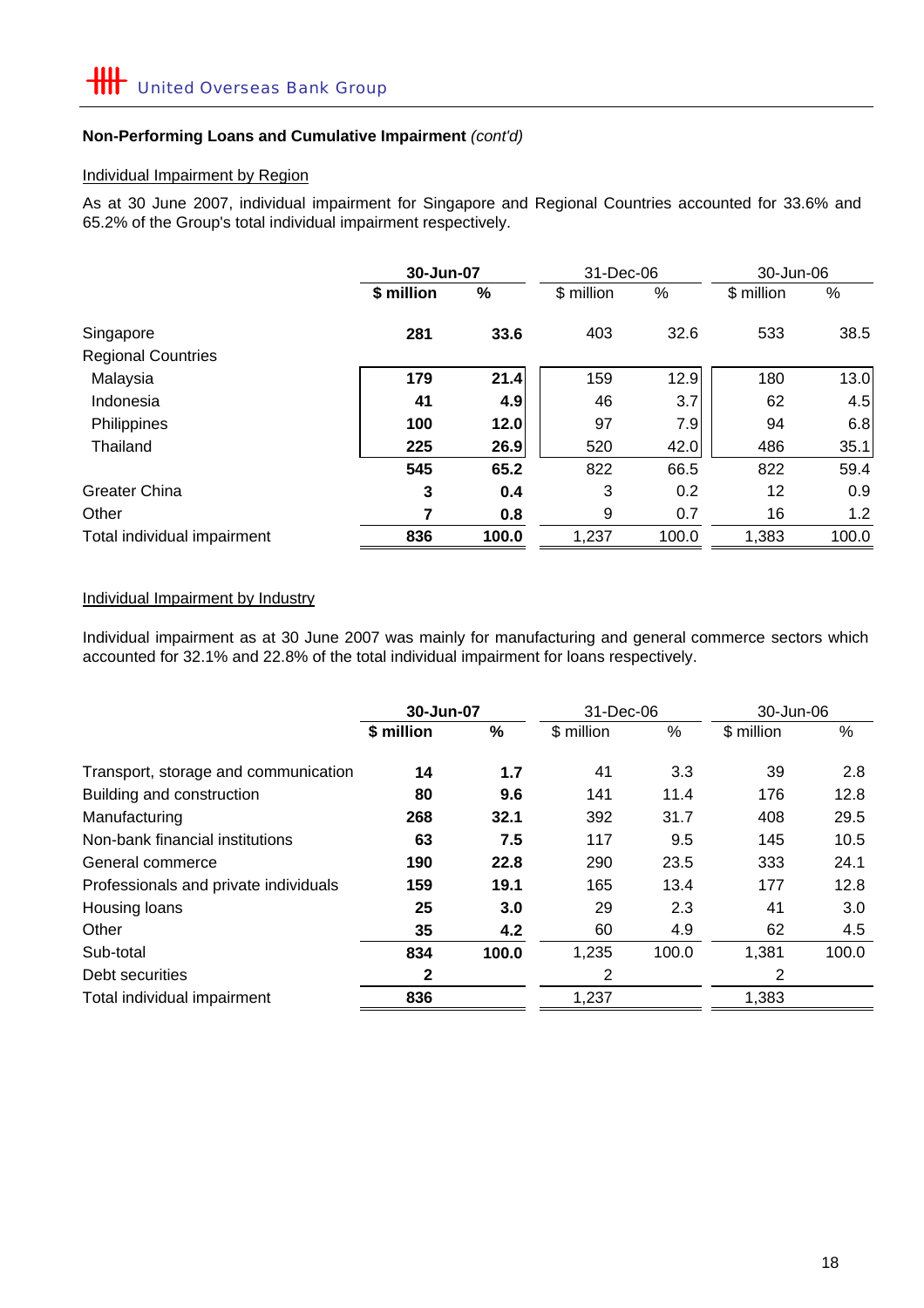# **Non-Performing Loans and Cumulative Impairment** *(cont'd)*

### Ageing of NPLs

The following table analyses NPLs by period in arrears. When payment of interest or principal of an account is overdue, all outstanding balances of that account are deemed non-current and aged accordingly.

|                   |            | 30-Jun-07 |            |       | 30-Jun-06  |       |
|-------------------|------------|-----------|------------|-------|------------|-------|
| Ageing (Days)     | \$ million | %         | \$ million | %     | \$ million | %     |
| Current           | 285        | 12.0      | 270        | 8.5   | 279        | 7.3   |
| $\leq 90$         | 154        | 6.5       | 281        | 8.9   | 364        | 9.5   |
| 91 to 180         | 327        | 13.7      | 333        | 10.5  | 562        | 14.6  |
| $\geq 181$        | 1,616      | 67.8      | 2,281      | 72.1  | 2,631      | 68.6  |
| <b>Total NPLs</b> | 2,382      | 100.0     | 3,165      | 100.0 | 3,836      | 100.0 |

#### Secured / Unsecured NPLs

As at 30 June 2007, Group NPLs were 57.4% secured by collateral. The main bulk of the secured NPLs were covered by mortgaged properties.

|                   |            | 30-Jun-07 |            | 31-Dec-06 | 30-Jun-06  |       |
|-------------------|------------|-----------|------------|-----------|------------|-------|
|                   | \$ million | %         | \$ million | %         | \$ million | %     |
| Secured           | 1.367      | 57.4      | 1.712      | 54.1      | 2,234      | 58.2  |
| Unsecured         | 1.015      | 42.6      | 1,453      | 45.9      | 1.602      | 41.8  |
| <b>Total NPLs</b> | 2,382      | 100.0     | 3,165      | 100.0     | 3.836      | 100.0 |

### Secured NPLs by Region

As at 30 June 2007, secured NPLs for Singapore and Regional Countries accounted for 57.7% and 54.5% of the corresponding NPLs respectively.

|                           | 30-Jun-07      |                    | 31-Dec-06   |                    | 30-Jun-06              |                    |  |
|---------------------------|----------------|--------------------|-------------|--------------------|------------------------|--------------------|--|
|                           |                | <b>Secured</b>     |             | Secured            |                        | Secured            |  |
|                           | <b>Secured</b> | NPL <sub>s</sub> / | Secured     | NPL <sub>s</sub> / | Secured                | NPL <sub>s</sub> / |  |
|                           | <b>NPLs</b>    | <b>NPLs</b>        | <b>NPLs</b> | <b>NPLs</b>        | <b>NPL<sub>s</sub></b> | <b>NPLs</b>        |  |
|                           | \$ million     | %                  | \$ million  | %                  | \$ million             | %                  |  |
| Singapore                 | 581            | 57.7               | 771         | 57.3               | 1,031                  | 58.1               |  |
| <b>Regional Countries</b> | 691            | 54.5               | 883         | 51.5               | 1,114                  | 58.0               |  |
| <b>Greater China</b>      | 9              | 90.0               | 14          | 73.7               | 36                     | 58.1               |  |
| Other                     | 86             | 89.6               | 44          | 51.2               | 53                     | 67.1               |  |
| <b>Total secured NPLs</b> | 1,367          | 57.4               | 1,712       | 54.1               | 2,234                  | 58.2               |  |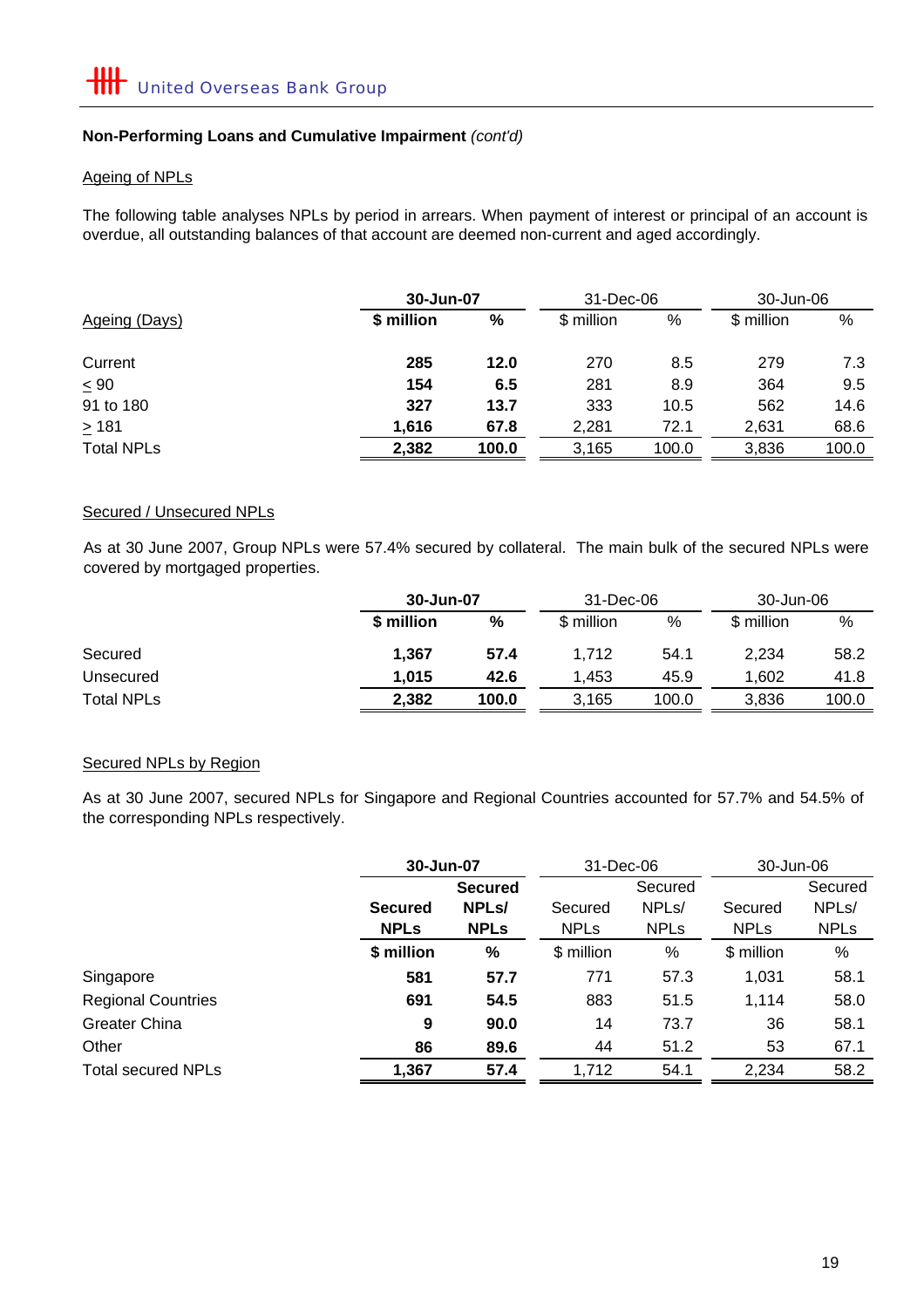#### **Business Segments**

The Group's businesses are organised into four segments based on the types of products and services that it provides. These segments are Personal Financial Services, Institutional Financial Services, Global Markets and Investment Management and Other.

#### Personal Financial Services

Personal Financial Services ("PFS") segment covers Consumer, Privilege and Private Banking. Consumer Banking serves the mass individual customers with a wide range of products and services, including deposits, loans, investments, credit and debit cards and life assurance products. Privilege Banking provides an extended range of financial services, including wealth management, offshore and restricted products such as structured notes, funds of hedge funds, and high networth insurance plans to the wealthy and affluent customers. For the accredited investors and high networth individuals, Private Banking provides an elevated level of personal services and consultation.

The increase in segment profit of 41.1% to \$422 million in 1H07 was mainly due to higher income from credit card operations and higher profit from sale of investment products, stronger net interest income from loan growth and lower impairment charges. These were partially offset by higher operating expenses.

#### Institutional Financial Services

Institutional Financial Services ("IFS") segment encompasses Commercial Banking, Corporate Banking, Corporate Finance and Capital Markets. Commercial Banking serves the small and medium-sized enterprises. Corporate Banking serves large local corporations, government-linked companies and agencies, including non-bank financial institutions. Both Commercial Banking and Corporate Banking provide customers with a broad range of products and services that include current accounts, deposits, lending, asset finance, trade finance, structured finance, cash management and cross-border payments. Corporate Finance serves corporations with services that include lead managing and underwriting equity offerings and providing corporate advisory services. Capital Markets specialises in providing solution-based structures to meet clients' financing requirements in the area of structuring, underwriting and arranging syndicated loans, project finance and structured finance, and underwriting and lead managing bond issues.

Segment profit showed a growth of 19.7% to \$644 million in 1H07. The increase was largely due to higher net interest income on expanded loan portfolio from both Singapore and overseas operations, as well as interest recoveries and higher gain from sale of foreclosed securities. These were partially offset by higher operating expenses and lower write-back of impairment charges on loans.

#### Global Markets and Investment Management

Global Markets and Investment Management ("GMIM") segment provides a comprehensive range of treasury products and services, including foreign exchange, money market, fixed income, derivatives, margin trading, futures broking, gold products, as well as an array of structured products. It is a dominant player in Singapore dollar treasury instruments as well as a provider of banknote services in the region. It also engages in asset management, venture capital management, and proprietary investment activities.

GMIM's profit grew 34.4% to \$254 million in 1H07. The improved performance was primarily attributed to higher gains from interest rate management, equity trading and structuring activities, as well as higher investment income, asset management fees and performance fees.

#### **Other**

Other segment includes property-related activities, insurance businesses and the management of capital funds. The segment recorded a lower profit of \$81 million in 1H07 compared to \$85 million in 1H06. This was primarily due to impairment charge on a long-term investment and lower gain from capital funds, partially offset by higher gain from property-related activities and lower operating expenses.

Note: "Profit" in the above analysis refers to "Segment profit before amortisation of intangible assets".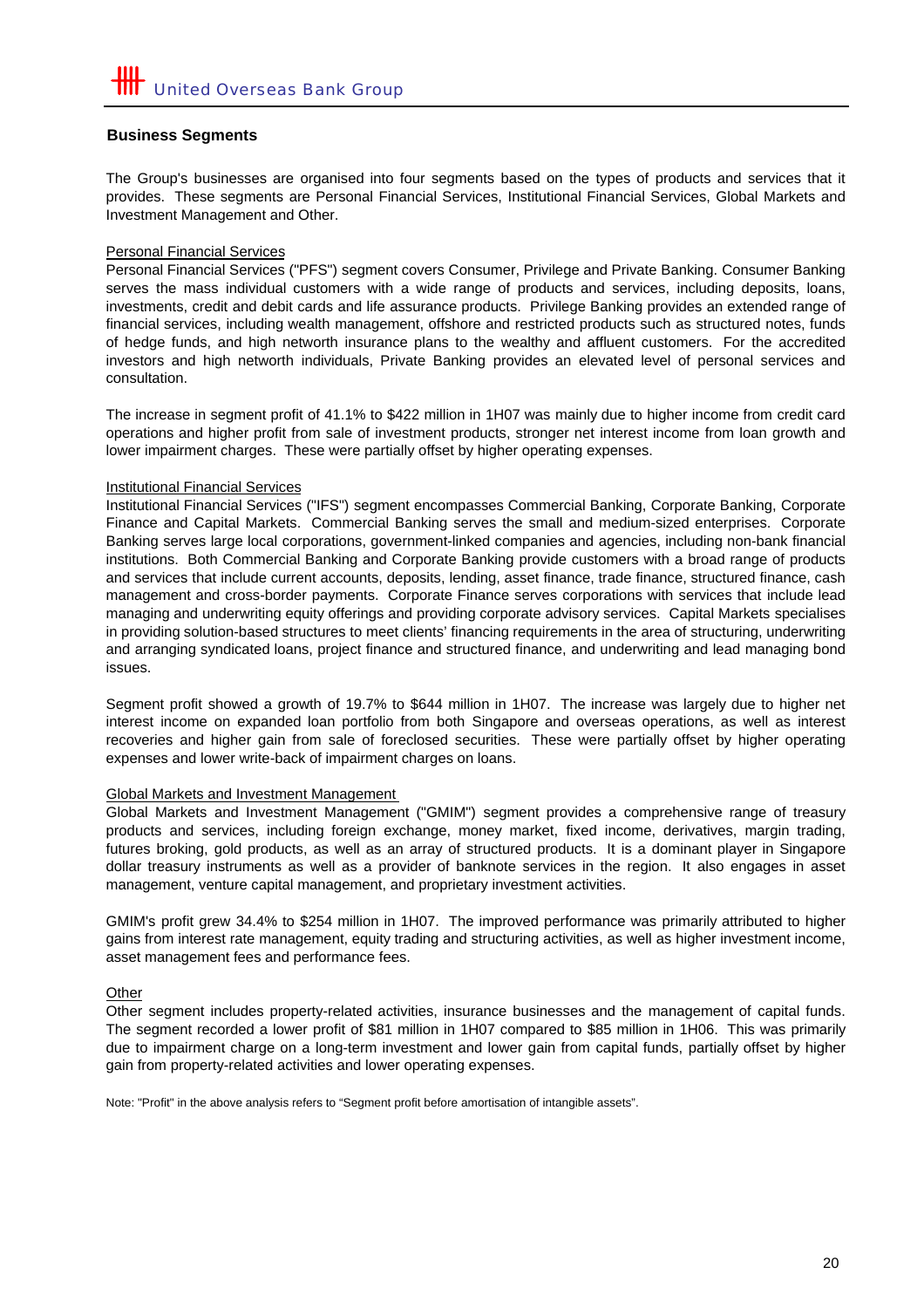# **Business Segments** *(cont'd)*

|                                                                       |            |            |             |              | \$ million     |
|-----------------------------------------------------------------------|------------|------------|-------------|--------------|----------------|
| <b>1st Half 2007</b>                                                  | <b>PFS</b> | <b>IFS</b> | <b>GMIM</b> | <b>Other</b> | <b>Total</b>   |
| Total operating income                                                | 838        | 1,023      | 465         | 164          | 2,490          |
| Segment operating expenses                                            | (382)      | (296)      | (210)       | (33)         | (921)          |
| Impairment charges                                                    | (34)       | (83)       | (1)         | (50)         | (168)          |
| Segment profit before amortisation<br>of intangible assets            | 422        | 644        | 254         | 81           | 1,401          |
| Amortisation of intangible assets                                     | (2)        | (4)        |             |              | (6)            |
| Segment profit before tax                                             | 420        | 640        | 254         | 81           | 1,395          |
| Unallocated corporate expenses<br>Operating profit after amortisation |            |            |             |              | (55)           |
| and impairment charges                                                |            |            |             |              | 1,340          |
| Share of profit of associates                                         |            |            |             |              | 112            |
| Profit before tax                                                     |            |            |             |              | 1,453          |
| Tax and minority interests                                            |            |            |             |              | (350)          |
| Profit attributable to Bank's<br>equity holders                       |            |            |             |              | 1,103          |
| Segment assets                                                        | 32,807     | 57,256     | 69,439      | 9,185        | 168,687        |
| Investment in associates                                              |            |            |             |              | 1,280          |
| Unallocated assets                                                    |            |            |             |              | 96             |
| <b>Total assets</b>                                                   |            |            |             |              | 170,063        |
| Segment liabilities<br><b>Unallocated liabilities</b>                 | 58,383     | 48,495     | 38,119      | 6,203        | 151,200<br>956 |
| <b>Total liabilities</b>                                              |            |            |             |              | 152,156        |
| Other information:                                                    |            |            |             |              |                |
| Gross customer loans                                                  | 31,176     | 53,395     |             |              | 84,571         |
| NPLs <sup>@</sup>                                                     | 692        | 1,688      |             |              | 2,380          |
| Individual impairment <sup>@</sup>                                    | 184        | 650        |             |              | 834            |
| Capital expenditure                                                   | 18         | 23         | 3           | 297          | 341            |
| Depreciation of fixed assets                                          | 18         | 22         | 3           | 27           | 70             |

<sup>@</sup> Excluding debt securities.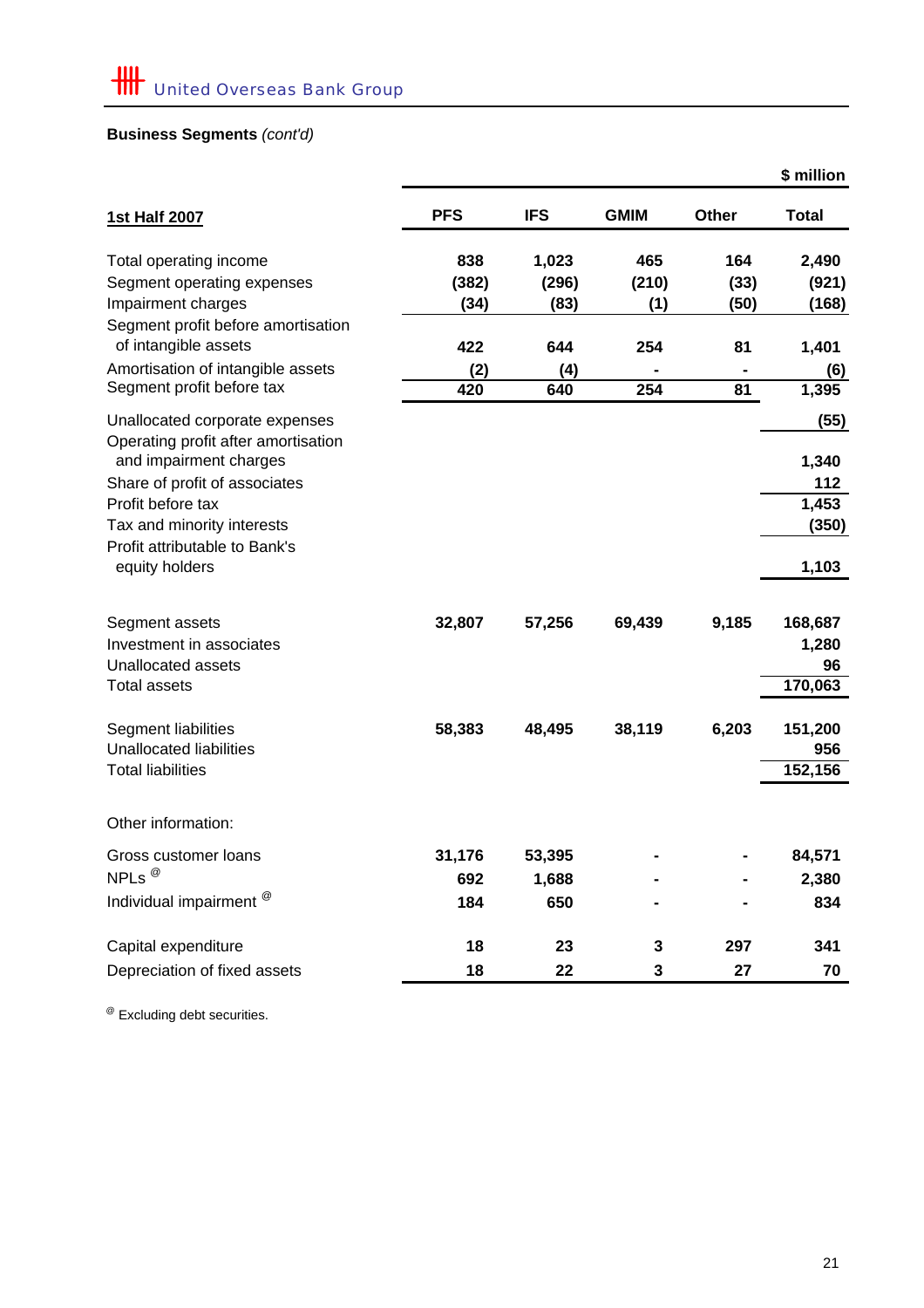# **Business Segments** *(cont'd)*

|                                                                       |            |            |                   |       | \$ million    |
|-----------------------------------------------------------------------|------------|------------|-------------------|-------|---------------|
| 1st Half 2006 *                                                       | <b>PFS</b> | <b>IFS</b> | GMIM <sup>^</sup> | Other | Total         |
| Total operating income                                                | 644        | 802        | 363               | 175   | 1,984         |
| Segment operating expenses                                            | (301)      | (246)      | (162)             | (73)  | (782)         |
| Impairment charges                                                    | (44)       | (18)       | (12)              | (17)  | (91)          |
| Segment profit before amortisation<br>of intangible assets            | 299        | 538        | 189               | 85    | 1,111         |
| Amortisation of intangible assets                                     | (2)        | (4)        |                   |       | (6)           |
| Segment profit before tax                                             | 297        | 534        | 189               | 85    | 1,105         |
| Unallocated corporate expenses<br>Operating profit after amortisation |            |            |                   |       | (33)          |
| and impairment charges                                                |            |            |                   |       | 1,072         |
| Share of profit of associates                                         |            |            |                   |       | 71            |
| Profit before tax                                                     |            |            |                   |       | 1,143         |
| Tax and minority interests                                            |            |            |                   |       | (261)         |
| Profit attributable to Bank's<br>equity holders                       |            |            |                   |       | 882           |
|                                                                       |            |            |                   |       |               |
| Segment assets                                                        | 28,809     | 47,888     | 70,118            | 7,917 | 154,732       |
| Investment in associates                                              |            |            |                   |       | 1,119         |
| <b>Unallocated assets</b><br><b>Total assets</b>                      |            |            |                   |       | 82<br>155,933 |
|                                                                       |            |            |                   |       |               |
| Segment liabilities                                                   | 50,835     | 40,877     | 41,228            | 6,216 | 139,156       |
| <b>Unallocated liabilities</b>                                        |            |            |                   |       | 714           |
| <b>Total liabilities</b>                                              |            |            |                   |       | 139,870       |
| Other information:                                                    |            |            |                   |       |               |
| Gross customer loans                                                  | 27,306     | 45,521     |                   |       | 72,827        |
| NPLs <sup>@</sup>                                                     | 851        | 2,982      |                   |       | 3,833         |
| Individual impairment <sup>@</sup>                                    | 218        | 1,163      |                   |       | 1,381         |
| Capital expenditure                                                   | 25         | 26         | 7                 | 5     | 63            |
| Depreciation of fixed assets                                          | 25         | 22         | 8                 | 15    | 70            |

\* Excluding one-time gain.

 in January 2007. ^ Global Treasury and Asset Management segments were merged and renamed Global Markets and Investment Management

@ Excluding debt securities.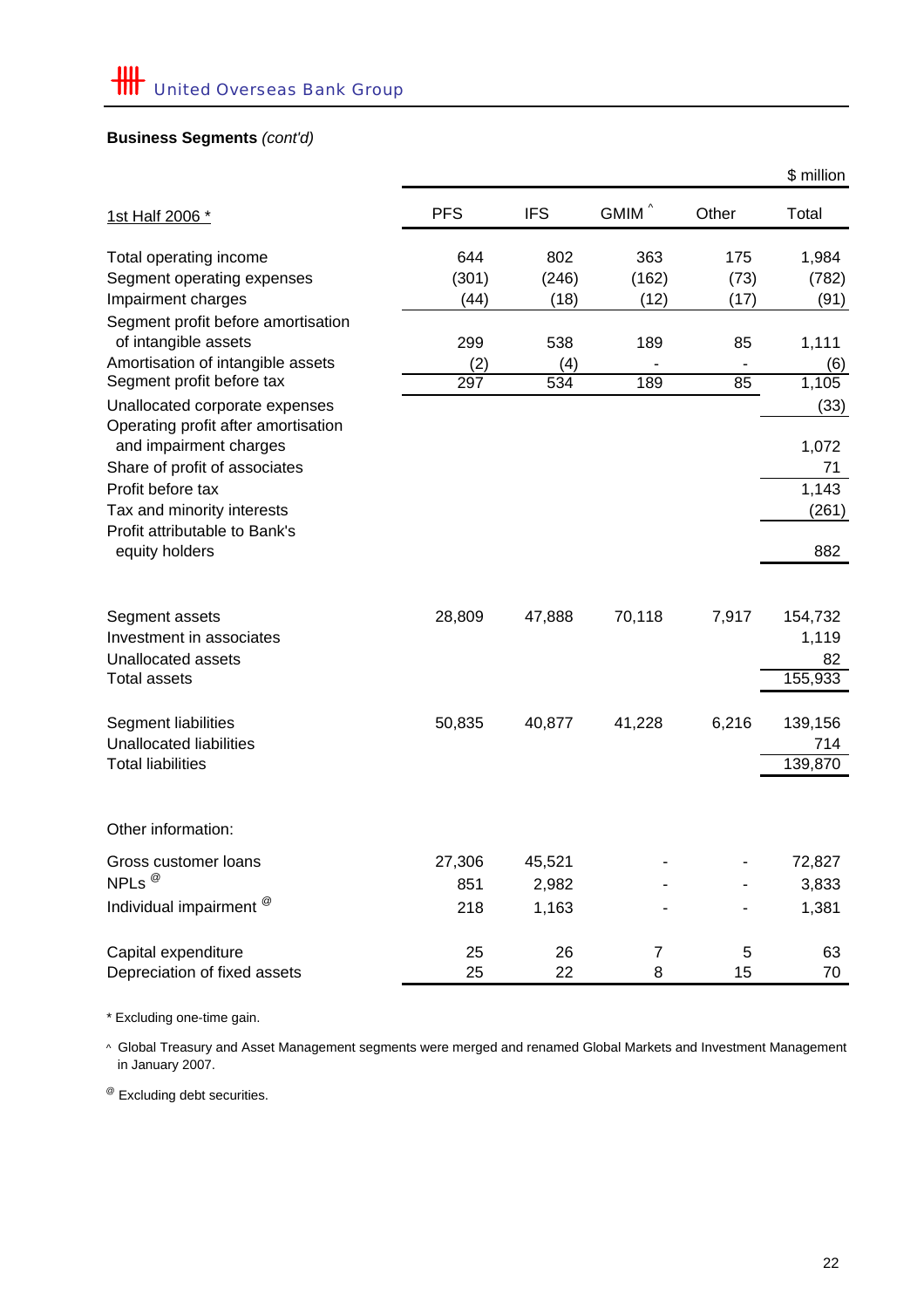# **Geographical Segments**

The following geographical segment information is based on the location where the transactions and assets are booked which approximates that based on the location of the customers and assets. The information is stated after elimination of inter-segment transactions.

Total Operating Income

|                                           | 1st Half   | 1st Half   | <b>2nd Quarter</b> | 1st Quarter | 2nd Quarter |
|-------------------------------------------|------------|------------|--------------------|-------------|-------------|
|                                           | 2007       | 2006 *     | 2007               | 2007        | 2006 *      |
|                                           | \$ million | \$ million | \$ million         | \$ million  | \$ million  |
| Singapore (including Asian Currency Unit) | 1.540      | 1.235      | 800                | 740         | 608         |
| Other ASEAN countries                     | 659        | 552        | 337                | 323         | 276         |
| <b>Other Asia-Pacific countries</b>       | 120        | 82         | 65                 | 56          | 41          |
| Rest of the world                         | 171        | 115        | 95                 | 75          | 56          |
| Total                                     | 2.490      | 1.984      | 1.297              | 1.194       | 981         |

\* Excluding one-time income.

# Profit before Tax

|                                           | 1st Half   | 1st Half         | 2nd Quarter | 1st Quarter | 2nd Quarter      |
|-------------------------------------------|------------|------------------|-------------|-------------|------------------|
|                                           | 2007       | $2006^{\degree}$ | 2007        | 2007        | $2006^{\degree}$ |
|                                           | \$ million | $$$ million      | \$ million  | \$ million  | \$ million       |
|                                           |            |                  |             |             |                  |
| Singapore (including Asian Currency Unit) | 1,073      | 815              | 579         | 495         | 384              |
| Other ASEAN countries                     | 194        | 230              | 92          | 101         | 126              |
| <b>Other Asia-Pacific countries</b>       | 78         | 27               | 41          | 36          | 21               |
| Rest of the world                         | 114        | 78               | 65          | 49          | 37               |
|                                           | 1,459      | 1,150            | 777         | 681         | 568              |
| Intangible assets amortised               | (6)        | (6)              | (3)         | (3)         | (3)              |
| Total                                     | 1,453      | 1.144            | 774         | 678         | 565              |
|                                           |            |                  |             |             |                  |

^ Excluding one-time gain.

| <b>Total Assets</b>                       |            |            |            |
|-------------------------------------------|------------|------------|------------|
|                                           | 30-Jun-07  | 31-Dec-06  | 30-Jun-06  |
|                                           | \$ million | \$ million | \$ million |
| Singapore (including Asian Currency Unit) | 105,456    | 105,397    | 102,733    |
| Other ASEAN countries                     | 31,245     | 25,670     | 26,374     |
| Other Asia-Pacific countries              | 18,071     | 15.236     | 14,623     |
| Rest of the world                         | 10,995     | 10,716     | 7,920      |
|                                           | 165,767    | 157,019    | 151,650    |
| Intangible assets                         | 4,296      | 4.293      | 4,283      |
| Total                                     | 170,063    | 161,312    | 155,933    |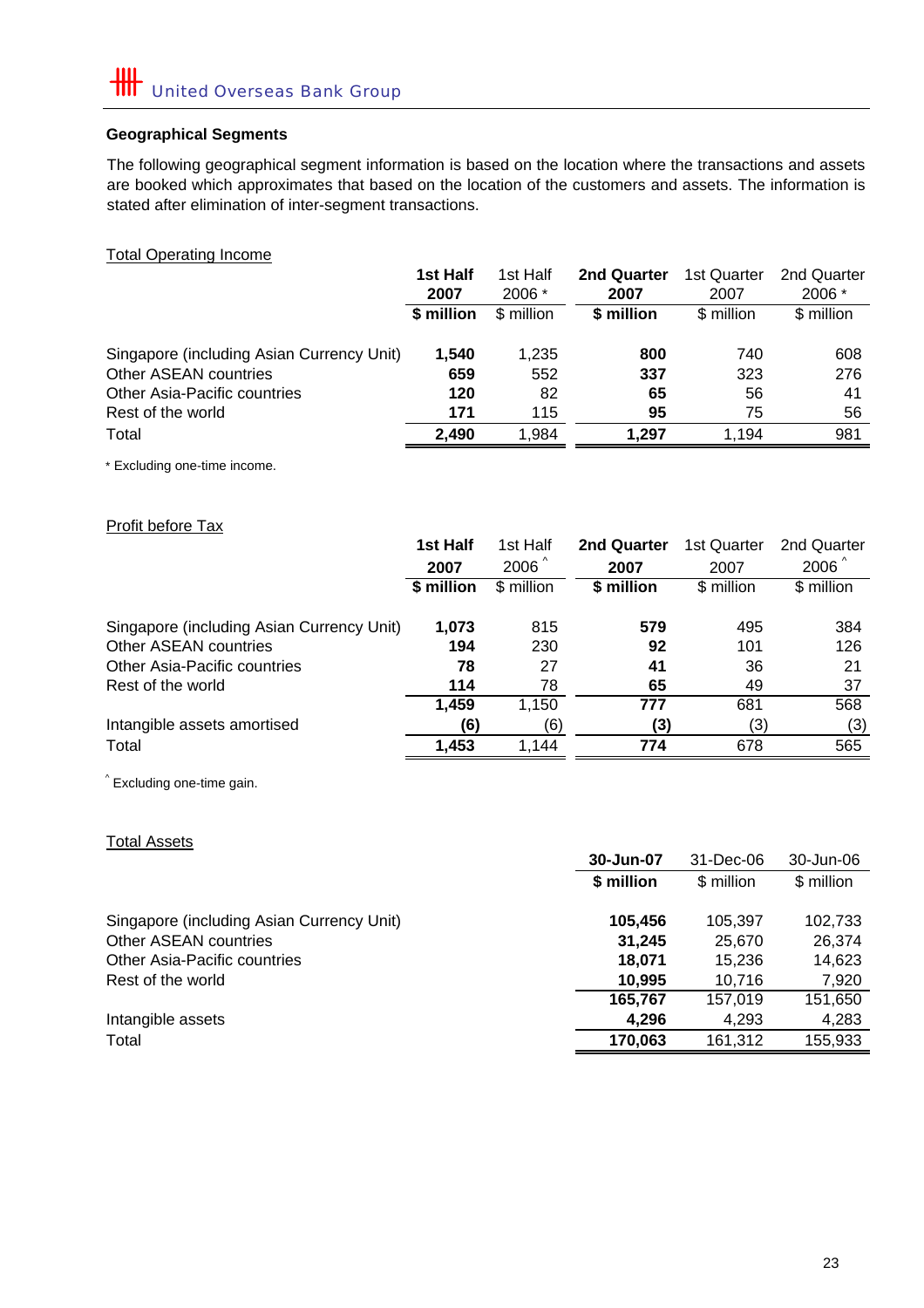# **Capital Adequacy Ratios**

The Group's tier 1 CAR and total CAR as at 30 June 2007 were 4.8% points and 5.7% points above the minimum 6% and 10% required by MAS respectively.

The lower CARs over the comparative periods were mainly attributed to higher risk-weighted assets from expanded loan and investment portfolios, partly negated by higher retained profit.

|                                                 | 30-Jun-07  | 31-Dec-06   | 30-Jun-06  |
|-------------------------------------------------|------------|-------------|------------|
|                                                 | \$ million | $$$ million | \$ million |
|                                                 |            |             |            |
| Tier 1 Capital                                  |            |             |            |
| Share capital                                   | 2,239      | 2,247       | 2,254      |
| Subsidiary preference shares                    | 832        | 832         | 832        |
| Disclosed reserves / other                      | 13,620     | 13,116      | 12,590     |
| Deduction of intangible assets                  | (4, 309)   | (4, 307)    | (4, 297)   |
|                                                 | 12,382     | 11,888      | 11,379     |
| <b>Upper Tier 2 Capital</b>                     |            |             |            |
| Cumulative collective impairment / other        | 1,557      | 1,457       | 1,265      |
| Subordinated notes                              | 5,163      | 5,211       | 5,121      |
|                                                 | 6,720      | 6,668       | 6,386      |
| Deductions from Tier 1 and Upper Tier 2 Capital | (1, 128)   | (911)       | (984)      |
| <b>Total capital</b>                            | 17,974     | 17,645      | 16,781     |
| Risk-weighted assets (including market risk)    | 114,842    | 108,405     | 101,712    |
|                                                 |            |             |            |
| <b>Capital adequacy ratios</b>                  |            |             |            |
| Tier 1                                          | 10.8%      | 11.0%       | 11.2%      |
| Total                                           | 15.7%      | 16.3%       | 16.5%      |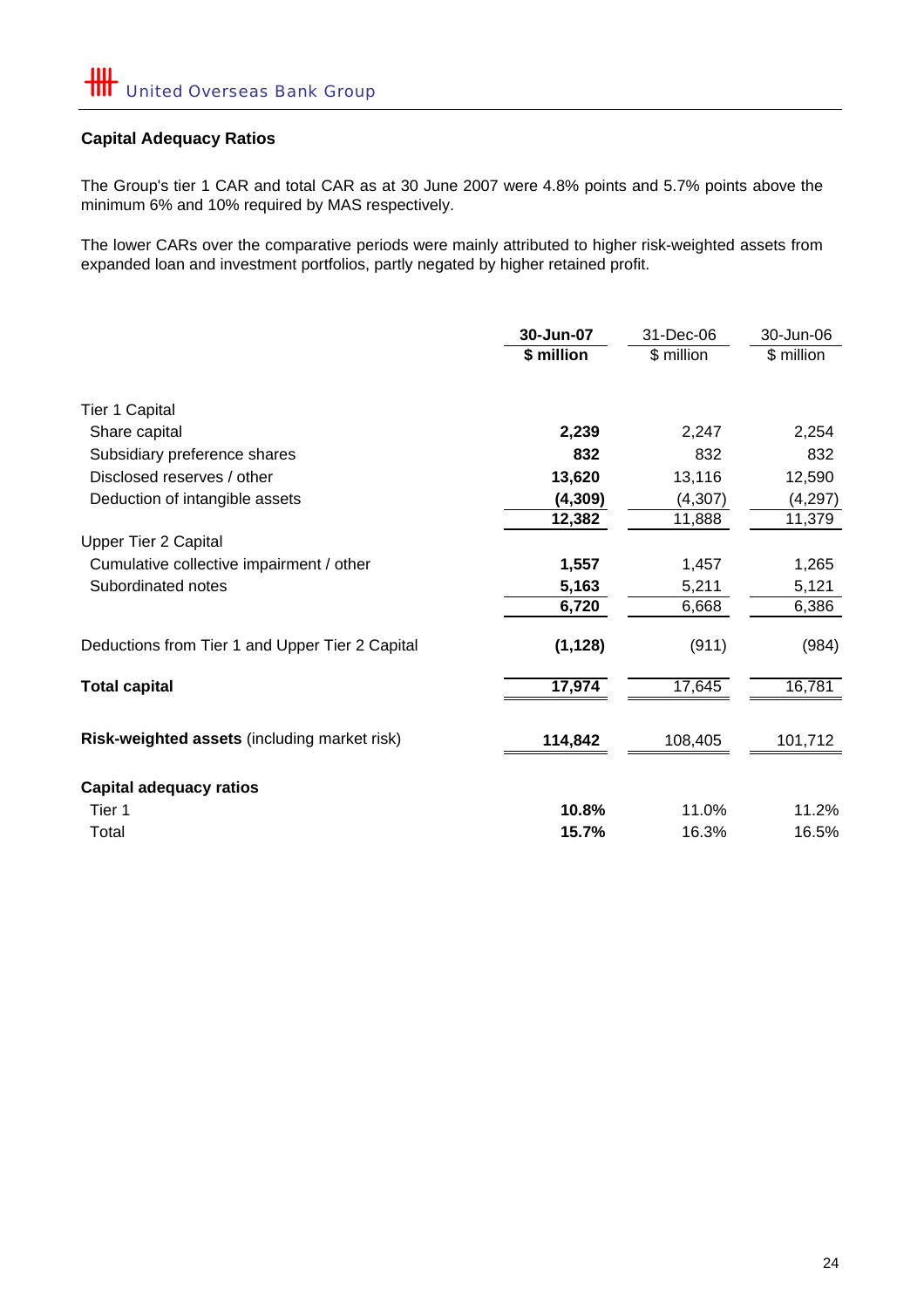# **CONSOLIDATED BALANCE SHEET (UNAUDITED)**

|                                                                             | 30-Jun-07      | 31-Mar-07      | 31-Dec-06      | 30-Jun-06      |
|-----------------------------------------------------------------------------|----------------|----------------|----------------|----------------|
|                                                                             | \$ million     | \$ million     | \$ million     | \$ million     |
| <b>Equity</b>                                                               |                |                |                |                |
| Share capital                                                               |                | 2,250          |                |                |
| Subsidiary preference shares                                                | 2,239<br>832   | 832            | 2,247<br>832   | 2,254<br>832   |
| Capital reserves                                                            | 4,215          | 4,148          | 3,969          | 3,630          |
| Statutory reserve                                                           | 3,130          | 3,130          | 3,130          | 3,020          |
| Revenue reserves                                                            | 6,778          | 6,858          | 6,356          | 5,771          |
| Share of reserves of associates                                             | 317            | 288            | 257            | 201            |
| Equity attributable to equity holders of the Bank                           | 17,511         | 17,507         | 16,791         | 15,707         |
| Minority interests                                                          | 396            | 386            | 385            | 356            |
| <b>Total equity</b>                                                         | 17,908         | 17,893         | 17,176         | 16,063         |
| <b>Liabilities</b>                                                          |                |                |                |                |
| Deposits and balances of banks and agents                                   | 31,738         | 33,709         | 33,449         | 34,891         |
| Deposits and balances of non-bank customers                                 | 104,469        | 99,674         | 95,552         | 89,753         |
| Total deposits and balances                                                 | 136,207        | 133,384        | 129,000        | 124,644        |
| Bills and drafts payable                                                    | 479            | 430            | 388            | 401            |
| Other liabilities                                                           | 8,132          | 8,465          | 8,151          | 8,310          |
| Debts issued                                                                | 7,338          | 6,556          | 6,596          | 6,515          |
| <b>Total liabilities</b>                                                    | 152,156        | 148,835        | 144,136        | 139,870        |
| <b>Total equity and liabilities</b>                                         | 170,063        | 166,728        | 161,312        | 155,933        |
| <u>Assets</u>                                                               |                |                |                |                |
|                                                                             |                |                |                |                |
| Cash, balances and placements with central banks                            | 20,434         | 18,804         | 16,301         | 14,642         |
| Singapore Government treasury bills and securities                          | 9,623<br>3,266 | 7,438<br>3,086 | 7,437<br>2,553 | 6,751<br>2,244 |
| Other government treasury bills and securities<br><b>Trading securities</b> | 561            | 486            | 484            | 440            |
| Placements and balances with banks and agents                               | 19,595         | 24,014         | 24,531         | 31,922         |
| Loans to non-bank customers                                                 | 82,461         | 79,042         | 76,875         | 70,177         |
| Other assets                                                                | 7,734          | 8,214          | 8,189          | 7,999          |
| Assets held for sale                                                        |                |                |                | 11             |
| Investment securities                                                       | 18,714         | 18,253         | 17,607         | 14,491         |
| Investment in associates                                                    | 1,280          | 1,245          | 1,184          | 1,119          |
| <b>Fixed assets</b>                                                         | 2,099          | 1,858          | 1,857          | 1,853          |
| Intangible assets                                                           | 4,296          | 4,288          | 4,293          | 4,283          |
| <b>Total assets</b>                                                         | 170,063        | 166,728        | 161,312        | 155,933        |
|                                                                             |                |                |                |                |
| <b>Off-Balance Sheet Items</b>                                              |                |                |                |                |
| <b>Contingent liabilities</b>                                               | 11,013         | 10,481         | 10,254         | 10,078         |
| <b>Financial derivatives</b>                                                | 437,557        | 442,957        | 489,872        | 683,761        |
| Commitments                                                                 | 47,149         | 46,422         | 44,595         | 44,213         |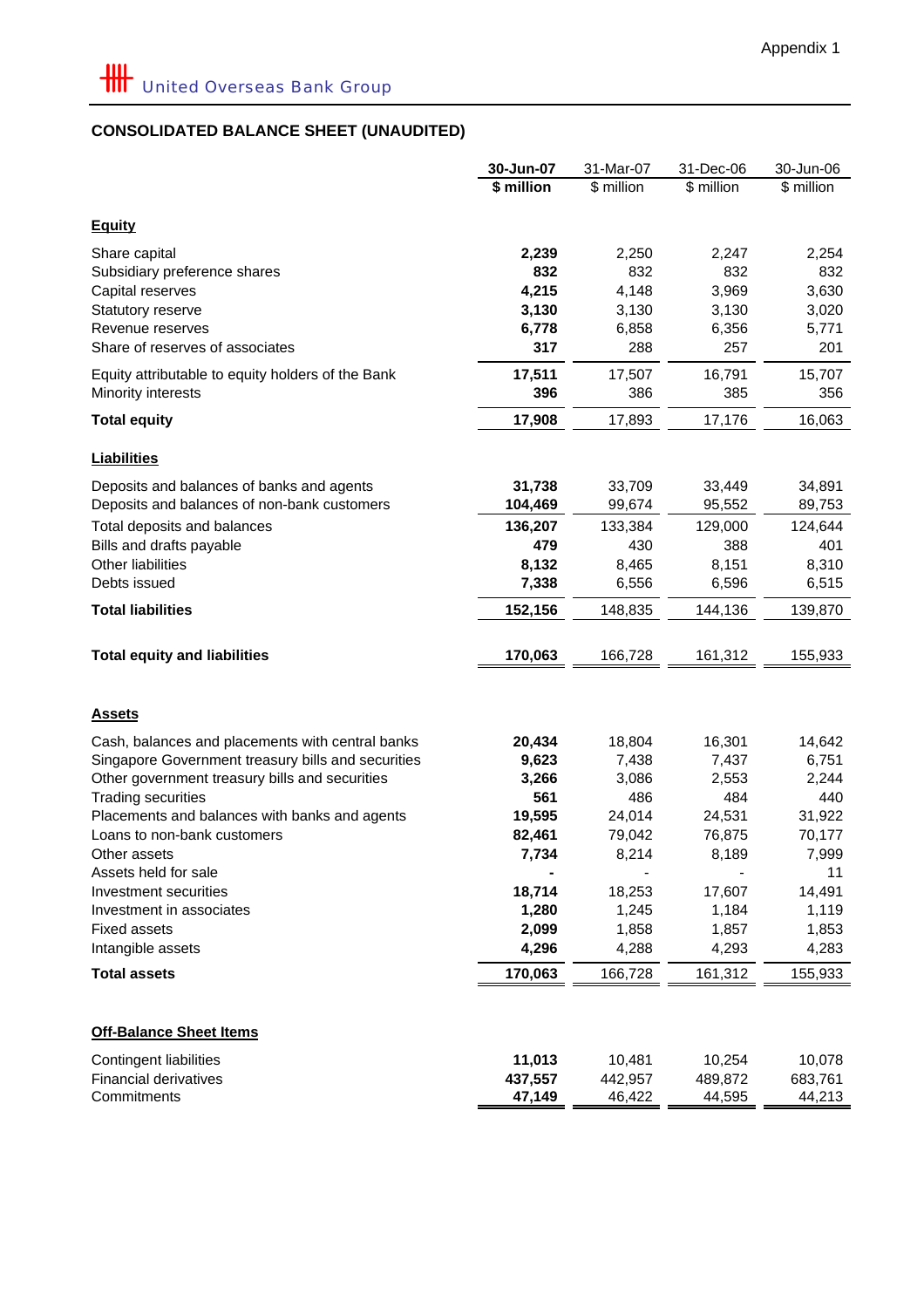# **CONSOLIDATED STATEMENT OF CHANGES IN EQUITY (UNAUDITED)**

|                                                                    | Equity Attributable to Equity Holders of the Bank |                                                  |                     |                              |                            |                                              |              |                                     |                               |
|--------------------------------------------------------------------|---------------------------------------------------|--------------------------------------------------|---------------------|------------------------------|----------------------------|----------------------------------------------|--------------|-------------------------------------|-------------------------------|
|                                                                    | Share<br>Capital                                  | <b>Subsidiary</b><br>Preference<br><b>Shares</b> | Capital<br>Reserves | <b>Statutory</b><br>Reserve  | Revenue<br><b>Reserves</b> | Share of<br>Reserves of<br><b>Associates</b> | <b>Total</b> | <b>Minority</b><br><b>Interests</b> | <b>Total</b><br><b>Equity</b> |
|                                                                    | \$ million                                        | \$ million                                       | \$ million          | \$ million                   | \$ million                 | \$ million                                   | \$ million   | \$ million                          | \$ million                    |
| Balance at 1 January 2007                                          | 2,247                                             | 832                                              | 3,969               | 3,130                        | 6,356                      | 257                                          | 16,791       | 385                                 | 17,176                        |
| <b>Currency translation adjustments</b>                            |                                                   |                                                  | 135                 |                              |                            |                                              | 135          | 1                                   | 136                           |
| Change in available-for-sale<br>reserve                            |                                                   |                                                  | 207                 |                              |                            |                                              | 207          | 3                                   | 210                           |
| Change in share of associates'<br>reserves                         |                                                   |                                                  |                     |                              |                            | 55                                           | 55           |                                     | 55                            |
| <b>Transfer to revenue reserves</b><br>upon disposal of associates |                                                   |                                                  |                     | ۰                            | (5)                        | 5                                            |              |                                     |                               |
| Total gains / (losses) recognised<br>directly in equity            |                                                   |                                                  | 342                 |                              | (5)                        | 60                                           | 398          | 4                                   | 401                           |
| Profit for the financial period                                    |                                                   |                                                  |                     |                              | 1,103                      |                                              | 1,103        | 35                                  | 1,138                         |
| <b>Total gains recognised</b><br>for the financial period          |                                                   |                                                  | 342                 |                              | 1,098                      | 60                                           | 1,500        | 39                                  | 1,539                         |
| <b>Transfer to revenue reserves</b>                                |                                                   |                                                  | (96)                | 0                            | 96                         |                                              |              |                                     |                               |
| Change in minority interests                                       |                                                   |                                                  |                     |                              |                            |                                              |              | (1)                                 | (1)                           |
| <b>Dividends</b>                                                   |                                                   |                                                  |                     |                              | (772)                      |                                              | (772)        | (27)                                | (799)                         |
| Share buy-back - held in treasury                                  | (14)                                              |                                                  |                     |                              |                            |                                              | (14)         |                                     | (14)                          |
| Issue of shares under share                                        |                                                   |                                                  |                     |                              |                            |                                              |              |                                     |                               |
| option scheme                                                      | 6                                                 |                                                  |                     |                              |                            |                                              | 6            |                                     | 6                             |
| Balance at 30 June 2007                                            | 2,239                                             | 832                                              | 4,215               | 3,130                        | 6,778                      | 317                                          | 17,511       | 396                                 | 17,908                        |
|                                                                    |                                                   |                                                  |                     |                              |                            |                                              |              |                                     |                               |
| Balance at 1 January 2006                                          | 1,538                                             | 832                                              | 4,360               | 3,020                        | 4,963                      | 217                                          | 14,929       | 291                                 | 15,220                        |
| Currency translation adjustments                                   |                                                   |                                                  | (25)                |                              |                            |                                              | (25)         | $\overline{2}$                      | (23)                          |
| Change in available-for-sale reserve                               |                                                   |                                                  | (22)                |                              |                            |                                              | (22)         | 1                                   | (21)                          |
| Change in share of associates'<br>reserves                         |                                                   |                                                  |                     |                              |                            | (15)                                         | (15)         |                                     | (15)                          |
| Total gains / (losses) recognised<br>directly in equity            |                                                   |                                                  | (47)                |                              |                            | (15)                                         | (63)         | 4                                   | (59)                          |
| Profit for the financial period                                    |                                                   |                                                  |                     |                              | 1,571                      |                                              | 1,571        | 25                                  | 1,595                         |
| Total gains / (losses) recognised<br>for the financial period      |                                                   |                                                  | (47)                | $\qquad \qquad \blacksquare$ | 1,571                      | (15)                                         | 1,508        | 28                                  | 1,536                         |
| Effect of Companies (Amendment)<br>Act 2005                        | 864                                               |                                                  | (864)               |                              |                            |                                              |              |                                     |                               |
| Transfer from revenue reserves                                     |                                                   |                                                  | 175                 |                              | (175)                      |                                              |              |                                     |                               |
| Change in minority interests                                       |                                                   |                                                  |                     |                              |                            |                                              |              | 51                                  | 51                            |
| Dividends                                                          |                                                   |                                                  |                     |                              | (516)                      |                                              | (516)        | (15)                                | (531)                         |
| Share buy-back - cancelled                                         | (164)                                             |                                                  | 5                   | $\qquad \qquad \blacksquare$ | (72)                       |                                              | (231)        | $\qquad \qquad \blacksquare$        | (231)                         |
| Issue of shares under share<br>option scheme                       | 16                                                |                                                  | 1                   |                              |                            |                                              | 18           |                                     | 18                            |
| Balance at 30 June 2006                                            | 2,254                                             | 832                                              | 3,630               | 3,020                        | 5,771                      | 201                                          | 15,707       | 356                                 | 16,063                        |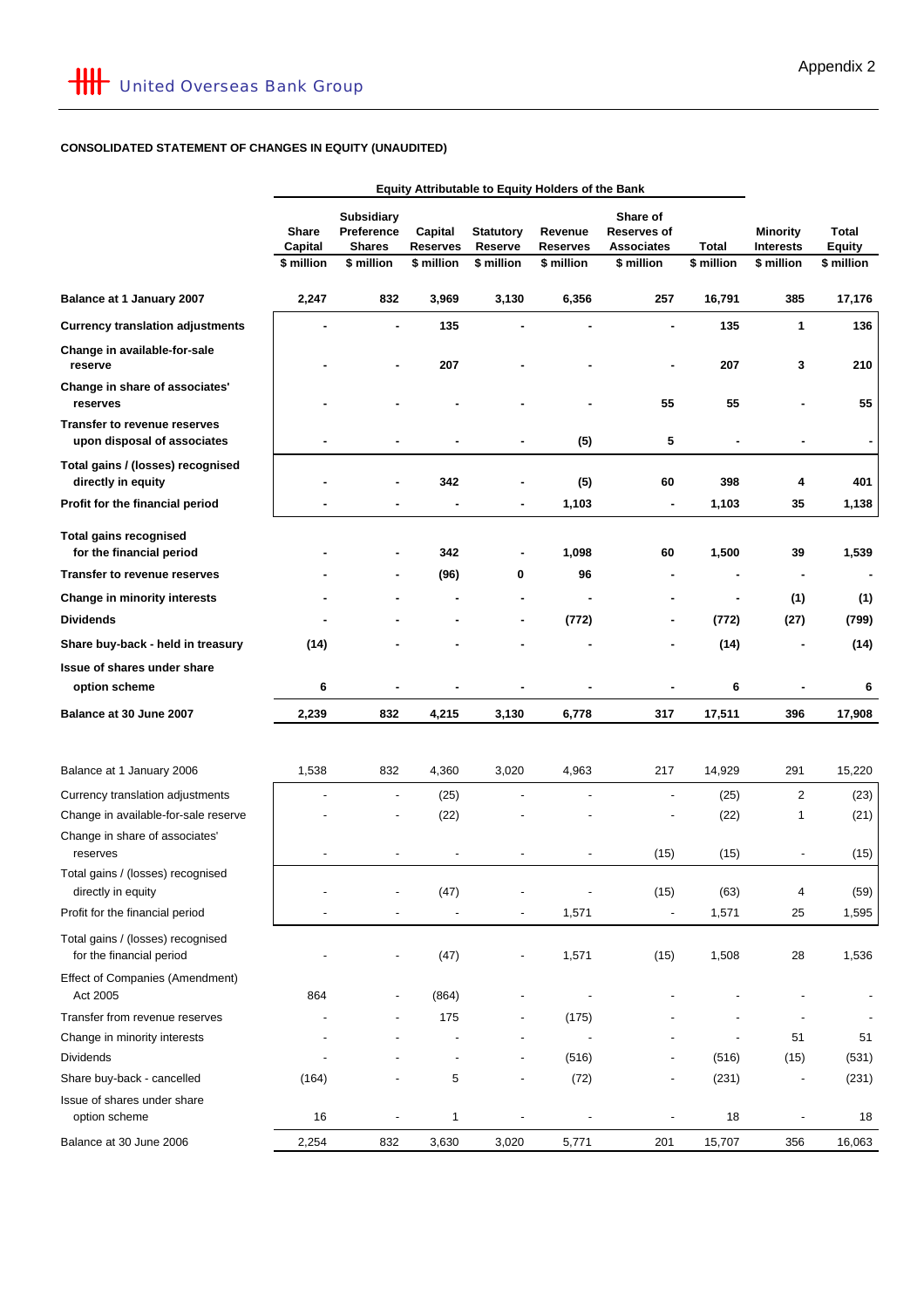# **CONSOLIDATED STATEMENT OF CHANGES IN EQUITY (UNAUDITED)**

|                                                               | Equity Attributable to Equity Holders of the Bank |                                                                |                                          |                                                  |                                          |                                                                   |                          |                                                   |                                      |
|---------------------------------------------------------------|---------------------------------------------------|----------------------------------------------------------------|------------------------------------------|--------------------------------------------------|------------------------------------------|-------------------------------------------------------------------|--------------------------|---------------------------------------------------|--------------------------------------|
|                                                               | <b>Share</b><br>Capital<br>\$ million             | <b>Subsidiary</b><br>Preference<br><b>Shares</b><br>\$ million | Capital<br><b>Reserves</b><br>\$ million | <b>Statutory</b><br><b>Reserve</b><br>\$ million | Revenue<br><b>Reserves</b><br>\$ million | Share of<br><b>Reserves of</b><br><b>Associates</b><br>\$ million | Total<br>\$ million      | <b>Minority</b><br><b>Interests</b><br>\$ million | Total<br><b>Equity</b><br>\$ million |
| Balance at 1 April 2007                                       | 2,250                                             | 832                                                            | 4,148                                    | 3,130                                            | 6,858                                    | 288                                                               | 17,507                   | 386                                               | 17,893                               |
| <b>Currency translation adjustments</b>                       |                                                   |                                                                | 75                                       |                                                  |                                          |                                                                   | 75                       | 6                                                 | 81                                   |
| Change in available-for-sale<br>reserve                       |                                                   |                                                                | 88                                       |                                                  |                                          |                                                                   | 88                       | 2                                                 | 90                                   |
| Change in share of associates'<br>reserves                    |                                                   |                                                                |                                          |                                                  |                                          | 29                                                                | 29                       |                                                   | 29                                   |
| <b>Total gains recognised directly</b><br>in equity           |                                                   |                                                                | 163                                      |                                                  |                                          | 29                                                                | 191                      | 8                                                 | 199                                  |
| Profit for the financial period                               |                                                   |                                                                |                                          | ٠                                                | 585                                      | $\blacksquare$                                                    | 585                      | 19                                                | 604                                  |
| <b>Total gains recognised</b><br>for the financial period     |                                                   |                                                                | 163                                      | $\qquad \qquad \blacksquare$                     | 585                                      | 29                                                                | 776                      | 27                                                | 803                                  |
| <b>Transfer to revenue reserves</b>                           |                                                   |                                                                | (96)                                     | 0                                                | 96                                       |                                                                   |                          |                                                   |                                      |
| Change in minority interests                                  |                                                   |                                                                |                                          | $\blacksquare$                                   |                                          |                                                                   | $\blacksquare$           | (0)                                               | (0)                                  |
| <b>Dividends</b>                                              |                                                   |                                                                |                                          | $\blacksquare$                                   | (761)                                    |                                                                   | (761)                    | (17)                                              | (778)                                |
| Share buy-back - held in treasury                             | (14)                                              |                                                                |                                          |                                                  |                                          |                                                                   | (14)                     |                                                   | (14)                                 |
| Issue of shares under share<br>option scheme                  | 3                                                 | ٠                                                              |                                          | $\blacksquare$                                   |                                          |                                                                   | 3                        |                                                   | 3                                    |
| Balance at 30 June 2007                                       | 2,239                                             | 832                                                            | 4,215                                    | 3,130                                            | 6,778                                    | 317                                                               | 17,511                   | 396                                               | 17,908                               |
| Balance at 1 April 2006                                       | 2,400                                             | 832                                                            | 3,577                                    | 3,020                                            | 5,320                                    | 304                                                               | 15,453                   | 315                                               | 15,768                               |
| Currency translation adjustments                              |                                                   |                                                                | (66)                                     |                                                  |                                          |                                                                   | (66)                     | (9)                                               | (76)                                 |
| Change in available-for-sale<br>reserve                       |                                                   |                                                                | (60)                                     |                                                  |                                          |                                                                   | (60)                     | (1)                                               | (60)                                 |
| Change in share of associates'<br>reserves                    |                                                   |                                                                |                                          |                                                  |                                          | (103)                                                             | (103)                    |                                                   | (103)                                |
| Total losses recognised directly<br>in equity                 |                                                   |                                                                | (126)                                    |                                                  |                                          | (103)                                                             | (229)                    | (10)                                              | (239)                                |
| Profit for the financial period                               |                                                   |                                                                |                                          | $\overline{\phantom{a}}$                         | 1,132                                    | $\overline{\phantom{a}}$                                          | 1,132                    | $10$                                              | 1,141                                |
| Total gains / (losses) recognised<br>for the financial period |                                                   |                                                                | (126)                                    |                                                  | 1,132                                    | (103)                                                             | 902                      | 0                                                 | 902                                  |
| Transfer from revenue reserves                                |                                                   |                                                                | 179                                      |                                                  | (179)                                    | ٠                                                                 |                          | $\overline{\phantom{a}}$                          |                                      |
| Change in minority interests                                  |                                                   |                                                                |                                          |                                                  |                                          |                                                                   | $\overline{\phantom{a}}$ | 52                                                | 52                                   |
| <b>Dividends</b>                                              |                                                   |                                                                |                                          | $\overline{\phantom{a}}$                         | (502)                                    | $\overline{\phantom{a}}$                                          | (502)                    | (11)                                              | (513)                                |
| Share buy-back - cancelled                                    | (159)                                             |                                                                |                                          |                                                  |                                          | $\overline{\phantom{a}}$                                          | (159)                    |                                                   | (159)                                |
| Issue of shares under share<br>option scheme                  | 13                                                | $\overline{\phantom{a}}$                                       | $\overline{\phantom{a}}$                 | $\overline{\phantom{a}}$                         | $\overline{\phantom{a}}$                 | $\overline{\phantom{a}}$                                          | 13                       | $\overline{\phantom{a}}$                          | 13                                   |
| Balance at 30 June 2006                                       | 2,254                                             | 832                                                            | 3,630                                    | 3,020                                            | 5,771                                    | 201                                                               | 15,707                   | 356                                               | 16,063                               |
|                                                               |                                                   |                                                                |                                          |                                                  |                                          |                                                                   |                          |                                                   |                                      |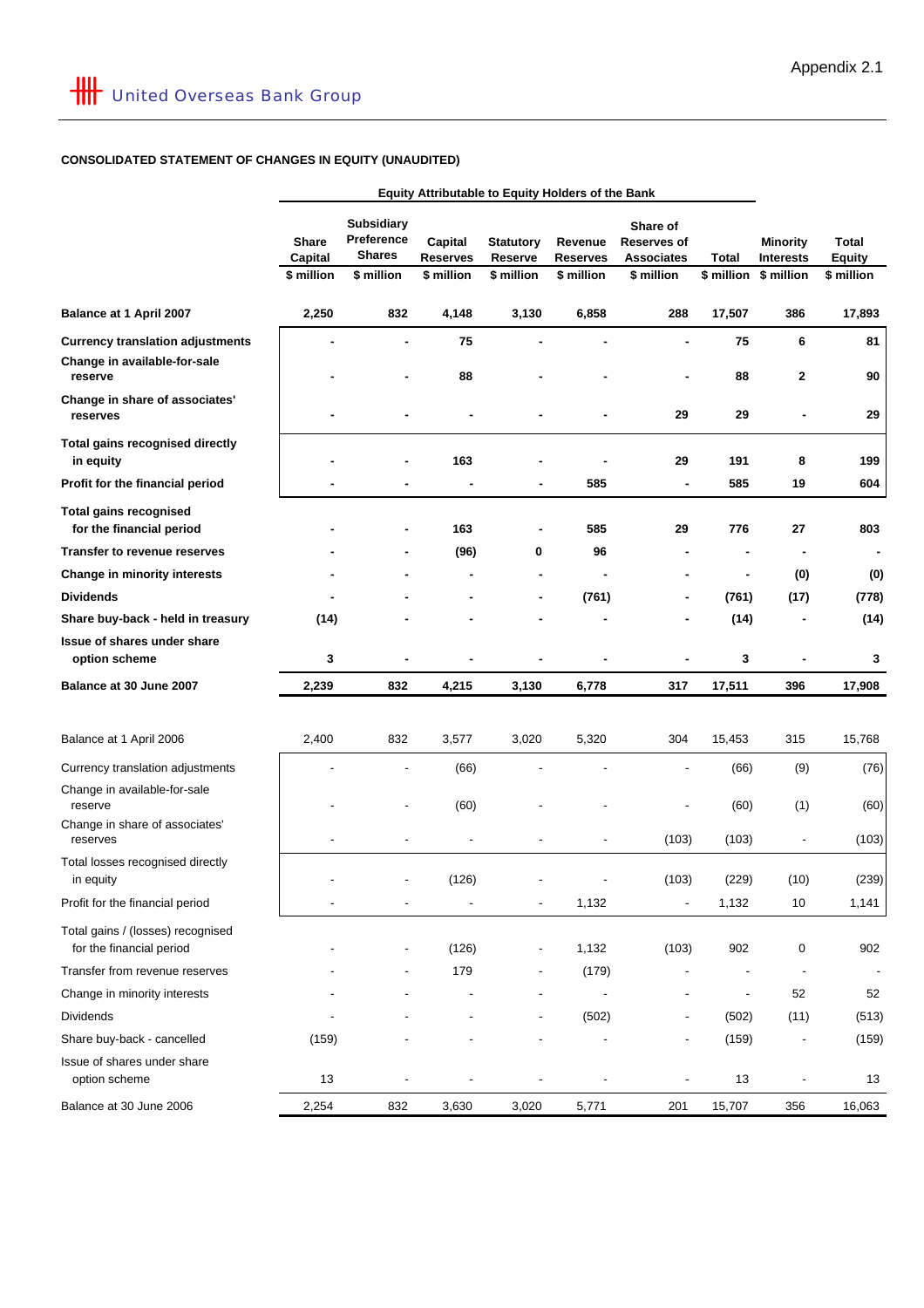# **CONSOLIDATED CASH FLOW STATEMENT (UNAUDITED)**

|                                                                                                 | 1st Half<br>2007 | 1st Half<br>2006 | 2nd Quarter<br>2007   | 2nd Quarter<br>2006 |
|-------------------------------------------------------------------------------------------------|------------------|------------------|-----------------------|---------------------|
|                                                                                                 | \$ million       | \$ million       | \$ million            | \$ million          |
| Cash flows from operating activities                                                            |                  |                  |                       |                     |
| Operating profit before amortisation and impairment charges                                     | 1,515            | 1,782            | 793                   | 1,175               |
| Adjustments for                                                                                 |                  |                  |                       |                     |
| Depreciation of fixed assets                                                                    | 70               | 70               | 35                    | 34                  |
| Net gain on disposal of assets                                                                  | (64)             | (374)            | (30)                  | (359)               |
| Operating profit before working capital changes                                                 | 1,521            | 1,479            | 798                   | 850                 |
| Changes in working capital                                                                      |                  |                  |                       |                     |
| Increase in deposits                                                                            | 7,207            | 9,686            | 2,823                 | 981                 |
| Increase in bills and drafts payable                                                            | 91               | 98               | 48                    | 71                  |
| (Decrease) / increase in other liabilities                                                      | (73)             | 758              | (313)                 | 292                 |
| (Increase) / decrease in trading securities                                                     | (78)             | 185              | (75)                  | 140                 |
| Decrease / (increase) in placements and balances with banks                                     |                  |                  |                       |                     |
| and agents                                                                                      | 4,937            | (577)            | 4,419                 | 4,591               |
| Increase in loans to non-bank customers                                                         | (5,706)          | (3, 121)         | (3, 452)              | (2,760)             |
| Decrease / (increase) in other assets<br>Cash generated from operations                         | 397<br>8,296     | (1, 430)         | 421<br>4,669          | (514)               |
| Income tax paid                                                                                 | (255)            | 7,077<br>(205)   | (198)                 | 3,652<br>(191)      |
| Net cash provided by operating activities                                                       | 8,041            | 6,873            | 4,470                 | 3,460               |
|                                                                                                 |                  |                  |                       |                     |
| Cash flows from investing activities                                                            |                  |                  |                       |                     |
| Net cash flow on disposal / (acquisition) of                                                    |                  |                  |                       |                     |
| Assets held for sale                                                                            |                  | 864              |                       | 864                 |
| Investment securities and associates                                                            | (848)            | (4,370)          | (346)                 | (1,526)             |
| Fixed assets                                                                                    | (299)            | (37)             | (272)                 | 11                  |
| Change in minority interests<br>Dividends received from associates                              | 3<br>55          | 55<br>32         | 8<br>48               | 42<br>29            |
| Net cash used in investing activities                                                           | (1,089)          | (3, 455)         | (562)                 | (579)               |
|                                                                                                 |                  |                  |                       |                     |
| Cash flows from financing activities                                                            |                  |                  |                       |                     |
| Proceeds from issue of shares                                                                   | 6                | 18               | 3                     | 13                  |
| Net increase / (decrease) in debts issued                                                       | 742              | (534)            | 782                   | (273)               |
| Share buy-back                                                                                  | (14)             | (231)            | (14)                  | (159)               |
| Dividends paid on ordinary shares<br>Dividends paid on subsidiary preference shares             | (750)            | (491)            | (750)                 | (491)               |
| Dividends paid to minority interests                                                            | (22)<br>(19)     | (12)<br>(15)     | $\blacksquare$<br>(9) | (11)                |
| Net cash (used in) / provided by financing activities                                           | (57)             | (1,266)          | 12                    | (921)               |
|                                                                                                 |                  |                  |                       |                     |
| Currency translation adjustments<br>Net increase in cash and cash equivalents for the financial | 137              | (25)             | 74                    | (66)                |
| period                                                                                          | 7,031            | 2,127            | 3,995                 | 1,894               |
| Cash and cash equivalents at beginning of the financial period                                  | 26,292           | 21,510           | 29,328                | 21,742              |
| Cash and cash equivalents at end of the financial period                                        | 33,323           | 23,636           | 33,323                | 23,636              |
| Represented by:                                                                                 |                  |                  |                       |                     |
| Cash, balances and placements with central banks                                                | 20,434           | 14,642           | 20,434                | 14,642              |
| Singapore Government treasury bills and securities                                              | 9,623            | 6,751            | 9,623                 | 6,751               |
| Other government treasury bills and securities                                                  | 3,266            | 2,244            | 3,266                 | 2,244               |
| Cash and cash equivalents at end of the financial period                                        | 33,323           | 23,636           | 33,323                | 23,636              |
|                                                                                                 |                  |                  |                       |                     |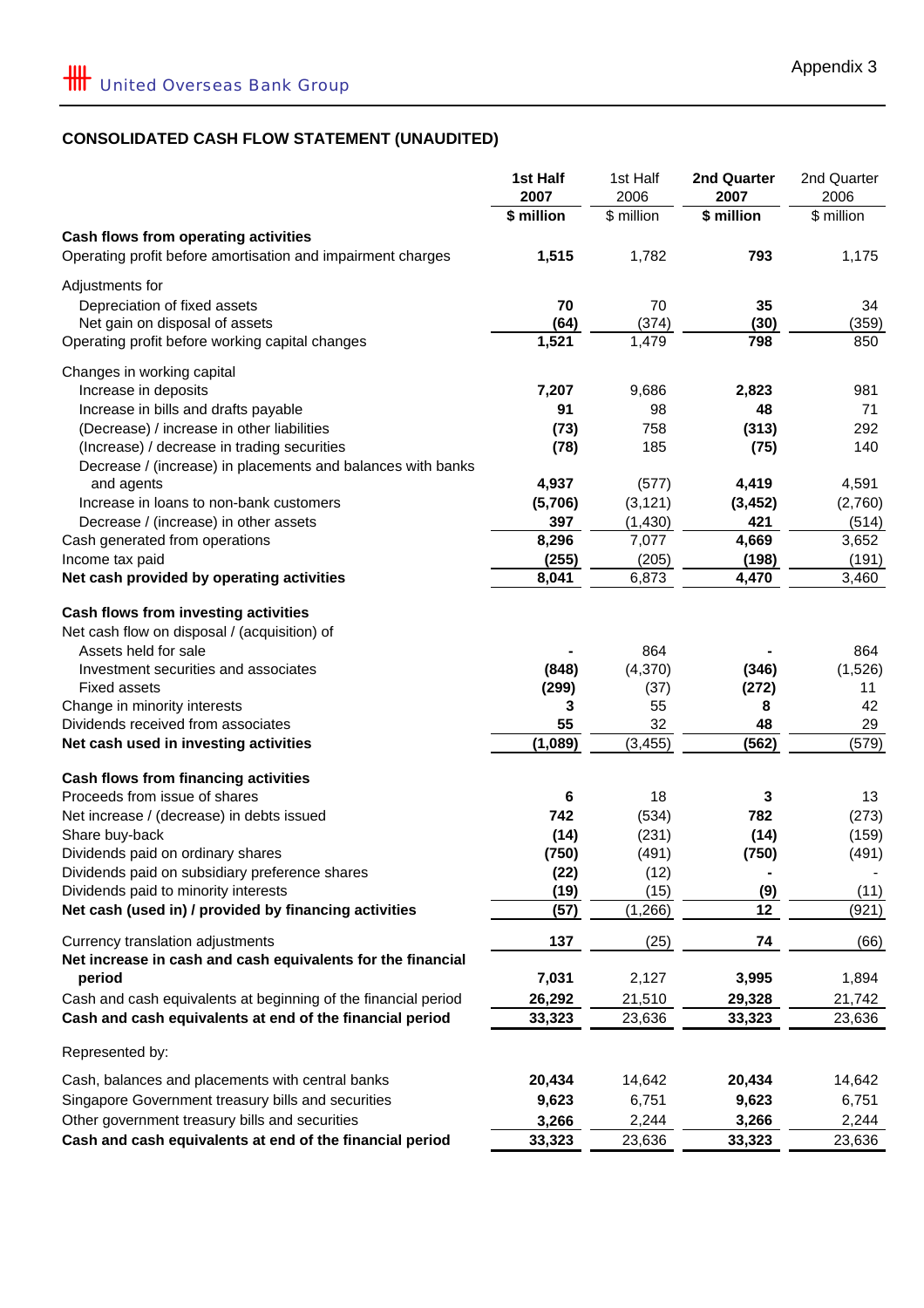|                                                                            | 30-Jun-07    | 31-Mar-07    | 31-Dec-06     | 30-Jun-06    |
|----------------------------------------------------------------------------|--------------|--------------|---------------|--------------|
|                                                                            | \$ million   | \$ million   | \$ million    | \$ million   |
| <b>Equity</b>                                                              |              |              |               |              |
| Share capital                                                              | 2,239        | 2,250        | 2,247         | 2,254        |
| Capital reserves                                                           | 3,972        | 3,951        | 3,818         | 3,503        |
| Statutory reserve                                                          | 2,753        | 2,753        | 2,753         | 2,646        |
| Revenue reserves                                                           | 5,435        | 5,366        | 4,989         | 4,607        |
|                                                                            | 14,399       | 14,320       | 13,807        | 13,009       |
| <b>Total equity</b>                                                        |              |              |               |              |
| <b>Liabilities</b>                                                         |              |              |               |              |
| Deposits and balances of banks and agents                                  | 27,695       | 29,884       | 30,975        | 32,027       |
| Deposits and balances of non-bank customers                                | 81,268       | 76,944       | 75,304        | 70,855       |
| Deposits and balances of subsidiaries                                      | 4,072        | 3,785        | 3,931         | 2,984        |
| Total deposits and balances                                                | 113,035      | 110,613      | 110,211       | 105,865      |
| Bills and drafts payable                                                   | 299          | 186          | 150           | 156          |
| Other liabilities                                                          | 5,667        | 5,593        | 5,525         | 5,952        |
| Debts issued                                                               | 6,480        | 6,391        | 6,399         | 6,344        |
| <b>Total liabilities</b>                                                   | 125,480      | 122,783      | 122,285       | 118,318      |
|                                                                            |              |              |               |              |
| <b>Total equity and liabilities</b>                                        | 139,879      | 137,103      | 136,092       | 131,327      |
| <b>Assets</b>                                                              |              |              |               |              |
|                                                                            |              |              |               |              |
| Cash, balances and placements with central banks                           | 17,006       | 15,059       | 13,324        | 10,855       |
| Singapore Government treasury bills and securities                         | 9,530        | 7,329        | 7,348         | 6,639        |
| Other government treasury bills and securities                             | 2,293<br>239 | 2,309<br>175 | 1,878         | 1,807<br>130 |
| <b>Trading securities</b><br>Placements and balances with banks and agents | 15,251       | 20,043       | 106<br>22,979 | 28,994       |
| Loans to non-bank customers                                                | 63,073       | 60,294       | 59,086        | 53,636       |
| Placements with and advances to subsidiaries                               | 795          | 588          | 660           | 1,617        |
| Other assets                                                               | 6,030        | 6,211        | 6,272         | 6,178        |
| Assets held for sale                                                       |              |              |               | 8            |
| Investment securities                                                      | 16,913       | 16,545       | 15,881        | 13,154       |
| Investment in associates                                                   | 373          | 373          | 372           | 346          |
| Investment in subsidiaries                                                 | 3,820        | 3,852        | 3,852         | 3,716        |
| <b>Fixed assets</b>                                                        | 1,374        | 1,143        | 1,153         | 1,066        |
| Intangible assets                                                          | 3,182        | 3,182        | 3,182         | 3,182        |
| <b>Total assets</b>                                                        | 139,879      | 137,103      | 136,092       | 131,327      |
|                                                                            |              |              |               |              |
| <b>Off-Balance Sheet Items</b>                                             |              |              |               |              |
| <b>Contingent liabilities</b>                                              | 8,801        | 8,303        | 8,211         | 8,135        |
| <b>Financial derivatives</b>                                               | 430,463      | 435,880      | 485,649       | 674,480      |
| Commitments                                                                | 38,442       | 37,256       | 36,064        | 34,071       |
|                                                                            |              |              |               |              |
| Net asset value per ordinary share (\$)                                    | 9.45         | 9.40         | 9.06          | 8.54         |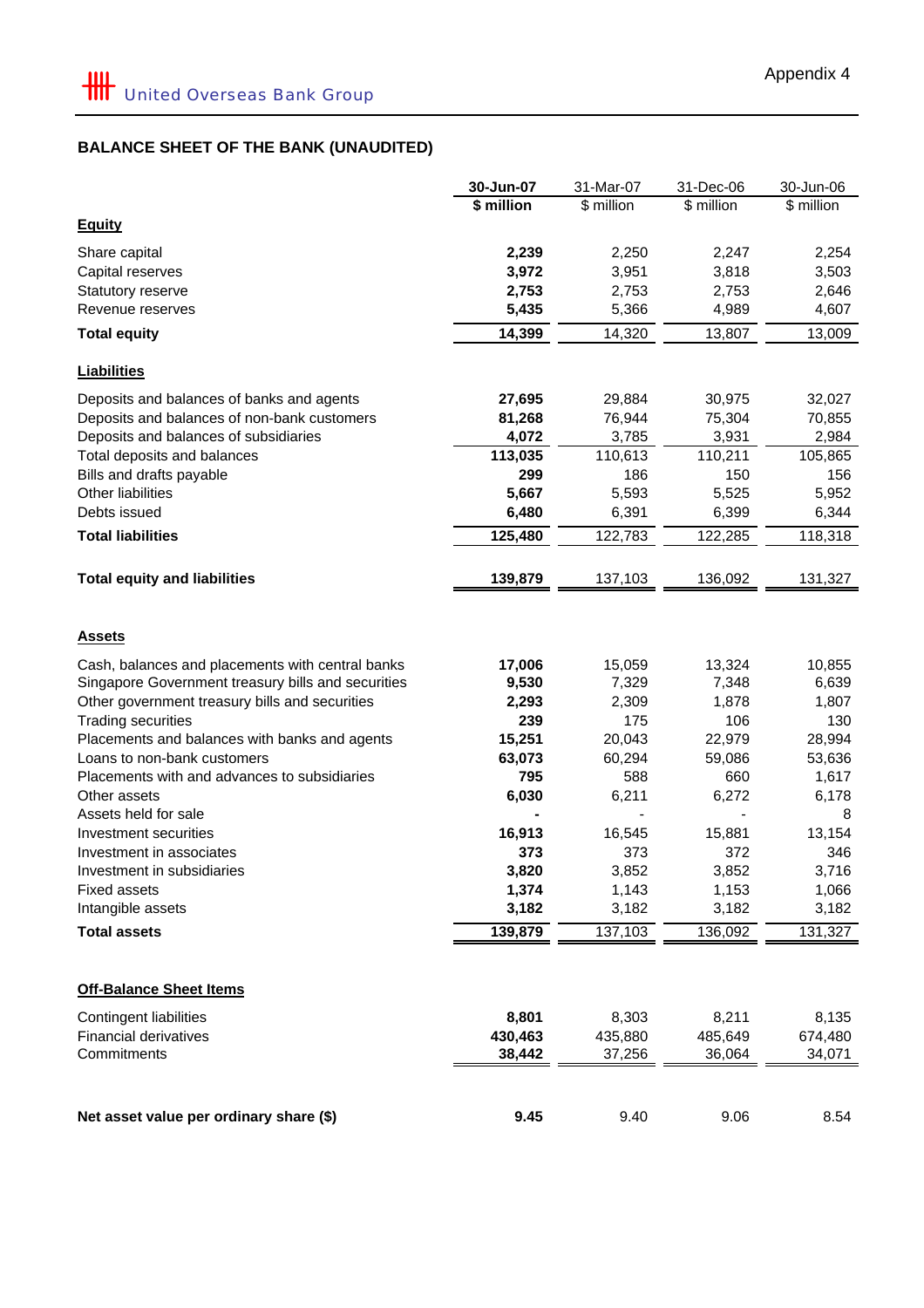# **STATEMENT OF CHANGES IN EQUITY OF THE BANK (UNAUDITED)**

|                                                               | <b>Share</b><br><b>Capital</b><br>\$ million | <b>Capital</b><br><b>Reserves</b><br>\$ million | <b>Statutory</b><br><b>Reserve</b><br>\$ million | Revenue<br>Reserves<br>\$ million | <b>Total</b><br><b>Equity</b><br>\$ million |
|---------------------------------------------------------------|----------------------------------------------|-------------------------------------------------|--------------------------------------------------|-----------------------------------|---------------------------------------------|
| <b>Balance at 1 January 2007</b>                              | 2,247                                        | 3,818                                           | 2,753                                            | 4,989                             | 13,807                                      |
| <b>Currency translation adjustments</b>                       |                                              | $\overline{\mathbf{2}}$                         |                                                  |                                   | $\mathbf{2}$                                |
| Change in available-for-sale reserve                          |                                              | 200                                             |                                                  |                                   | 200                                         |
| <b>Total gains recognised directly</b><br>in equity           |                                              | 202                                             |                                                  |                                   | 202                                         |
| Profit for the financial period                               |                                              |                                                 |                                                  | 1,147                             | 1,147                                       |
| Total gains recognised for the<br>financial period            |                                              | 202                                             |                                                  | 1,147                             | 1,349                                       |
| <b>Transfer to revenue reserves</b>                           |                                              | (48)                                            |                                                  | 48                                |                                             |
| <b>Dividends</b>                                              |                                              |                                                 |                                                  | (750)                             | (750)                                       |
| Share buy-back - held in treasury                             | (14)                                         |                                                 |                                                  |                                   | (14)                                        |
| <b>Issue of shares under share</b><br>option scheme           | 6                                            |                                                 |                                                  |                                   | 6                                           |
| Balance at 30 June 2007                                       | 2,239                                        | 3,972                                           | 2,753                                            | 5,435                             | 14,399                                      |
| Balance at 1 January 2006                                     | 1,538                                        | 4,391                                           | 2,646                                            | 3,907                             | 12,482                                      |
| Currency translation adjustments                              |                                              | (3)                                             |                                                  |                                   | (3)                                         |
| Change in available-for-sale reserve                          |                                              | (28)                                            |                                                  |                                   | (28)                                        |
| Total losses recognised directly<br>in equity                 |                                              | (31)                                            |                                                  |                                   | (31)                                        |
| Profit for the financial period                               |                                              |                                                 |                                                  | 1,262                             | 1,262                                       |
| Total gains / (losses) recognised for the<br>financial period |                                              | (31)                                            |                                                  | 1,262                             | 1,232                                       |
| Effect of Companies (Amendment) Act 2005                      | 864                                          | (864)                                           |                                                  |                                   |                                             |
| <b>Dividends</b>                                              |                                              |                                                 |                                                  | (491)                             | (491)                                       |
| Share buy-back - cancelled                                    | (164)                                        | $\mathbf 5$                                     |                                                  | (72)                              | (231)                                       |
| Issue of shares under share<br>option scheme                  | 16                                           | 1                                               |                                                  |                                   | 18                                          |
| Balance at 30 June 2006                                       | 2,254                                        | 3,503                                           | 2,646                                            | 4,607                             | 13,009                                      |